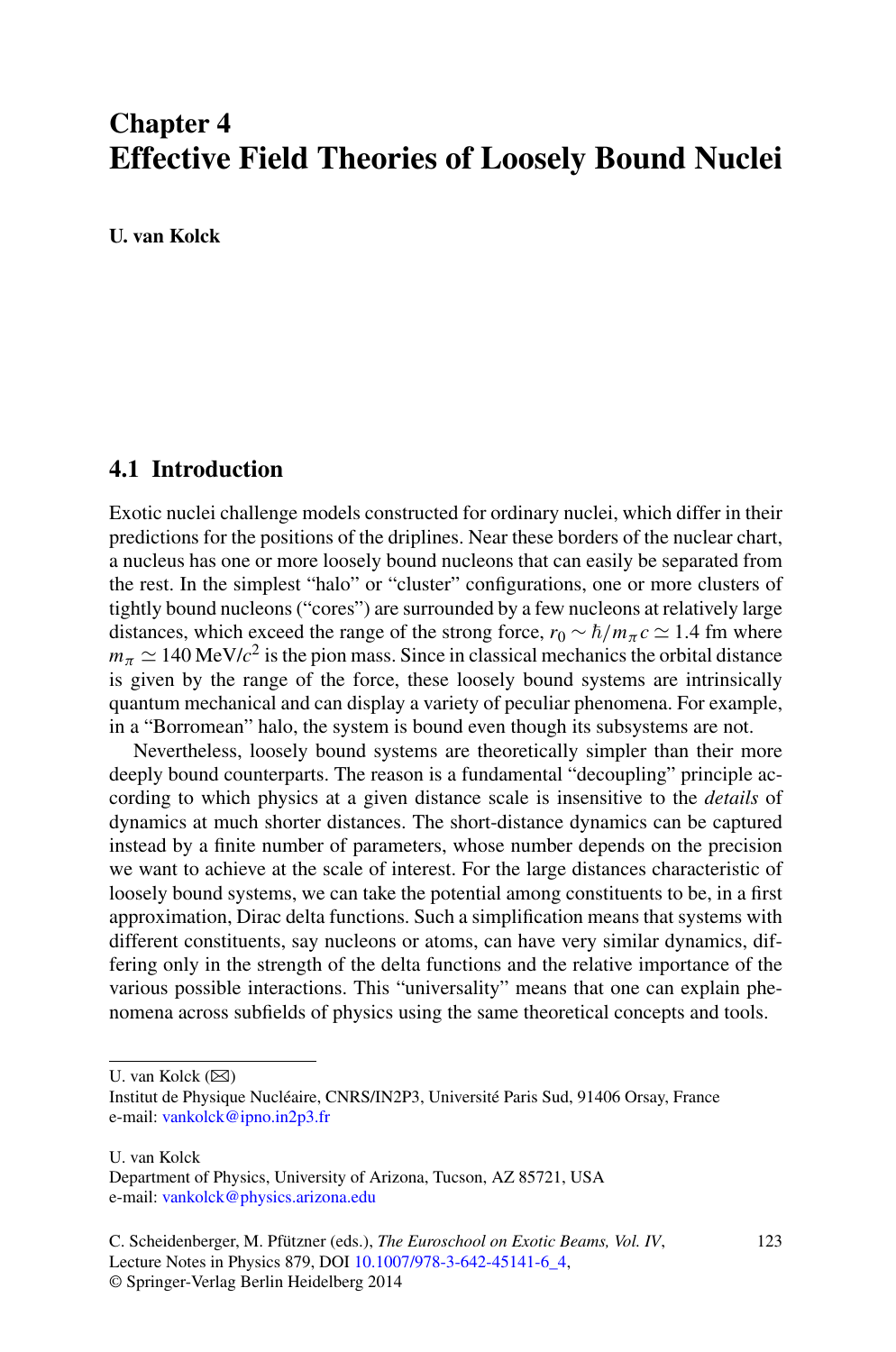The decoupling principle has underlaid physics research from its beginning, and for the last thirty years or so has been formalized in the concept of effective field theories (EFTs). EFTs provide a systematic method to account for short-range dynamics even when the latter is unknown. As such, this principle can be, and of course has been, applied much more widely than the exotic nuclei of interest in this school. Even in nuclear physics, its first applications, started some twenty years ago, have been to distances scales of order  $r_0$   $[1–10]$  $[1–10]$  $[1–10]$ . We know that the theory of strong interactions at distances small compared to  $\hbar/M_{QCD}c$ , where  $M_{QCD} \sim 1$  GeV/ $c^2$ is the hadronic mass scale, is given by quantum chromodynamics (QCD), a gauge theory of quarks and gluons. At larger distances QCD is non-perturbative in its coupling constant and more easily described in terms of hadrons. An EFT—"Chiral" (or "Pionful") EFT—can be constructed at distances comparable to  $r_0$  which includes pions and correctly incorporates the approximate symmetries of QCD such as chiral symmetry. This EFT forms the basis for a description of all nuclei, and is now the main input to the rapidly developing "*ab initio*" methods for the derivation of nuclear structure and reactions.

For distances much larger than  $r_0$ , pion exchange can be regarded as a shortrange effect, and nuclear interactions reduce to delta functions and their derivatives. This "Contact" (or "Pionless") EFT is relevant for light nuclei because the twonucleon scattering lengths—that is, the two-nucleon scattering amplitude at zero energy—are much larger than  $r_0$ , for reasons that are not well understood but we will return to. Large scattering lengths signal loosely bound states, and indeed the low-energy behavior of the lightest nuclei can be described systematically in this EFT. Universality means that with relatively small modifications this EFT can be applied to atomic systems with scattering lengths that are large compared to the Van der Waals length scale. It also means that a similar EFT—"Halo/Cluster" EFT—can be constructed for larger loosely bound nuclei, where cores are treated on the same footing as valence nucleons.

These lectures are an introduction to both the general ideas behind EFTs and the specific applications to nuclear physics. The first lecture presents the ingredients of an EFT, articulates the view of the world afforded by EFTs, and gives both classical and quantum-mechanical examples. The second lecture introduces the Chiral EFT relevant for ordinary nuclei, and describes some of its features with an emphasis on the crucial, singular character of pion exchange. In the final lecture I come to the EFTs most relevant for loosely bound systems, Pionless and Halo/Cluster EFTs. These lectures are not meant as a comprehensive review of the field, for which I refer you to, for example, Refs.  $[11–16]$  $[11–16]$  $[11–16]$ . Instead, they stress basic ideas and some of the conceptual subtleties and open problems, which are often shoved under the technical rug weaved by the many successful applications of nuclear EFTs.

### <span id="page-1-0"></span>**4.2 Nuclear Physics Scales and Effective Field Theories**

Nuclear physics has a long and venerable history. A large amount of nuclear data can be described within a picture that emerged in large part before QCD: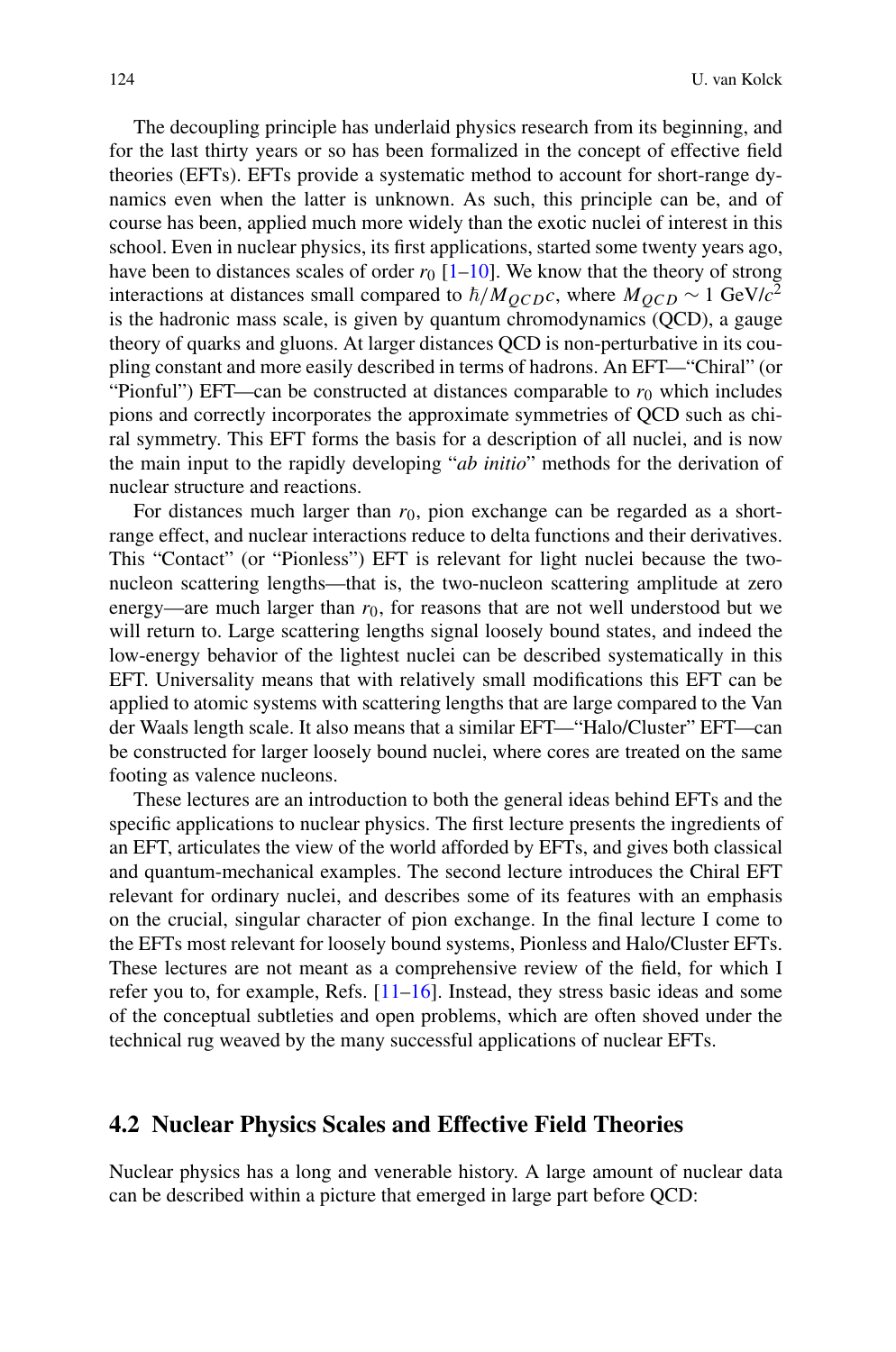- 4 Effective Field Theories of Loosely Bound Nuclei 125
- nuclei are essentially made out of non-relativistic nucleons with two isospin states (protons and neutrons) of nearly equal mass  $m_N \simeq 940$  MeV, which interact via a potential;
- the potential is mostly two-body, with an important one-pion-exchange component, but there is evidence for smaller three-body forces;
- isospin is a good symmetry, except for electromagnetic interactions, a sizable breaking in the two-nucleon scattering lengths, and other, smaller effects—for example, the neutron-proton mass difference is just  $m_n - m_p \simeq 1.3$  MeV;
- external probes, such as photons, interact mainly with each nucleon separately, although there is evidence for smaller few-nucleon currents.

In contrast, QCD with the lightest quarks has almost opposite features:

- up and down quarks have an average ("current") mass  $\bar{m} = (m_u + m_d)/2$  that is relatively small, so that they can easily be relativistic, and interact via (relativistic) gluon exchange;
- the interaction is a multi-gluon, and thus multi-quark, effect;
- isospin symmetry is not obvious since the relative mass splitting  $\varepsilon = (m_d (m_u)/2\bar{m} \sim 1/3$  is not particularly small;
- external probes can interact with the collective of quarks called a hadron.

This situation automatically begs a question that is now central to the field: how does nuclear structure emerge from QCD? This is a contemporary version of a problem that has defied legions of researchers for decades: what holds the nucleus together?

In these lectures we will see how EFTs help us answer this question. The key to start tackling this problem lies on its multi-scale character. If you go through the tables of the Particle Data Book [[17\]](#page-56-4) you will see that hadron masses cluster—with a few notable exceptions to which we will come back in the next lecture—in the few-GeV region. This observation suggests that QCD has an intrinsic mass scale  $M_{OCD} \sim 1000 \text{ MeV}/c^2$ . On the other hand, when you put *A* nucleons together to form nuclei, you find, very roughly, binding energies per nucleon *B/A* ∼ 10 MeV and charge radii  $\langle r^2 \rangle_{ch}^{1/2} / A^{1/3} \sim 1$  fm. This is consistent with a non-relativistic dispersion relation where the typical binding momentum is  $M_{nuc}c \sim 100 \text{ MeV}/c$ . Thus, we face three energy scales,

$$
M_{QCD}c^2 \sim m_N c^2 \simeq 1000 \text{ MeV}, \qquad M_{nuc}c^2 \sim 100 \text{ MeV},
$$
  

$$
M_{nuc}^2 c^2 / M_{QCD} \sim 10 \text{ MeV}.
$$
 (4.1)

There is, of course, a very familiar multi-scale problem: the H atom, or more generally, a two-body Coulombic state with reduced mass  $\mu$ . The Hamiltonian can be written in the center-of-mass frame with relative coordinate *r* and momentum *p* as

<span id="page-2-0"></span>
$$
H = \left(\frac{p^2}{2\mu} - \frac{\alpha\hbar c}{r}\right) \left[1 + \mathcal{O}\left(\alpha; \frac{p^2}{\mu^2 c^2}; \frac{\hbar^2}{\mu^2 c^2 r^2}\right)\right],\tag{4.2}
$$

where  $\alpha = e^2/4\pi \hbar c \simeq 1/137 \ll 1$  is the small fine-structure constant. A quick and dirty way to uncover the scales of the resulting quantum-mechanical states is to say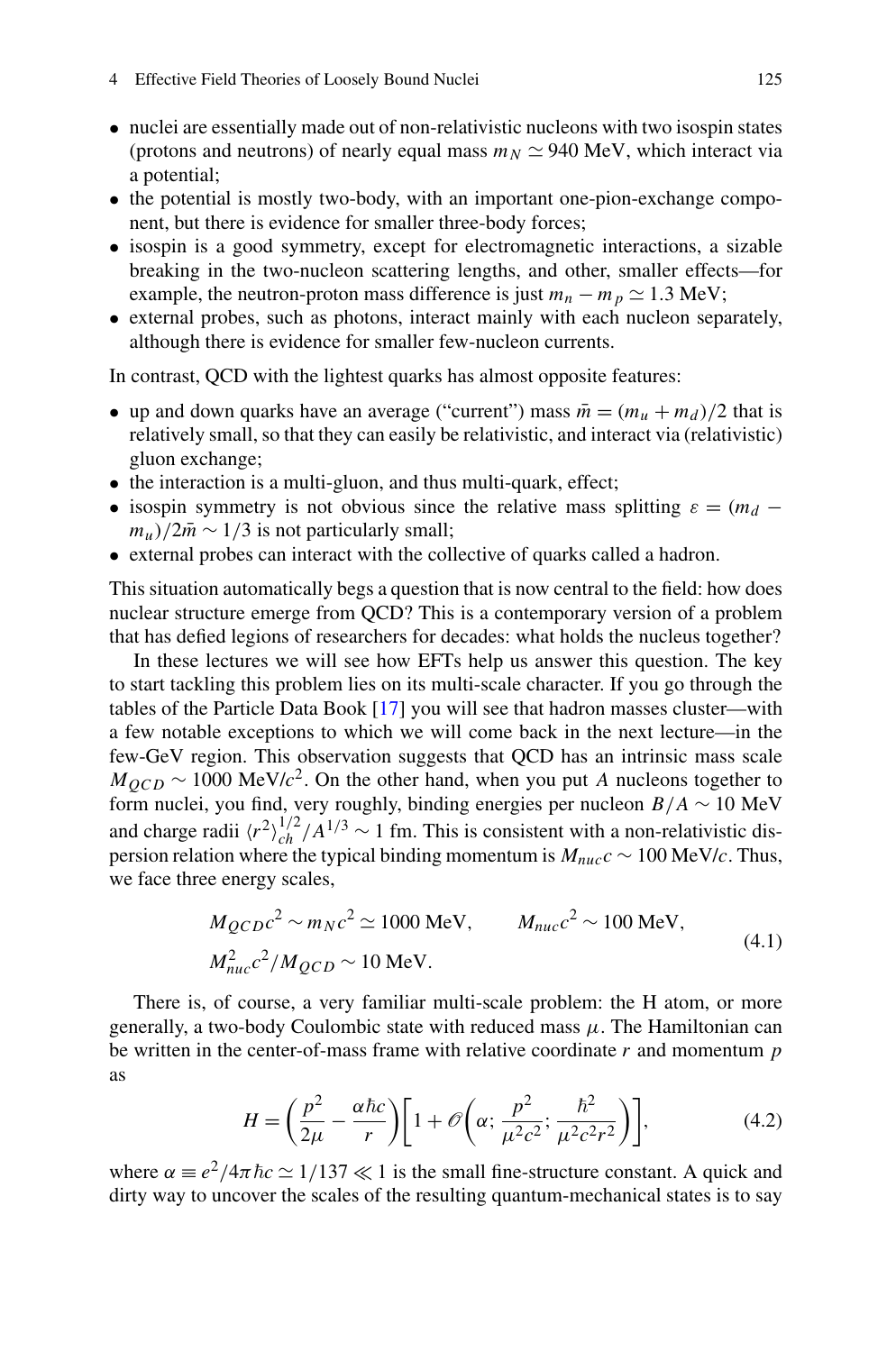that they are characterized by a size  $r \sim r_{at}$  and a momentum  $p \sim p_{at} \sim \hbar / r_{at}$ , so that the energy  $E \sim \hbar^2/(2\mu r_{at}^2) - \alpha \hbar c/r_{at}$ , has a minimum at  $r_{at} = \hbar/(\alpha \mu c)$ . There are thus three energy scales, which for the H atom are

$$
\mu c^2 \simeq m_e c^2 \simeq 0.5 \text{ MeV}, \qquad p_{at} c \sim \alpha \mu c^2 \simeq 3.6 \text{ keV},
$$
  
\n
$$
p_{at}^2 / (2\mu) \sim \alpha^2 \mu c^2 / 2 \sim 13.6 \text{ eV},
$$
\n(4.3)

where  $m_e$  is the electron mass. As this very simple analysis shows, the three separate scales arise from the smallness of  $\alpha$ , which also allows a controlled exploration of the effects of the corrections in Eq. [\(4.2\)](#page-2-0).

In low-energy QCD, however, there is no obvious small coupling constant. In contrast to  $\alpha$ , which increases (albeit slowly) as the energy scale increases, the analogous QCD fine-structure constant *αs* increases as the energy scale decreases, and it becomes of  $\mathcal{O}(1)$  around  $M_{OCD}c^2$ . Hadronic models of low-energy data have also failed to unveil any small coupling constant. So, for a controlled approach to nuclear physics we need a method to deal with multi-scale problems that does not rely on small coupling constants. Such a method is EFT.

### *4.2.1 Basic Ideas*

An EFT is from the outset designed to address physics at the desired resolution scale, and it substitutes a small ratio of physical scales for a coupling constant as an expansion parameter. The framework evolved from the work of Weinberg, Wilson, and many others in the 60s and 70s, and was clearly articulated at the end of the 70s [\[18](#page-56-5)]. For a sample of introductions to EFT, see Refs. [\[19](#page-56-6)[–22](#page-56-7)].

An EFT puts together in a single formal framework four basic ingredients, a couple of which are frequently used separately in model building:

- 1. **Relevant degrees of freedom.** The degrees of freedom one should use depend on the resolution we aim for. Although physics is independent of the specific choice of coordinates, some choices simplify the theoretical description significantly. Take, for example, a painting by the French Neo-Impressionist master, Georges-Pierre Seurat. Looking closely, you see that it is made of colorful blobs of paint. Yet, at the resolution scale relevant for viewing in, say, a museum, the blobs fuse together in larger-scale images, *e.g.* a face. Although we can describe any part of the painting by giving a list of blob coordinates, the same part of the painting might be more efficiently described by concepts appropriate to the scale of the larger image, *e.g.* a mustache. In other words, *choose the degrees of freedom that best fit your problem*.
- 2. **All possible interactions.** The effective degrees of freedom interact in all possible ways. Take another example: a system consisting of a satellite around the Earth, and the nearby Moon. Certainly, there are gravitational interactions between any two bodies of this three-body system. But there is also an indirect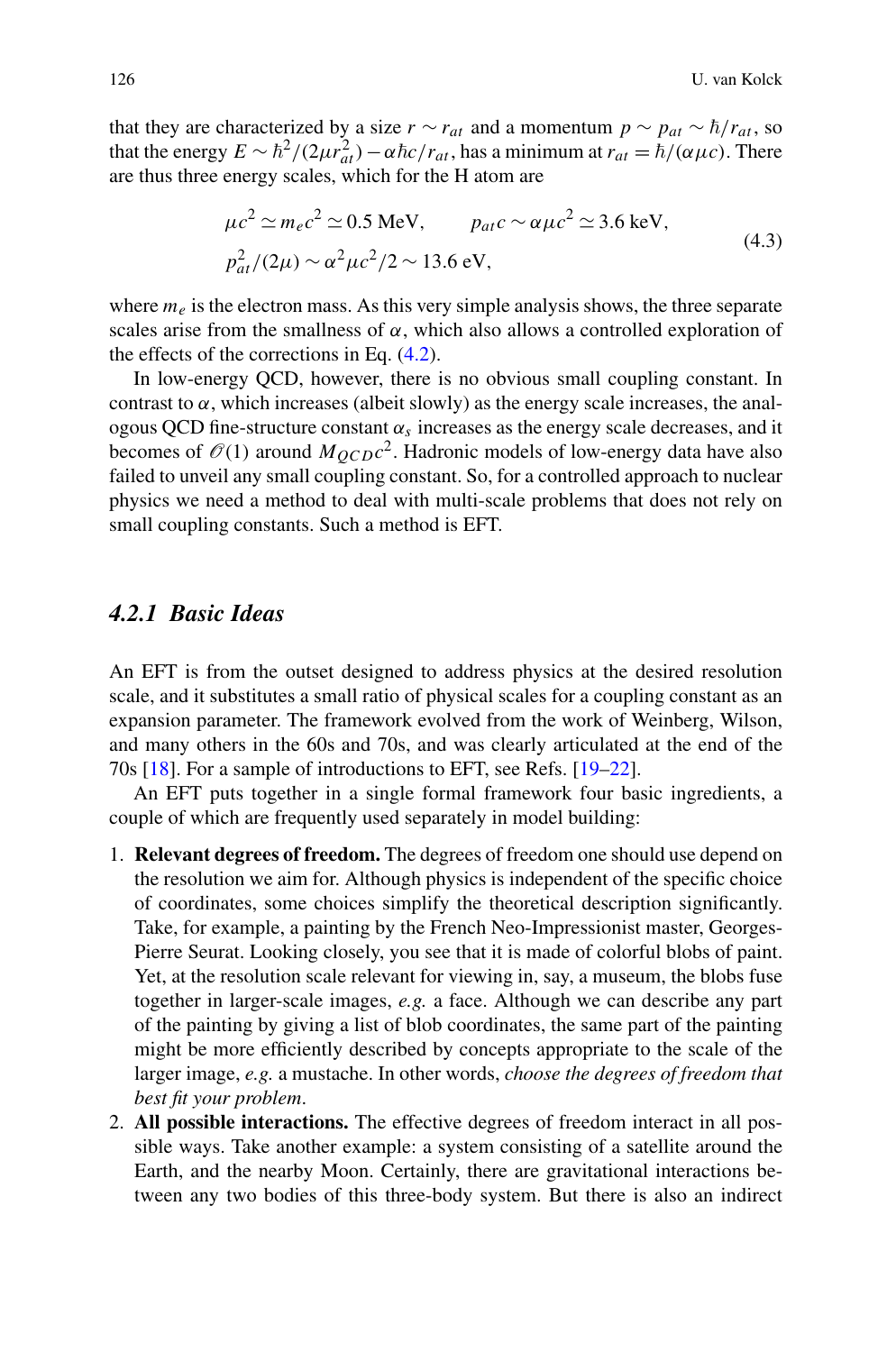effect of the Moon on the satellite motion because of the tidal deformation of the Earth. On the large distance scale set by the Earth-Moon separation ( $\simeq$ 384 Mm), the radii of Earth ( $\approx$ 6.4 Mm) and Moon ( $\approx$ 1.7 Mm) are small and they can be well approximated by points where the whole mass of the body is concentrated. In the point-like picture, the tide-mediated interaction is represented by a threebody force, which is an effect among three bodies that disappears when any of the bodies is removed. More generally, *whatever is not forbidden is compulsory*, and exists at some level of precision.

- 3. **Symmetries.** Symmetries play a fundamental role in physics, which is stressed in a traditional joke. There are several versions, but they all involve a cow with deficient milk production, two other scientists (typically a biologist and a chemist) who view the problem as complex, and a physicist who thinks it simple. The physicist's solution starts with "First, consider a spherical cow. . . ". The reason this joke is well known is that it does capture what we do. In this case, if you consider two vectors *(***u***,* **v***)* used in the description of the cow, spherical symmetry will ensure that a bilinear combination of them appears in scalar quantities in the form of the scalar product  $(\mathbf{u} \cdot \mathbf{v})$  rather than the most general combination of components (*e.g. u*1*v*2). The lesson is that, thanks to symmetries, *not everything is allowed*. Of course, most of the time symmetries are only approximate, and indeed the joke often continues, "Next, we treat the head in perturbation theory. . . ". That is, the other bilinear combinations do appear, but as long as the cow is pretty healthy, they are preceded by dimensionless parameters which are small compared to 1, and thus amenable to perturbation theory.
- 4. **Naturalness.** This is perhaps the most distinguishing feature of EFTs, adapted from a principle proposed by 't Hooft [\[23](#page-56-8)]. After relevant scales have been identified, the remaining, dimensionless parameters are  $\mathcal{O}(1)$ , unless suppressed by a symmetry. (Recall the cow non-sphericity.) The justification is Occam's razor: this is the simplest assumption one can make about an infinite number of interaction strengths. It is crucial for an EFT, because in the absence of large quantities, we can expect observables to be amenable to *an expansion in the small ratio between the scale characteristic of short-range physics left out of the theory and the distances of interest*—or, alternatively, the inverse of the corresponding momentum or energy scales. This assumption is, of course, to be revised when necessary. If interactions strengths are found to deviate systematically from it, it is possible that a particular scale has been left out or misidentified; after we account for it, naturalness is expected once again. Of course we might expect deviations for a finite number of interaction strengths anyway, in which case we speak of *fine-tuning* and incorporate it in a case-by-case basis.

Let me consider a simple classical example: a light object of mass *m* near the surface of a very large body that produces a gravitational acceleration of magnitude *g*. Simple experiments at energies  $E \sim mgh$ , where *h* is the height of the object, suggest that the important degree of freedom is the position, and that there is an (approximate) translation symmetry, so that the effective potential  $V_{\text{eff}}$  is a function of *h* only. This description will break down at some energy, which I will call  $E_{und} \equiv$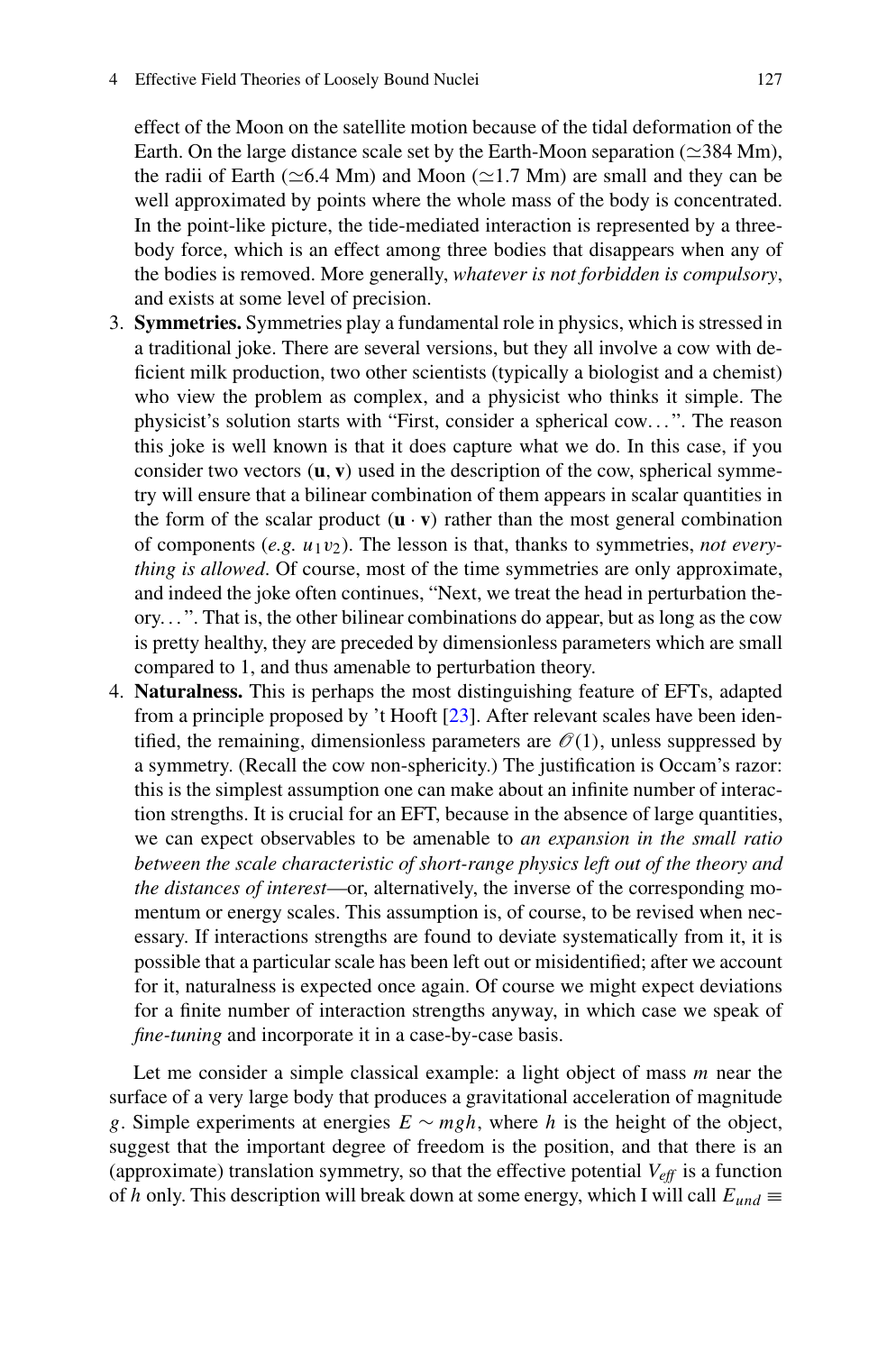$mgR$ . For  $E \ll E_{und}$ , or equivalently  $h \ll R$ , the most general effective potential can be written as an expansion

<span id="page-5-1"></span>
$$
V_{\text{eff}}(h) = m \sum_{i=0}^{\infty} g_i h^i = \text{const} + mgh(1 + \eta h + \cdots), \tag{4.4}
$$

where  $g_i$  are parameters ( $g_1 \equiv g$ ,  $g_2 \equiv \eta g$ ) and I am neglecting quantum corrections that could give rise to non-analytic *h* dependence. Naturalness means

$$
\frac{mg_{i+1}h^{i+1}}{mg_ih^i} = \frac{E}{E_{und}} \times \mathcal{O}(1) = \frac{h}{R} \times \mathcal{O}(1),\tag{4.5}
$$

which in turn implies

<span id="page-5-0"></span>
$$
g_{i+1} = \mathcal{O}\left(\frac{g}{R^i}\right). \tag{4.6}
$$

If we carry out very precise experiments we can obtain values not only for *g* but also for  $\eta$  and other parameters, testing Eq.  $(4.6)$  $(4.6)$  $(4.6)$ . In fact, given a desired accuracy, we need only a few terms in this expansion—in daily life only the linear one. Of course this example is somewhat artificial because we already know, thanks to Newton's apple, that, if the large object has mass *M* and is approximately spherical with a radius *R*, it produces a gravitational potential energy

$$
V = -m\frac{GM}{R+h} = m\frac{GM}{R^2}\sum_{i=0}^{\infty} \left(\frac{-1}{R}\right)^{i-1}h^i.
$$
 (4.7)

In this case

$$
g_{i+1} = (-1)^i \frac{g}{R^i}, \quad g = \frac{GM}{R^2}, \tag{4.8}
$$

so that Eq. ([4.6](#page-5-0)) is indeed fulfilled, and we can identify the breakdown scale *R* of the effective theory with the radius of the large body. Still, this simple example illustrates why naturalness is such a, well, natural assumption: it is not so easy to come up with situations where Eq.  $(4.6)$  $(4.6)$  would fail. If, say, we had misidentified the scale *R* by a factor of  $\mathcal{O}(1)$ , Eqs. ([4.4\)](#page-5-1) and [\(4.6\)](#page-5-0) would still apply. Of course, in a more realistic case, the lack of exact spherical symmetry of the large body (say a mountain nearby) manifests itself in a breaking of translation symmetry. This breaking leads to a dependence of  $V_{\text{eff}}$  on the other two spatial coordinates, but the corresponding terms are relatively suppressed by powers of the ratio between a parameter encoding spherical asymmetry and the large body size—the cow raises its head again.

It is in the quantum context, however, that EFTs come to full force, because virtual processes explore all possibilities allowed by symmetries. In this context it is perhaps easiest to think in terms of path integrals. When there are various possibilities for a process, the probability of the outcome is the square of the sum of the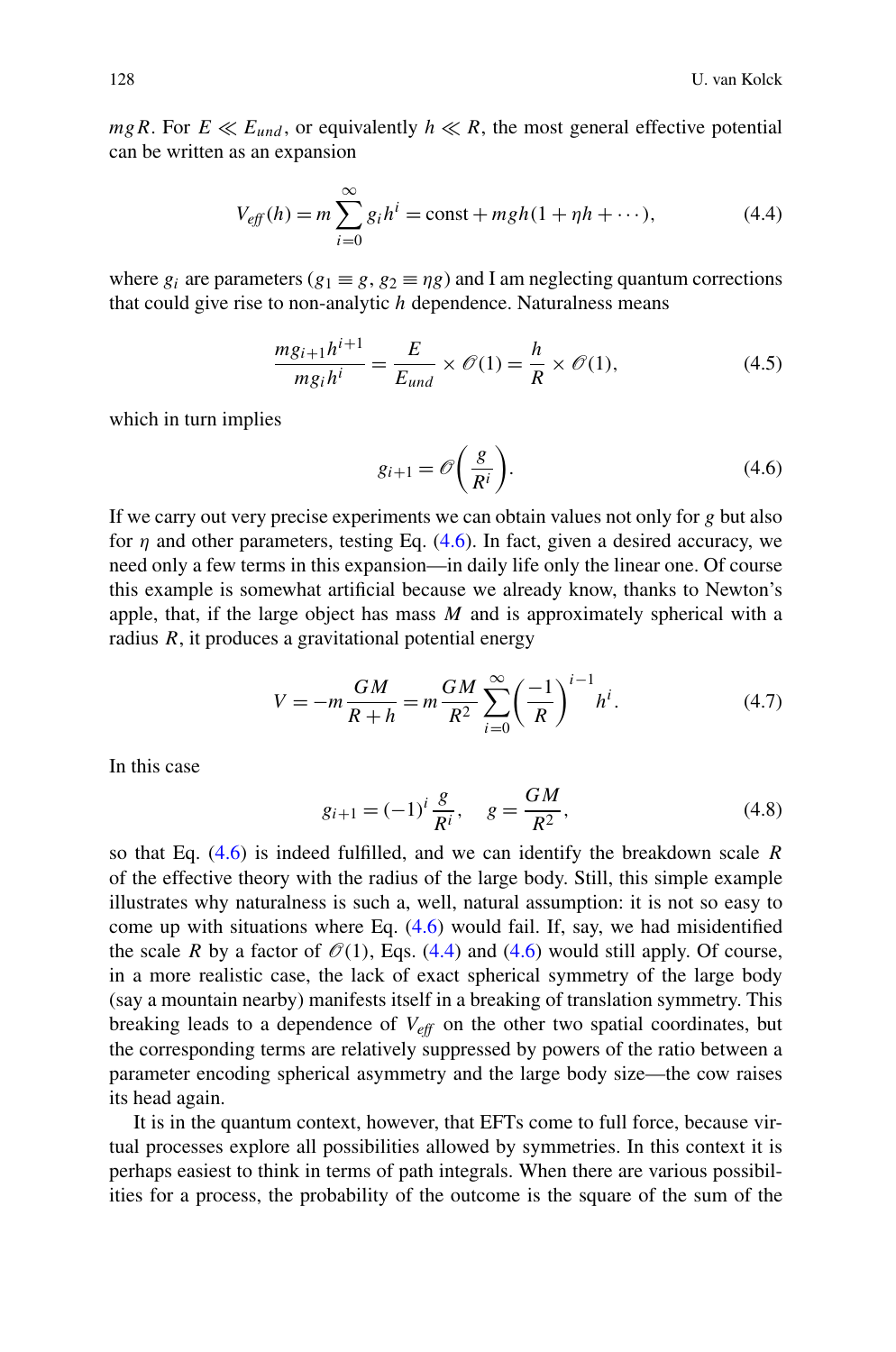amplitudes for each possibility, each amplitude being proportional to the exponential of  $(i/\hbar)$  times the Hamilton action. After integrating over momenta, the total amplitude is expressed in terms of trajectories  $q(t)$  in coordinate space as

<span id="page-6-0"></span>
$$
A = \int \mathcal{D}q \exp\bigg(\frac{i}{\hbar} \int dt \mathcal{L}(q(t))\bigg), \tag{4.9}
$$

where  $\mathscr L$  is the Lagrangian (not necessarily the classical one...). The measure  $\mathscr D q$ stands for the sum over all possible trajectories. To make it well defined, we divide the time interval for the process in a set of discrete values  $t_i$ ,  $i = 0, \ldots, N$ , with  $t_{i+1} - t_i \equiv \hbar/(\Lambda c)$ . (More complicated slicings are certainly also possible.) The action becomes a sum over each time slice and the measure is the well-defined product of integrals,

$$
\int \mathcal{D}q = \prod_{i=1}^{N-1} \int dq(t_i). \tag{4.10}
$$

This procedure is called regularization and the (momentum) scale *Λ* is referred to as the ultraviolet (UV) regulator parameter or cutoff. The classical path arises as the one that extremizes the action.

But what do we do with *Λ*? It is something I introduced by hand: psychology if you will, not physics. Physics is obtained from the *S* matrix, which is related to the scattering amplitude or the *T* matrix. Taking elastic two-particle scattering for simplicity, in the prototypical experiment two asymptotically free particles approach with a relative (on-shell) momentum **p** and scatter into an asymptotically free state of relative (on-shell) momentum  $\mathbf{p}'$ , with  $|\mathbf{p}'| = |\mathbf{p}| \equiv k$  from energy conservation. The probability for the final state depends on *k* and the angle  $\theta$  of **p**' with respect to **p**. It is usually convenient to expand the  $\theta$  dependence in Legendre polynomials corresponding to angular momenta  $l = 0, 1, \ldots$ . The coefficients  $T_l(k)$ are the partial-wave amplitudes, which are usually parametrized in terms of phase shifts  $\delta_l(k)$ , from which the cross section can be obtained. The poles of  $T_l(k)$  in the complex momentum plane can be of two types: (i) a pole in the imaginary axis,  $k = i\kappa_B$ , corresponding to a real ( $\kappa_B > 0$ ) or virtual ( $\kappa_B < 0$ ) bound state of energy  $E = -B = -\kappa_B^2/2\mu + \cdots < 0$ ; (ii) a pair of poles elsewhere in the lower half-plane,  $k = \pm \kappa_R - i\kappa_I$ ,  $\kappa_{R,I} > 0$ , representing a resonance of complex energy.

The procedure of ensuring observable quantities are independent of the regularization is called renormalization. Depending on the interactions, the most relevant paths will have structure at a certain time scale, let me call it  $\hbar/Mc^2$ . Certainly we want  $\Lambda \gg Mc$  in order to capture the structure at this scale. But let me suppose we are interested in dynamics over a larger time scale  $\hbar/mc^2$  in terms of a mass scale  $m \ll M$ . In this case we might be satisfied with a smaller cutoff, as long as  $\Lambda \gg mc$ . In the coarse-graining procedure of reducing the cutoff—called renormalization-group (RG) running—we induce errors by approximating trajectories with fine structure by a coarse set of points. We can mitigate these errors by keeping in the Lagrangian not only the positions at each slice  $q(t_i)$ , but also the first derivative *(dq/dt)(ti)* and higher derivatives, for progressively better accuracy. In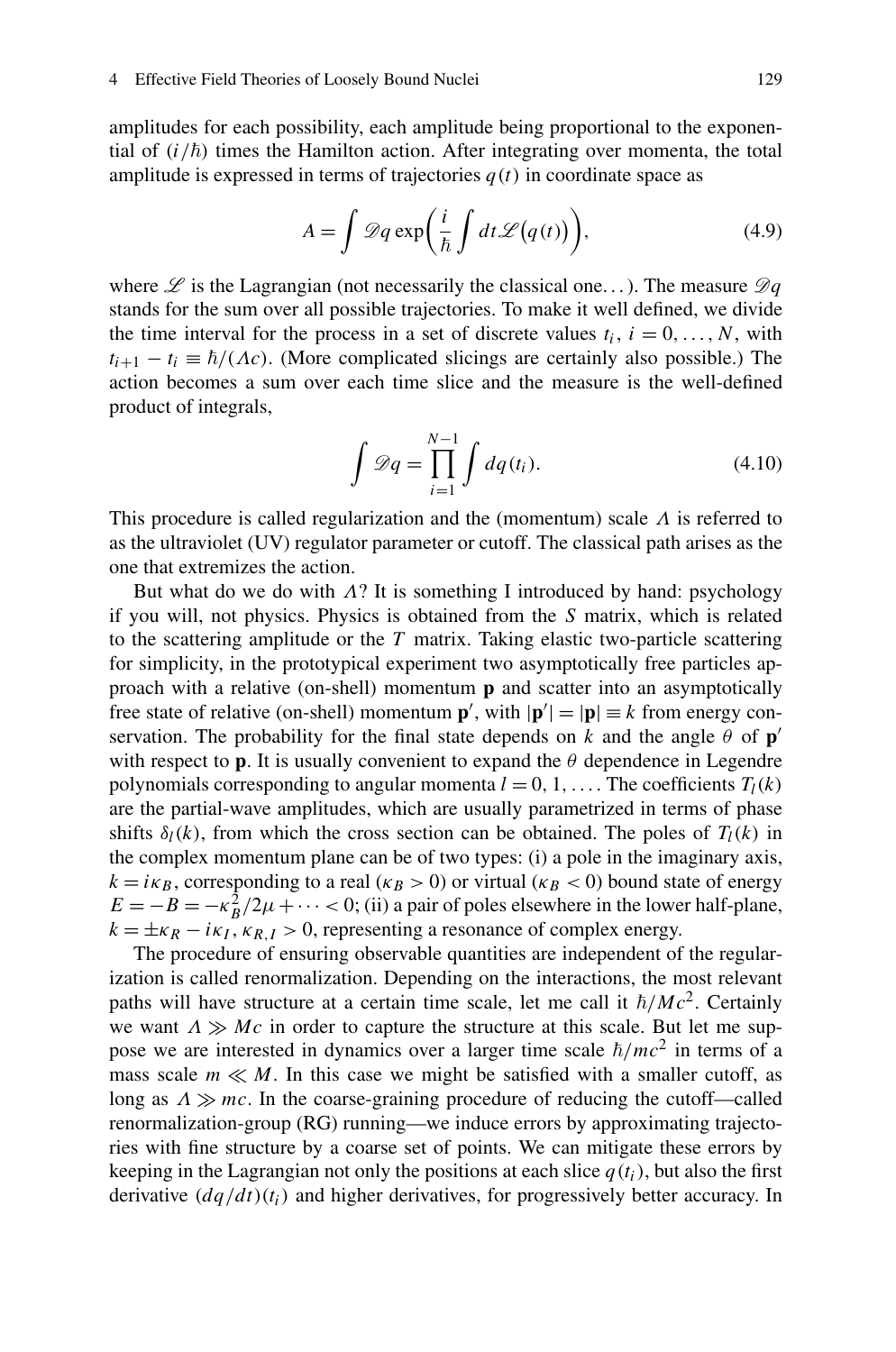general, as discussed earlier, we also might want to change our coordinates to a new, more efficient set which is some function of the older one,  $\tilde{q}(t_i) = f(q(t_i))$ . This is accomplished by introducing

$$
1 = \prod_{i} \int d\tilde{q}(t_i) \delta(\tilde{q}(t_i) - f(q(t_i))) \equiv \int \mathscr{D}\tilde{q} \delta[\tilde{q}(t) - f_A(q(t))]
$$
(4.11)

in Eq. [\(4.9\)](#page-6-0). Inverting the order of integrals we arrive at

<span id="page-7-1"></span><span id="page-7-0"></span>
$$
A = \int \mathscr{D}\tilde{q} \exp\bigg(\frac{i}{\hbar} \int dt \mathscr{L}_{\text{eff}}(\tilde{q}(t))\bigg), \tag{4.12}
$$

where, schematically, the effective Lagrangian is

$$
\mathcal{L}_{eff}(\tilde{q}) = \sum_{n,d,m} c_{ndm}(M,\Lambda) O(\tilde{q}^n, (d^d \tilde{q}/dt^d)^m).
$$
 (4.13)

Here *O* represents a combination of various powers of the new coordinate and its derivatives at the same instant, since we cannot resolve time intervals  $\leq \hbar/(\Lambda c)$ because of the uncertainty principle. The respective coefficient,  $c_{ndm}$ , is called a low-energy constant (LEC), and depends in general not only on the underlying dynamics at scale *M* but also on the regulator *Λ*.

In principle the effective Lagrangian can be obtained from the integral over the original coordinates, but regardless of our ability to do so, the path integral ([4.12](#page-7-0)) forms the basis for the effective theory. From it we can obtain the *T* matrices for various low-energy processes, the goal of effective theory being to write each in a controlled expansion. Again taking a simple two-body elastic scattering for illustration, we want that, for  $k \sim mc$ ,

<span id="page-7-2"></span>
$$
T_l(k) = \sum_{\nu \ge \nu_{min}}^{\infty} \tilde{c}_{\nu}(M, \Lambda) \left(\frac{k}{Mc}\right)^{\nu} F_{l; \nu}\left(\frac{k}{mc}; \frac{k}{\Lambda}\right), \tag{4.14}
$$

where *ν* is a counting index with a minimum value  $v_{min}$ , the new coefficients  $\tilde{c}_v$  are related to the  $c_{ndm}$  appearing in the Lagrangian, and the  $F_{l;v}$  are calculable functions of the light scales and the cutoff, which are obtained by solving the dynamical equations (like the Schrödinger or Lippmann-Schwinger equations) of the theory. We refer to the terms with  $v = v_{min}$  as leading order (LO),  $v = v_{min} + 1$  as next-toleading order (NLO), and so on. Since  $\Lambda$  is arbitrary, the coefficients  $\tilde{c}_v$  (and thus the  $c_{ndm}$ ) have to be such as to ensure "RG invariance",

$$
\frac{dT_l(k)}{d\Lambda} = 0.\tag{4.15}
$$

The relation between *ν* and the labels  $(n, d, m)$  of the expansion  $(4.13)$  $(4.13)$  is called power counting. Frequently the least trivial aspect of an effective theory, power counting is necessary for any predictive power. A truncation of Eq. [\(4.14\)](#page-7-2) guarantees that only a finite number of LECs appear, but in principle introduces regularization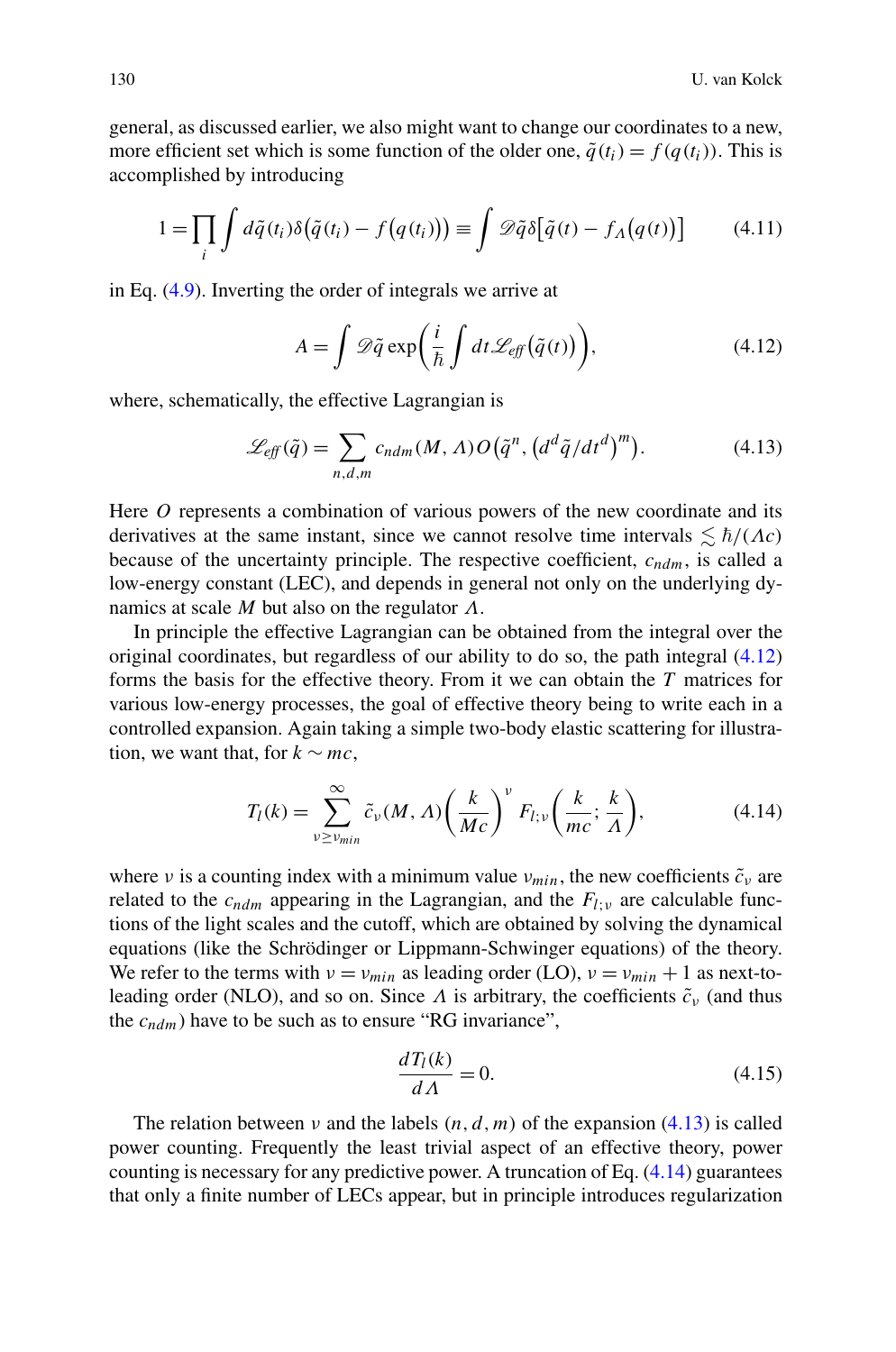errors. These errors will be relatively small as long as they scale as inverse powers of *k/Λ*,

<span id="page-8-0"></span>
$$
T_l(k) = T_l^{(\bar{\nu})}(k) \left[ 1 + \mathcal{O}\left(\frac{k}{Mc}, \frac{k}{\Lambda}\right) \right], \qquad \frac{\Lambda}{T_l^{(\bar{\nu})}(k)} \frac{dT_l^{(\bar{\nu})}(k)}{d\Lambda} = \mathcal{O}\left(\frac{k}{\Lambda}\right), \quad (4.16)
$$

with  $\bar{\nu}$  denoting the chosen truncation. For this to happen, there need to be enough LECs at each order to remove non-negative powers of *Λ*, otherwise the power counting is not consistent (with the RG). Once we have ensured that errors scale appropriately, we want at least  $\Lambda \gg mc$  and, optimally,  $\Lambda \gtrsim Mc$ , as in the latter case the regularization errors are no larger than the errors coming from the incomplete accounting of short-range physics. In fact, as long as regulator errors come in the form [\(4.16\)](#page-8-0) one can use a variation of *Λ* from *Mc* to very large values as an estimate of the full truncation error.

So far I have presented the ideas of EFT without invoking the notion of "field" directly, although historically they were first formalized in terms of relativistic quantum fields. The path  $q(t)$  can be thought as a field over time, but closer contact with field theory arises if we "second quantize" the system, by elevating the wavefunction  $\psi$  to an operator. In the path integral formulation above one replaces

$$
q(t) \to \psi(\mathbf{r}, t), \psi^*(\mathbf{r}, t), \qquad t \to \mathbf{r}, t, \qquad dt \to drdt, \tag{4.17}
$$

so  $\psi$  is now a non-relativistic field over the four spacetime coordinates **r**, *t*. Relativity can be introduced by enforcing *SO(*3*,* 1*)* invariance, which is most easily accomplished by employing a field with definite transformation properties under the Lorentz group. We will return to the connection between relativistic and nonrelativistic field theories in the next subsection. From now on I use units where  $\hbar = 1$  and  $c = 1$ , so the dimensions of mass, energy, momentum, inverse position, and inverse time are all the same.

The EFT Lagrangian has a form similar to Eq. [\(4.13\)](#page-7-1), which includes terms with an arbitrary number *N* of fields and their derivatives. It is usually convenient to discuss quantum field theory starting from an expansion around the free theory and, in non-perturbative situations, "resum" parts of this expansion. The free terms define the "canonical (mass) dimension" of the fields. With our choice of units, the action is dimensionless so each term in the Lagrangian has mass dimension 4. If an operator *O* has canonical dimension *D*, the LEC has mass dimension  $4 - D$ . The EFT involves interactions with arbitrary *D*. The terms in the expansion of the exponential of the action have a correspondence to more intuitive Feynman diagrams, which can be thought as representing the propagation of particles interspaced with their interactions. The former is represented by lines ("propagators") carrying a fourmomentum and the latter by line intersections ("vertices") where four-momentum is conserved, each associated with a specific factor. A closed loop implies a free fourmomentum that is integrated over. The corresponding integrals are well-defined in general only after regularization, which removes the contributions from high momenta at the cost of the arbitrary UV regulator parameter *Λ*. Details can be supplied by a good book on quantum field theory, such as Ref. [\[24\]](#page-56-9).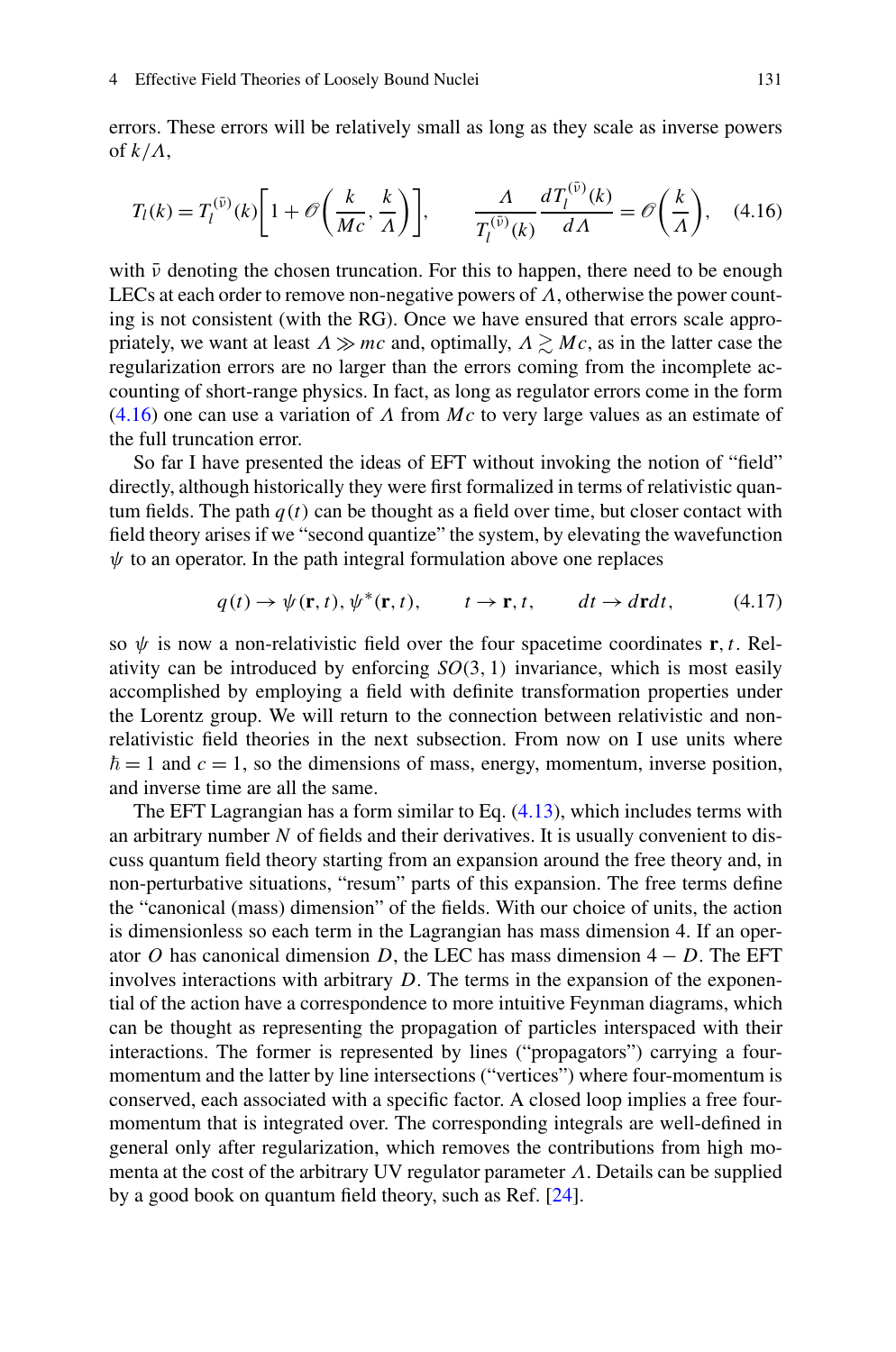In these terms, the recipe for an EFT is essentially:

- 1. identify the relevant degrees of freedom (represented by fields) and symmetries (groups of discrete or continuous, global or local transformations);
- 2. construct the most general Lagrangian with these ingredients;
- 3. postulate a power counting to truncate physical amplitudes;
- 4. run the methods of field theory to calculate amplitudes, that is, compute Feynman diagrams for momenta  $Q < \Lambda$  (regularization) and relate the LECs to observables so that the latter are independent of *Λ* (renormalization);
- 5. if this is achieved and the now well-defined expansions are well behaved, declare victory; otherwise, return to step 3, or earlier if necessary.

Renormalization in step 4 is crucial. Short-range physics appears in both the high-momentum components of loops and in the LECs, and changes in *Λ* merely shuffle it from one to the other. RG invariance effectively guarantees that the relevant momenta in diagrams are set by the external momenta, so that, as long as the external momenta are relatively small, successive terms in the expansions of the various amplitudes will be smaller and smaller.

The observables used as input in step 4 can be experimental data or the result of a calculation in the underlying theory, if the latter is known and can be solved in the low-energy domain of the EFT. In this case we speak of matching the EFT to the underlying theory. When the EFT shares the symmetries of the underlying theory this matching must be possible, if one accepts Weinberg's "theorem" [[18\]](#page-56-5):

The quantum field theory generated by the most general Lagrangian with some assumed symmetries produces the most general *S* matrix incorporating quantum mechanics, Lorentz invariance, unitarity, cluster decomposition and those symmetries, with no further physical content.

This "theorem" has not been proved in general but to my knowledge no counterexamples are known. In specific examples, such as the one in the next subsection, one can verify that this "theorem" works.

Weinberg's "theorem" embodies the most important difference between an EFT and simple models. Models can be very useful in guiding step 1 (and sometimes 3), but they fail to be fully consistent with all the low-energy consequences of the underlying theory, which is only guaranteed with step 2. Sometimes models do contain interactions with arbitrarily many derivatives in the form of *ah hoc* "form factors" attached to vertices with otherwise no (or few) derivatives. These form factors, involving a finite number of parameters (usually one), play the dual role of representing a physical effect (the coordinate profile of a particle) and of regulating integrals. In EFT the physics of particle structure is represented by the higher-derivative interactions, each with its own LEC, while the infinities in integrals are avoided with an unphysical regulator. (Without step 4, the regulator would become indistinguishable from an universal form factor and observables would depend on *Λ* in addition to the infinite number of LECs that parametrize the most general Lagrangian.) A model of the underlying theory, if it includes the right symmetries, can also be represented at low energies by the EFT, with specific relations between the LECs given by the limited number of parameters of the model (including form-factor parameters, if any).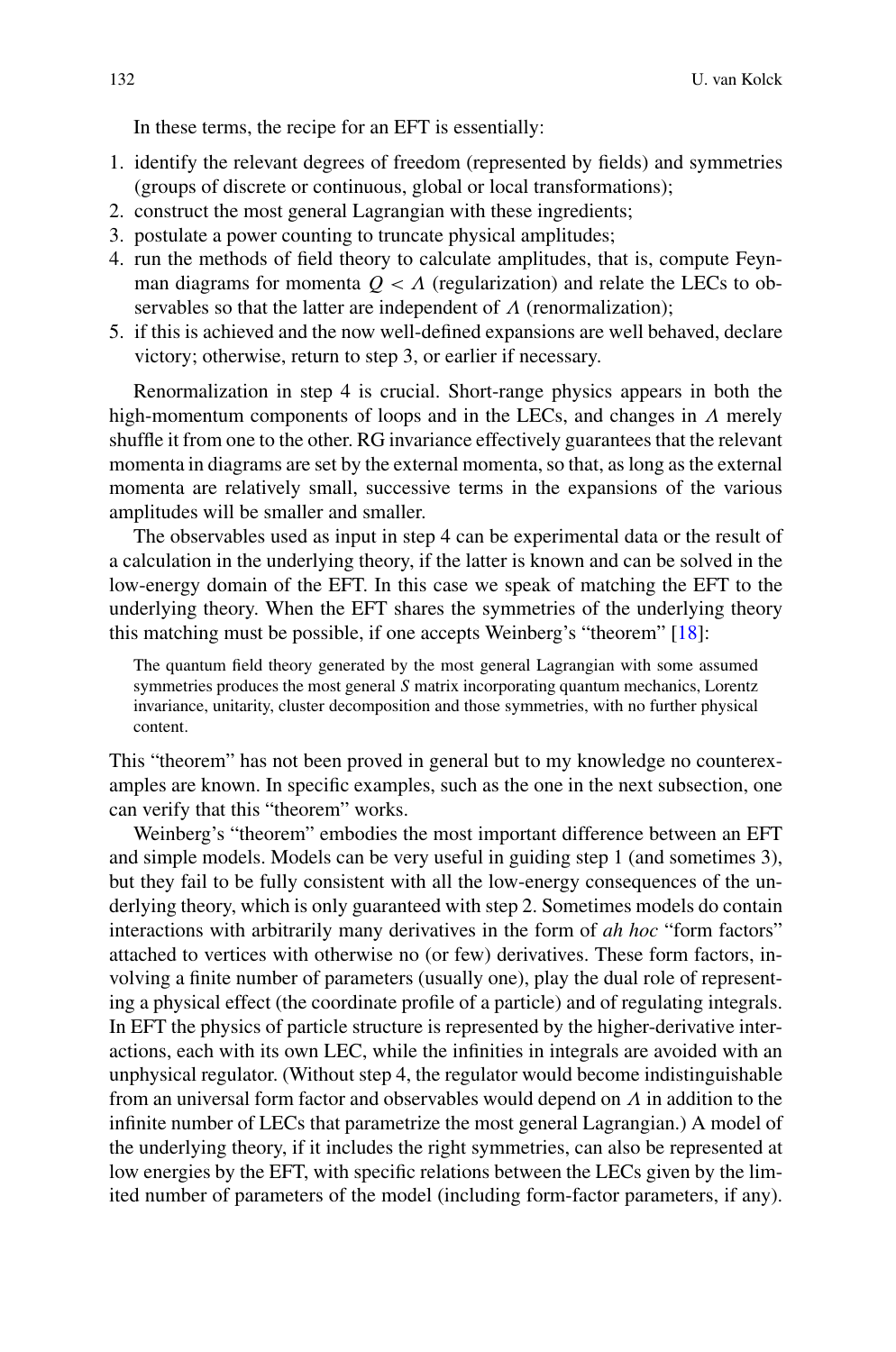But, as long as RG invariance has been achieved, the arbitrarily higher-derivative interactions ensure that the EFT represents *all* models with the right symmetries. When the underlying theory is not known, or cannot be solved, EFT provides a model-independent approach to data.

Even when the matching of the EFT to the underlying theory can be done, there are advantages in using the EFT at low energies, because it is inefficient to keep explicit in the theory very massive degrees of freedom instead of emergent, lowmass states. No progress in nuclear theory will make it preferable to calculate atomic and molecular properties directly from a collection of protons and neutrons, rather than from a point nucleus with a few relevant parameters (which in turn can be calculated from a collection of protons and neutrons). The heavy degrees of freedom are "integrated out", their contribution subsumed in the LECs.

If the EFT is natural, one expects no cancellations between the bare LECs and the high-momentum components of loops, at least for changes in  $\Lambda$  of  $\mathcal{O}(1)$ . Now, loops typically come with factors of  $4\pi$ . For a LEC *c* of an operator of canonical dimension *D* involving *N* fields, it is convenient to define a "reduced LEC" that is dimensionless and includes some factors of 4*π*,

<span id="page-10-0"></span>
$$
c_R \equiv M^{D-4} c / (4\pi)^{N-2}.
$$
\n(4.18)

It can be inferred  $[25, 26]$  $[25, 26]$  $[25, 26]$  $[25, 26]$  $[25, 26]$  from examples based on perturbative matching that  $c_R$ is usually of the order of the product of reduced couplings of the underlying theory that generate it. Examples of this "naive dimensional analysis" (NDA) will be given later, starting in the next subsection. There is no guarantee that it will always work, but it is usually at least a good first guess on which to base a power counting.

For an effective field theorist, nature has the onion-like structure of a sequence of EFTs ordered according to energy (or inverse distance) scale. (Whether this sequence ends at some high energy is metaphysics.) Thus, EFT provides a framework for both reductionism and emergence in physical theories. This and other philosophical implications of EFT are lucidly discussed in Refs. [[27,](#page-56-12) [28\]](#page-57-0).

<span id="page-10-1"></span>In the remaining lectures I will focus on the EFT at a few GeV and its stronginteraction sector as a starting point for traditional nuclear physics. It will prove useful, however, to spend some time in the next subsection with a simpler EFT, which provides an archetype for the approach we will follow in nuclear physics.

## *4.2.2 An Example: NRQED*

Let me now return to atoms. At a momentum scale comparable to the electron mass, the relevant degrees of freedom are electrons and nuclei interacting through the exchange of photons, as given by quantum electrodynamics (QED). As we have seen above, atomic bound states exist at a much smaller momentum scale  $p_{at} \sim \alpha m_e$ . Now I discuss in qualitative terms an EFT tailored to this scale [[29](#page-57-1)], termed Non-Relativistic QED (NRQED) because even electrons move slowly. I will stress the features that find similar expression in the Chiral EFT of nuclei in the next lecture.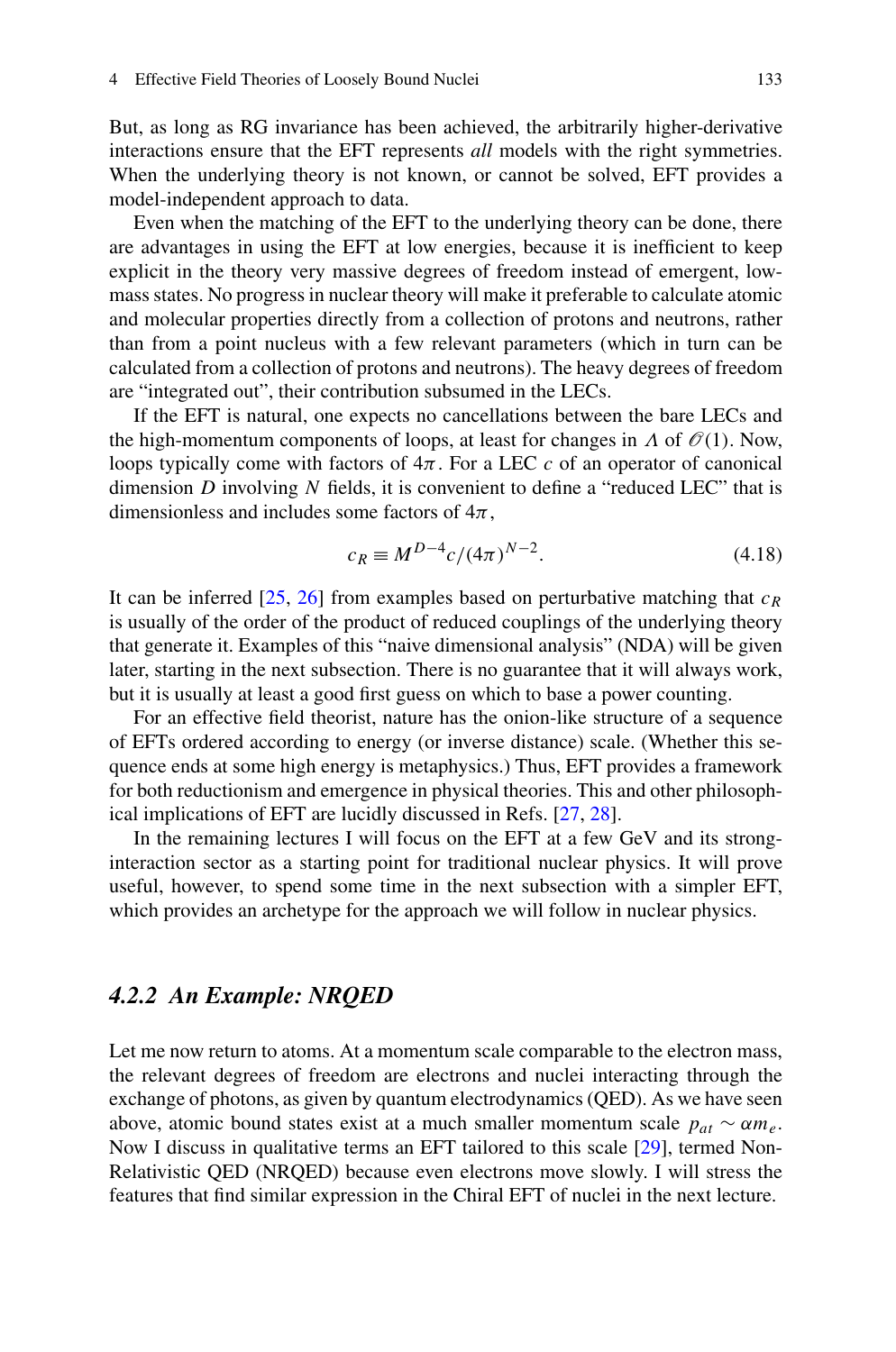

<span id="page-11-0"></span>**Fig. 4.1** Part of a Feynman diagram where an on-shell fermion of momentum *p* first interacts with a real or virtual photon of incoming momentum  $q$ , then propagates with momentum  $p + q$ . A fermion (photon) is denoted by a *solid* (*wavy*) *line*. The *shaded areas* represent parts of the diagram whose details are not important now

For simplicity, let me take at the higher scale a single spin-1/2 fermion represented by a Dirac field  $\psi$  of mass *m* and charge  $Q_{\psi}e$ , interacting with a spin-1 boson  $A_{\mu}$ , subjected to Lorentz, parity, time-reversal, and  $U(1)$  gauge invariance. As it is well known, the latter is most easily enforced using gauge-covariant derivatives:

$$
D_{\mu}\psi = (\partial_{\mu} + ieQ_{\psi}A_{\mu})\psi, \qquad F_{\mu\nu} = \partial_{\mu}A_{\nu} - \partial_{\nu}A_{\mu}.
$$
 (4.19)

The underlying Lagrangian is thus

<span id="page-11-1"></span>
$$
\mathcal{L} = -\frac{1}{4}F_{\mu\nu}F^{\mu\nu} + \bar{\psi}(i\rlap{\,/}D - m)\psi + \cdots, \qquad (4.20)
$$

where  $\bar{\psi} = \psi^{\dagger} \gamma_0$  and  $\bar{\psi} = \gamma_{\mu} D^{\mu}$  in terms of the Dirac matrices  $\gamma_{\mu}$ . From the terms shown explicitly in this Lagrangian we can read off the fermion and gaugeboson propagators and an interaction vertex, as discussed in textbooks [\[24\]](#page-56-9). Morederivative interactions, represented by the "*...*", give contributions suppressed by powers of momentum over the mass scale of the physics we have integrated out (such as heavier fermions and weak-gauge bosons).

If we are only interested in processes with external momenta  $Q \ll m$ , we can consider an additional expansion in  $Q/m$ . Take the fermion propagator after the fermion with momentum *p* is kicked by a photon of momentum *q*, see Fig. [4.1](#page-11-0). If  $|\mathbf{p}| \sim |\mathbf{q}| = \mathcal{O}(Q)$ , then  $q^0 \sim |\mathbf{q}| = \mathcal{O}(Q)$  but  $p^0 = \sqrt{|\mathbf{p}|^2 + m^2} = m + \mathcal{O}(Q^2/m)$ . The propagator can then be written

$$
\frac{i}{p+q-m+i\varepsilon} = \frac{i(p^0\gamma^0 + m - \mathbf{p}\cdot\mathbf{y} + \mathbf{q})}{2p^0q^0 + q^{02} - 2\mathbf{p}\cdot\mathbf{q} - \mathbf{q}^2 + i\varepsilon} = \frac{i}{q^0 + i\varepsilon}P_+ + \cdots, \quad (4.21)
$$

where in the last line I introduced one of the projectors onto positive/negative energy states,

$$
P_{\pm} \equiv \frac{1 \pm \gamma^0}{2}, \qquad P_{\pm} P_{\pm} = P_{\pm}, \qquad P_{\pm} P_{\mp} = 0. \tag{4.22}
$$

This represents, in a first approximation, a static *two*-component fermion propagating forward in time, as can be seen from a Fourier transformation. To capture the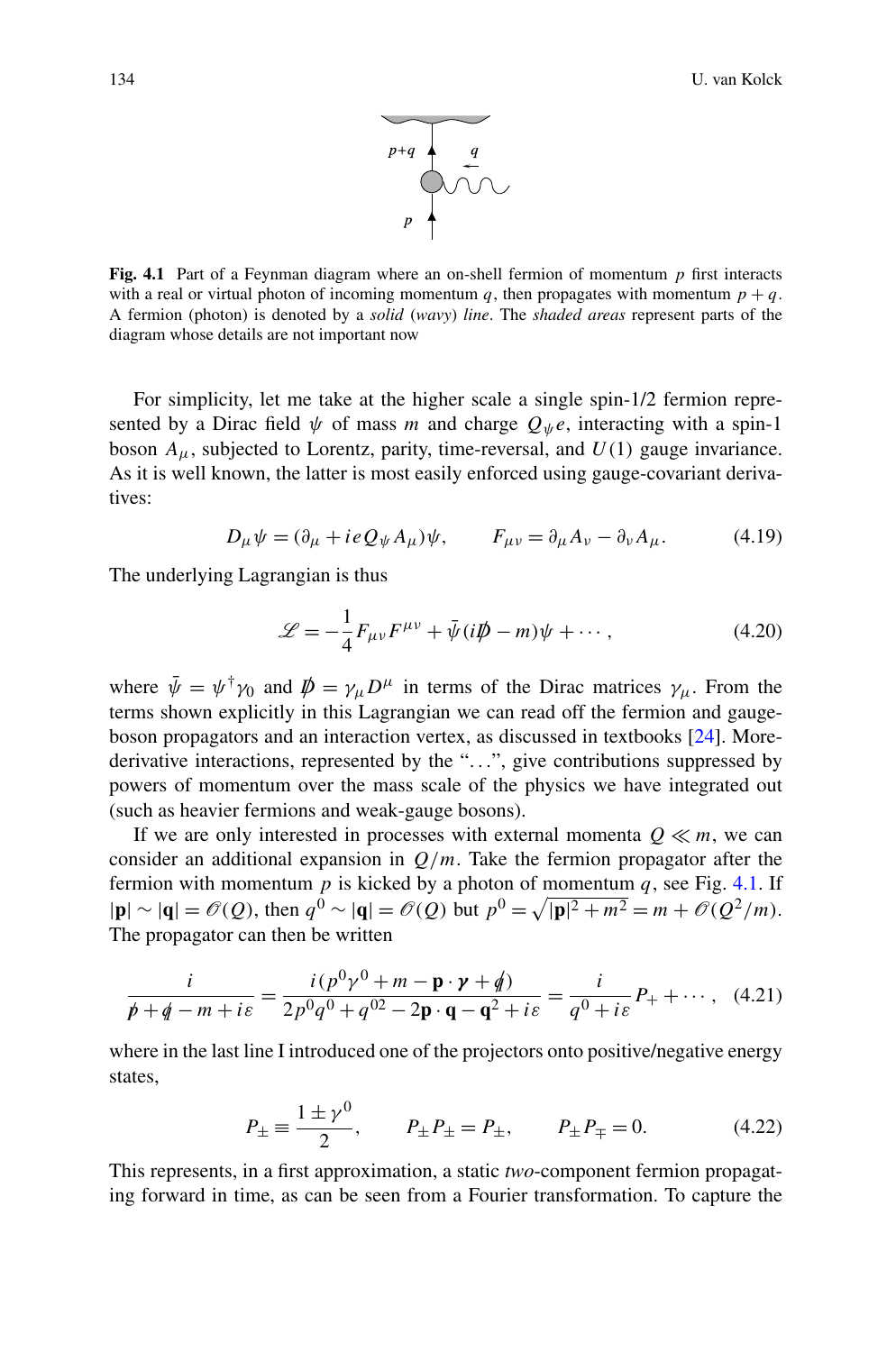importance of this limited set of degrees of freedom it is convenient to split the field into two two-component "heavy fermion" fields [\[30](#page-57-2)]

<span id="page-12-0"></span>
$$
\Psi_{\pm} \equiv e^{imt} P_{\pm} \psi, \qquad \psi = e^{-imt} (\Psi_{+} + \Psi_{-}). \tag{4.23}
$$

The effective Lagrangian then employs the relevant degrees of freedom embodied in  $\Psi_+$  instead of the full  $\psi$ . It can be obtained [[31\]](#page-57-3) by substituting Eq. [\(4.23\)](#page-12-0) into Eq. [\(4.20\)](#page-11-1), integrating over the  $\Psi$  field in the path integral as well as the highmomentum components of  $\Psi$ <sub>+</sub> and  $A$ <sub>μ</sub>, and expanding in powers of  $1/m$ . With an appropriate redefinition of  $A_\mu$  to keep its bilinear form unchanged, and rewriting *Ψ*<sub>+</sub> as a Pauli spinor *Ψ* (with  $\overline{\Psi} \equiv \Psi^{\dagger}$ ), the result is

<span id="page-12-1"></span>
$$
\mathcal{L}_{NRQED} = -\frac{1}{4}F_{\mu\nu}F^{\mu\nu} + \frac{\beta_0}{m^4}(F_{\mu\nu}F^{\mu\nu})^2 + \frac{\beta_1}{m^4}(F_{\mu\nu}\tilde{F}^{\mu\nu})^2 + \cdots + \overline{\Psi}iD_0\Psi + \frac{1}{2m}\overline{\Psi}\mathbf{D}^2\Psi + \frac{e}{2m}(\mathcal{Q}_\psi + \kappa)\overline{\Psi}\sigma_i\Psi\tilde{F}^{0i} + \cdots + \mathcal{L}_{f\geq 2}
$$
(4.24)

where  $\tilde{F}_{\mu\nu} = \varepsilon_{\mu\nu\alpha\beta} F^{\alpha\beta}/2$ ,  $\sigma_i$  are the Pauli spin matrices,  $\beta_{0,1}$  and  $\kappa$  are dimensionless LECs that can be obtained from the parameters appearing in Eq. [\(4.20\)](#page-11-1), and  $\mathcal{L}_{f>2}$  involves four or more fermion fields, as discussed below. As one would expect, this is simply the most general Lagrangian built out of  $\Psi$ <sub>+</sub> and  $A_\mu$  and subjected to the assumed symmetries. Invoking Weinberg's "theorem" and our experience that for  $Q \ll m$  the appropriate fermion degree of freedom is a bi-spinor, one can write this Lagrangian directly, without explicitly performing a path integration. In this case, the LECs are obtained by the matching of physical amplitudes.

Even though the Lagrangian is more complicated, the structure of the EFT is much simpler than that of the underlying theory. The absence of *Ψ*− implies that there is no explicit pair creation in the EFT, which is an effect of range ∼ 1*/(*2*m)* that is absorbed in the LECs. Fermion lines just go through Feynman diagrams of the EFT. As a consequence, operators with  $2f$  fermion fields do not contribute to processes that involve less than *f* incoming fermions. We can tackle the various sectors of the theory successively by increasing  $f$ , which is particularly important for the treatment of non-perturbative physics for  $f \geq 2$ . In the relativistic theory the few-body problem is instead a many-body problem.

The  $f = 0$  sector of Eq. [\(4.24](#page-12-1)) is the Euler-Heisenberg Lagrangian, one of the earliest examples of EFT ideas, which is the basis for studies of low-energy processes involving photon fields alone, such as light-by-light scattering. A remarkable feature of Eq. [\(4.24\)](#page-12-1) is that it contains photon self-interactions already at tree level. The most important such interactions have four derivatives and thus by NDA are expected to be inversely proportional to  $m^{-4}$ . The LECs  $\beta_{0,1}$  originate in fermionloop diagrams of the underlying theory and would be  $\mathcal{O}(1)$  if  $\alpha$  were  $\mathcal{O}(1)$ . Since  $\alpha \ll 1$ , we can match the EFT to the underlying theory in perturbation theory, obtaining  $\beta_{0,1}$  in an expansion in powers of  $\alpha$ . The most important diagram has a single fermion loop with four photon lines attached. Since each vertex is  $\alpha e$  and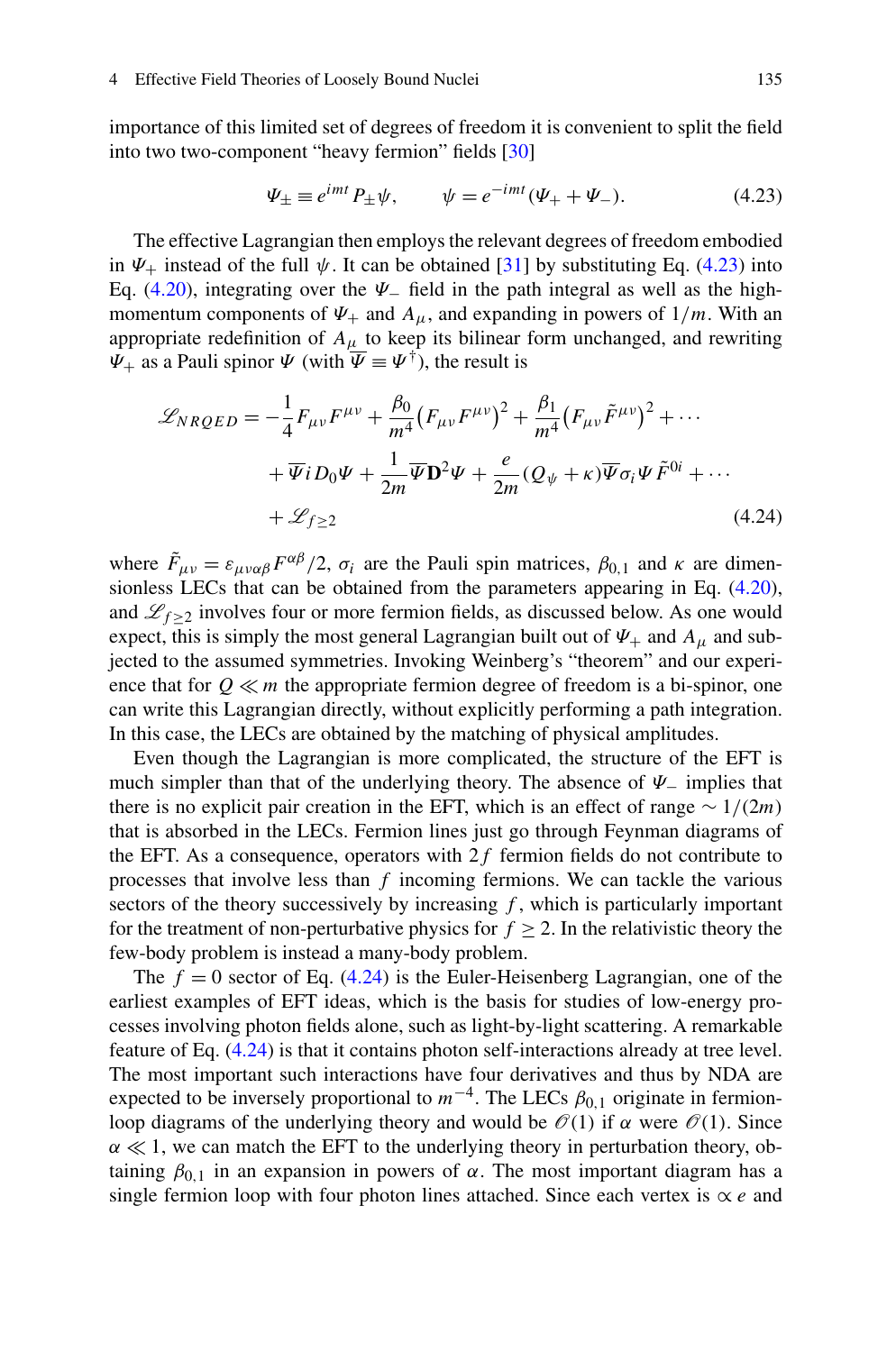the loop typically brings in a  $(4\pi)^{-2}$ , we expect  $\beta_{0,1} = \mathcal{O}(\alpha^2)$ . Alternatively we can use Eq. [\(4.18\)](#page-10-0). The reduced charge is  $e_R = e/(4\pi)$  and for  $c = \beta_{0,1}/m^4$  we expect  $c_R = m^4 c / (4\pi)^2 = \mathcal{O}(e_R^4)$ , from which, again,  $\beta_{0,1} = \mathcal{O}(\alpha^2)$ . One can similarly write and calculate the LECs of higher-derivative terms. They may contain further powers of *α*, but are additionally suppressed by at least *(Q/m)*<sup>2</sup> in processes with typical external momentum *Q*. These LECs are of course needed to ensure renormalizability, Eq.  $(4.16)$  $(4.16)$  $(4.16)$ , in light-by-light scattering at loop level. An explicit comparison between EFT and QED amplitudes can be found, for example, in Ref. [\[32](#page-57-4)].

In the  $f = 1$  sector, we see that the exponential in Eq.  $(4.23)$  $(4.23)$  removes from the evolution of the fermion field the relatively large and inert mass *m*, leaving a dispersion relation of the non-relativistic, "residual" form  $p^0 = \mathbf{p}^2/(2m) + \cdots$ . The kinetic part has a static piece  $\overline{\Psi}iD_0\Psi$ , a recoil correction, and, with more derivatives, relativistic corrections. The strengths of these terms are not arbitrary, but fixed by the mass. If we neglected the "*...*" in Eq. ([4.20](#page-11-1)) and loop corrections, the same would be true for the  $\overline{\Psi} \sigma_i \Psi \tilde{F}^{0i}$  interaction, or "Pauli term", which represents the interaction of the magnetic dipole moment with a magnetic field. The existence of further physics and of radiative corrections in the underlying theory leads to an "anomalous" magnetic moment *κ*, which again would be expected to be of  $\mathcal{O}(1)$  if  $\alpha$  were  $\mathcal{O}(1)$ . The contributions from loops to *κ* can be estimated again using Eq. [\(4.18\)](#page-10-0): for  $c = e\kappa/m$ ,  $c_R = mc/(4\pi) = \mathcal{O}(e_R^3) = \mathcal{O}(e^3/(4\pi)^3)$ , which gives  $\kappa = \mathcal{O}(\alpha/(4\pi))$ , in agreement with the classic Schwinger result  $\kappa = \alpha/(2\pi) + \cdots$  for the electron.

The fact that some coefficients are entirely determined by *m* applies also to terms contained in the "*...*" of Eq. [\(4.24\)](#page-12-1), and is merely a consequence of Lorentz invariance. Despite its non-relativistic appearance, Eq. [\(4.24\)](#page-12-1) does respect Lorentz invariance, but in a  $Q/m$  expansion. If we start directly with Eq.  $(4.24)$  $(4.24)$  $(4.24)$ , rather than integrating degrees of freedom out of a manifestly Lorentz-invariant Lagrangian, Lorentz invariance can be implemented by demanding "reparametrization invariance" [[33\]](#page-57-5), namely that the Lagrangian should be invariant under small changes in the velocity of the heavy fermion. This method has the advantage of applying also when the relativistic version of the theory does not have a well-defined expansion and/or when the explicit integration cannot be performed explicitly. A recent discussion of the NRQED Lagrangian can be found in Ref. [\[34](#page-57-6)].

With the  $f = 0$ , 1 sectors of the Lagrangian we can study low-energy processes in which a number of photons scatter from a slow-moving fermion. As we have seen, for probe energies comparable to the fermion three-momentum, the fermion is, in a first approximation, static. We are close to the limit  $m \to \infty$ , where the spin operator does not appear in the Lagrangian ([4.24](#page-12-1)) and there is an *SU(*2*)* symmetry of rotations in spin space. This is an example of an "accidental" symmetry, a symmetry that emerges at LO in the EFT.

The simplest process is Compton scattering. In the Coulomb gauge  $A_0 = 0$ , the most important contribution comes from the "seagull" diagram stemming from the two **A** fields contained in  $\overline{\Psi}D^2\Psi$ ; the corresponding contribution to the amplitude,  $\alpha$ 1/*m*, is nothing but the spin-independent "Thomson amplitude". In the underlying theory, this term arises from the transition to negative-energy states. One can go on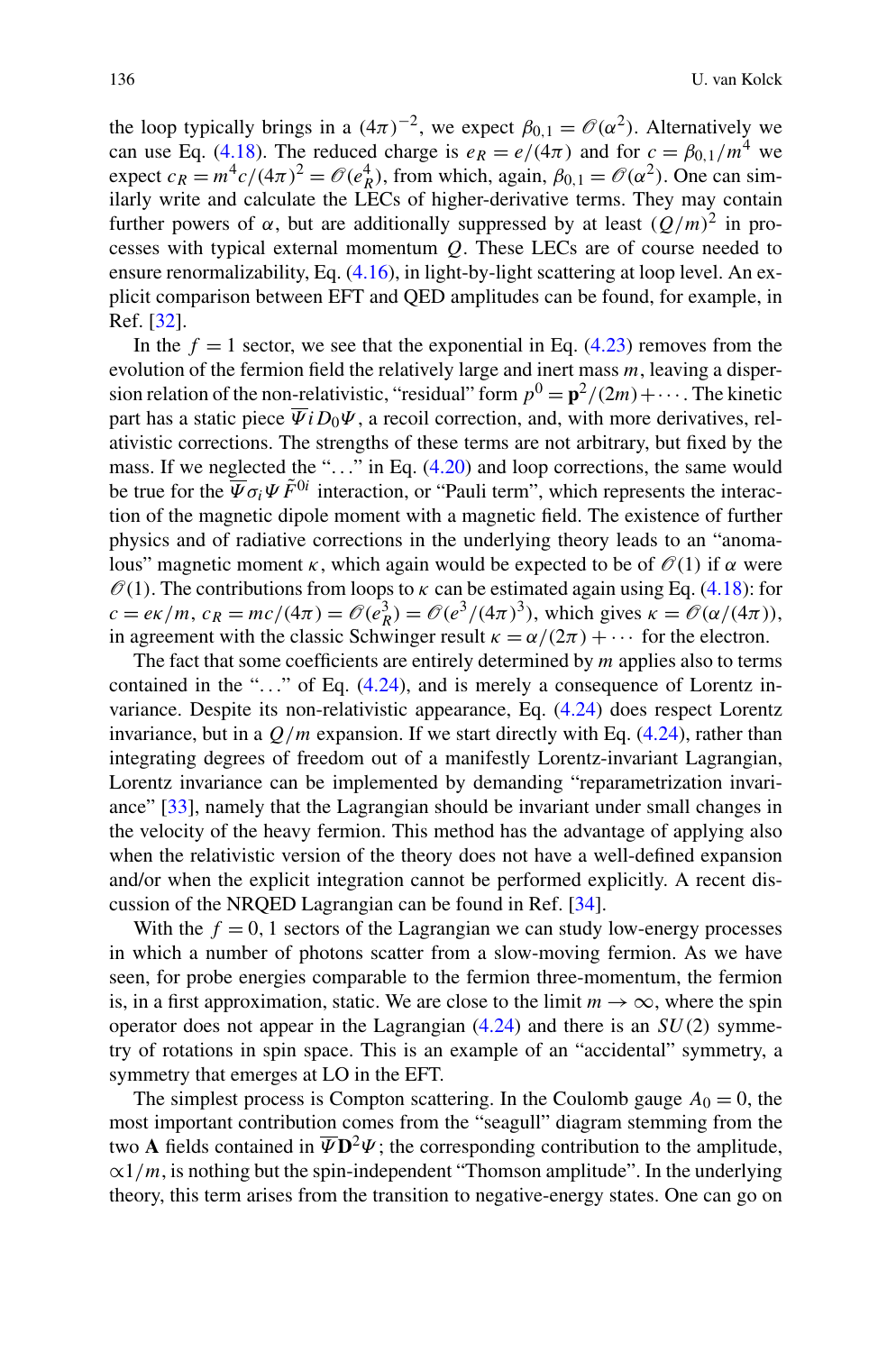<span id="page-14-0"></span>

and calculate higher-order terms in the combined  $Q/m$  and  $\alpha$  expansions using the interactions in Eq. [\(4.24\)](#page-12-1). For details at a pedagogical level, see Ref. [[35\]](#page-57-7).

Let me now turn to the  $f > 2$  sectors, more germane to my goal of tackling nuclear bound states later. It is here that EFT becomes particularly useful, because the formulation of the non-perturbative problem is exceedingly complicated in the underlying theory, where we retain contributions of momentum comparable to the fermion mass. But, as we have seen, such momenta are also not very relevant for electromagnetic bound states! Here I will emphasize qualitative aspects of the problem, omitting for example a discussion of infrared divergences. For a fuller account in the case of positronium, for example, see Ref. [[36\]](#page-57-8).

So I consider the *T* matrix for the elastic scattering of two of our heavy fermions in the center-of-mass frame, where both initial and final relative three-momenta are, respectively,  $|\mathbf{p}| \sim |\mathbf{p}'| = \mathcal{O}(Q)$ . I will denote the transferred momentum by  $\mathbf{q} \equiv \mathbf{p} - \mathbf{p}'$ . See Fig. [4.2](#page-14-0).

The simplest diagram one can draw represents the exchange of a single photon, where the photon-fermion interaction comes from the  $\overline{\Psi}iD_0\Psi$  term in Eq. ([4.24](#page-12-1)). It gives

<span id="page-14-1"></span>
$$
T_{1\gamma} = \frac{Q_{\psi}^2 e^2}{(p^0 - p'^0)^2 - (\mathbf{p} - \mathbf{p}')^2 + i\varepsilon} \simeq -\frac{Q_{\psi}^2 e^2}{\mathbf{q}^2 - i\varepsilon} \left(1 + \mathcal{O}\left(Q^2/m^2\right)\right). \tag{4.25}
$$

The dominant term above, which has magnitude  $\mathcal{O}(4\pi\alpha Q_{\psi}^2/Q^2)$ , is, as we are going to see shortly, just a fancy way to generate the Coulomb potential. Of course there are other one-photon-exchange diagrams with derivatives at the vertices, which start at relative order  $\mathcal{O}(Q^2/m^2)$  just like the non-static corrections in Eq. ([4.25](#page-14-1)). An example comes from magnetic interactions at both vertices, which gives a dipole-dipole interaction of contact form because momenta from the vertices and propagator cancel out.

In quantum field theory, nothing forbids the exchange of more than one photon. For example, each fermion can emit a photon which is subsequently absorbed by the other fermion, forming a one-loop "crossed-box" diagram. According to the Feynman rules, the corresponding contribution is

$$
T_{2\gamma\times}
$$

$$
= -i Q_{\psi}^{4} e^{4} \int \frac{d^{4}l}{(2\pi)^{4}} \frac{1}{l^{0} + p^{0} - (l + \mathbf{p})^{2}/2m + i\varepsilon} \frac{1}{l^{0} + p'^{0} - (l - \mathbf{p}')^{2}/2m + i\varepsilon}
$$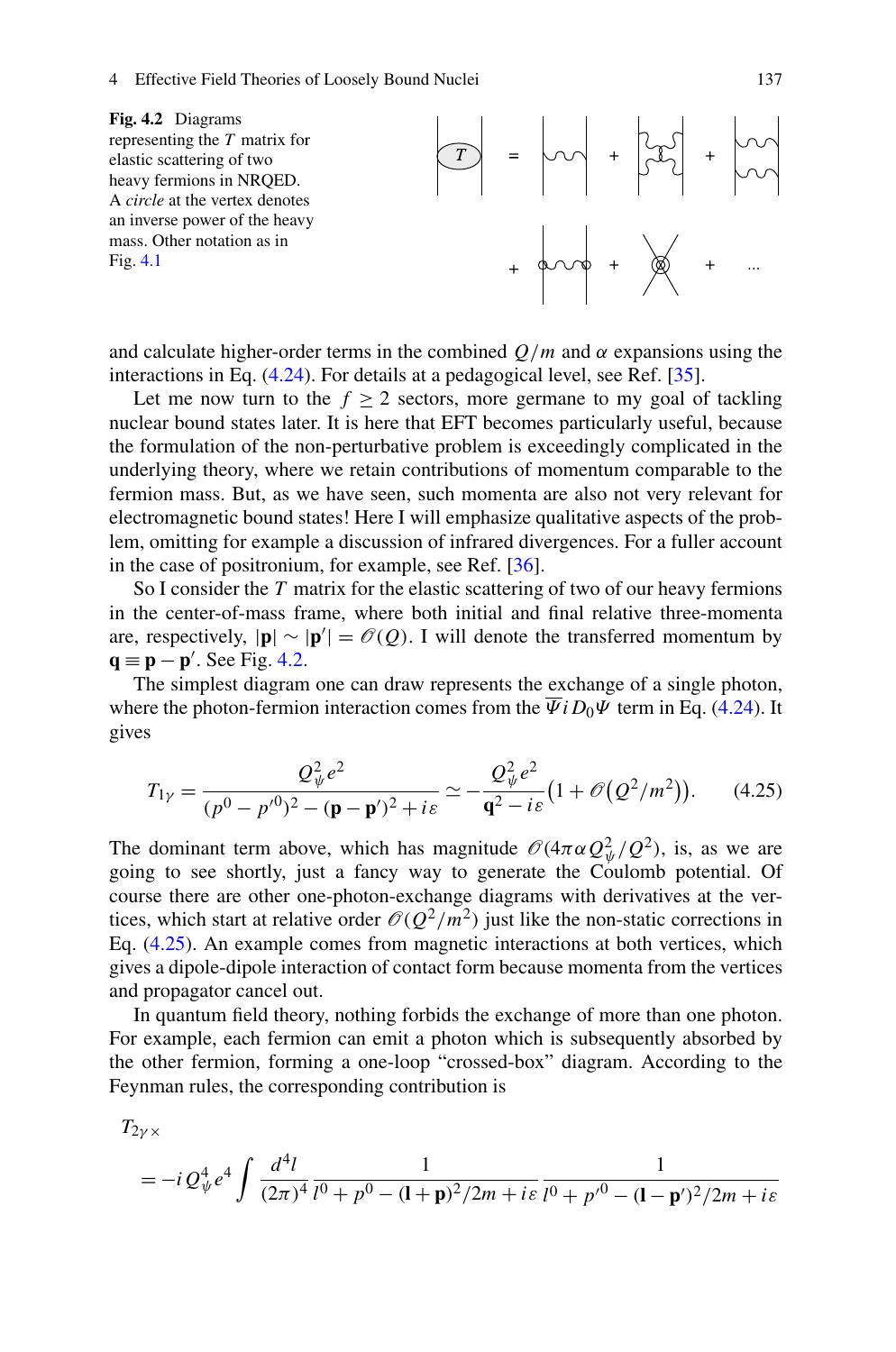<span id="page-15-0"></span>
$$
\times \frac{1}{(p^0 - p'^0 + l^0)^2 - (\mathbf{p} - \mathbf{p}' + \mathbf{l})^2 + i\varepsilon} \frac{1}{l^{02} - l^2 + i\varepsilon}
$$
  
=  $Q_{\psi}^4 e^4 \int \frac{d^3l}{(2\pi)^3} \frac{1}{|\mathbf{l}| - p^0 + (\mathbf{l} + \mathbf{p})^2 / 2m - i\varepsilon} \frac{1}{|\mathbf{l}| - p'^0 + (\mathbf{l} - \mathbf{p}')^2 / 2m - i\varepsilon}$   

$$
\times \frac{1}{(p^0 - p'^0 - |\mathbf{l}|)^2 - (\mathbf{p} - \mathbf{p}' + \mathbf{l})^2 + i\varepsilon} \frac{1}{2|\mathbf{l}| - i\varepsilon} + \cdots
$$
 (4.26)

Here I integrated over the zeroth component of the loop momentum using contour integration. Closing the contour on the upper plane, we get two contributions from the poles in the photon propagators, only one of which I show explicitly the other, of a similar form, is in the "*...*". Because the three-momentum scale is  $Q$ , these poles lie typically a distance  $Q$  from the origin in the  $l^0$  complex plane. As a consequence, the most important terms in the denominators after the first integration involve  $|\mathbf{l}|$  and  $|\mathbf{q} + \mathbf{l}|$ , which, in particular, implies static fermion propagators as for  $f = 1$ . The propagators and integration measure typically contribute, respectively,  $\mathcal{O}(Q^{-5})$  and  $\mathcal{O}(Q^3/(4\pi)^2)$  to the final result, which is then  $\mathcal{O}((Q_{\psi}^2 \alpha/4\pi)(4\pi \alpha Q_{\psi}^2/Q^2))$ . Just as it could have been expected from experience with  $f = 0, 1$  diagrams, the result is smaller than one-photon exchange by  $\mathscr{O}(Q^2_{\psi}\alpha/4\pi)$ .

One might further expect that the smallness of  $\alpha$  implies that all other diagrams are small and amenable to perturbation theory. However, if that were true there would be no electromagnetic bound states. So, how can a bound state arise in a weakly coupled theory? More generally, what makes the problem non-perturbative? (Since I am considering explicitly only one type of fermion, there is obviously no electromagnetic bound state because the Coulomb interaction is repulsive, but still perturbation theory fails at low energies.)

The reason is apparent already when we consider the other two-photon exchange diagram, the "box", in which the photons are exchanged sequentially. In this case there are subtle differences compared to the crossed-box diagram due to a different routing of the loop momenta in one of the fermion propagators:

 $T_{2\gamma}$ 

<span id="page-15-1"></span>
$$
= -i Q_{\psi}^{4} e^{4} \int \frac{d^{4}l}{(2\pi)^{4}} \frac{1}{l^{0} + p^{0} - (1 + p)^{2}/2m + i\epsilon} \frac{1}{-l^{0} + p^{0} - (1 + p)^{2}/2m + i\epsilon}
$$
  
\n
$$
\times \frac{1}{(p^{0} - p'^{0} + l^{0})^{2} - (\mathbf{p} - \mathbf{p}' + \mathbf{l})^{2} + i\epsilon} \frac{1}{l^{02} - l^{2} + i\epsilon}
$$
  
\n
$$
= Q_{\psi}^{4} e^{4} \int \frac{d^{3}l}{(2\pi)^{3}} \frac{1}{-2p^{0} + (1 + p)^{2}/m - i\epsilon} \frac{1}{p^{0} - (1 + p)^{2}/2m - l^{2} + i\epsilon}
$$
  
\n
$$
\times \frac{1}{(2p^{0} - p'^{0} - (1 + p)^{2}/2m)^{2} - (\mathbf{p} - \mathbf{p}' + \mathbf{l})^{2} + i\epsilon} + \cdots
$$
(4.27)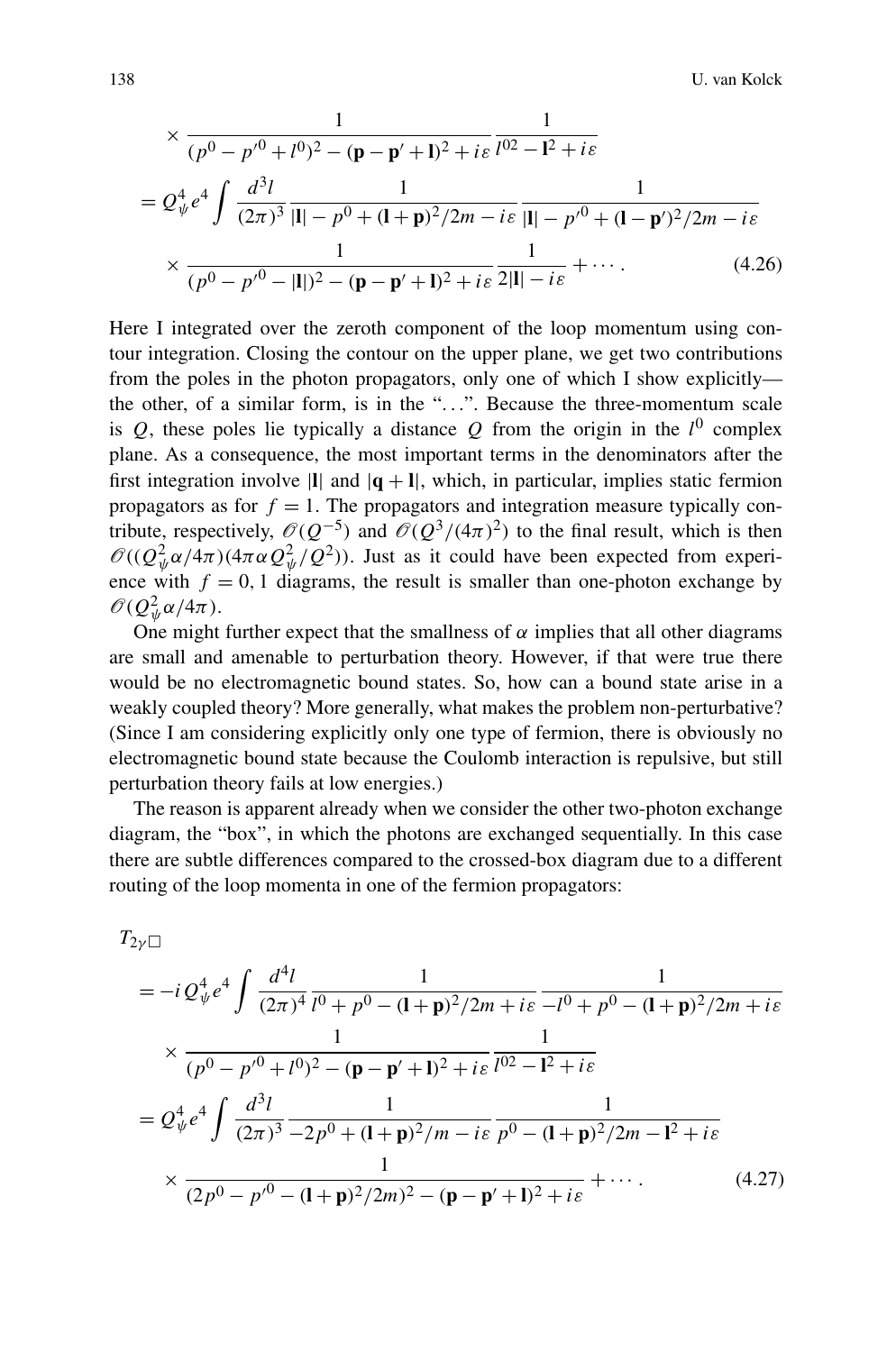Because of the different signs, closing the contour on the upper half-plane now involves a third pole, which stems from one of the fermion propagators and lies only a distance  $Q^2/m$  from the origin. The contribution from this pole is the one displayed explicitly above, the other two being relegated to the "*...*". You should convince yourself that these other two contributions are similar to Eq. ([4.26](#page-15-0)), and thus also small by  $\mathcal{O}(Q^2_{\psi} \alpha/4\pi)$  compared to one-photon exchange. The contribution from the fermion-propagator pole, on the other hand, is larger because the remaining fermion propagator contains only the difference between small fermion kinetic energies, and is thus  $\mathcal{O}(Q^2/m)$ . We refer to this as an infrared enhancement, as it becomes more pronounced as *Q* decreases. Note that the static approximation is no longer good, although of course relativistic corrections remain small. In the photon propagators, on the other hand, the kinetic energies can still be neglected in a first approximation, so that as before each photon denominator is  $\mathcal{O}(Q)$ . What we have here are simply two sequential Coulomb photon exchanges separated by the usual non-relativistic two-fermion propagation: it is the iteration of one-photon exchange. Such a non-relativistic integral over the three-momentum typically contributes  $\mathcal{O}(Q^3/(4\pi))$ , an extra  $4\pi$  compared to integrals not originating in the heavy fermion propagator poles. The size of this term is then  $\mathcal{O}(Q^2_{\psi} \alpha m/Q)$  compared to one-photon exchange.

This argument can be generalized to diagrams with more photon exchanges, and even more fermions. It is convenient to introduce "old-fashioned" time-ordered perturbation-theory diagrams, which represent contributions to amplitudes *after* integration over the zeroth-component of loop momenta, as in the last lines in Eqs. ([4.26](#page-15-0)) and [\(4.27\)](#page-15-1). In this case vertices are drawn in a specific time order, intermediate states are associated with energy differences, and loops represent threemomentum integrations. The one-photon-exchange Feynman diagram becomes two time-ordered diagrams depending on which fermion first emits the photon. The crossed-box Feynman diagram becomes four time-ordered diagrams, all of the same crossed-box type. The box Feynman diagram becomes six time-ordered diagrams: two "stretched-box" diagrams where at any time there is a photon "in the air", rep-resenting the "..." in Eq. [\(4.27](#page-15-1)), and four "true-box" diagrams where there is an intermediate state without photons, representing once-iterated one-photon exchange. In this language, we define "reducible" diagrams as those that contain intermediate states with fermions only, and are thus infrared enhanced. These intermediate states contribute  $\mathcal{O}(mQ/(4\pi))$  to the amplitude. The potential is defined as (minus) the sum of irreducible diagrams.

We expect the potential to have a simple perturbative expansion, which in the case considered here starts with the one-photon exchange of  $\mathcal{O}(4\pi\alpha Q^2_{\psi}/Q^2)$ . Fourier transforming Eq.  $(4.25)$  $(4.25)$  $(4.25)$ , we obtain, indeed, the Coulomb potential in coordinate space. Each extra iteration of this potential adds a factor  $\mathcal{O}(Q^2_{\psi}\alpha m/Q)$ , as seen above. When  $Q \sim Q_{\psi}^2 \alpha m$ , all iterations are equally important, and the amplitude is given by an integral equation, the Lippmann-Schwinger equation—which, in turn, can be shown to be equivalent to the Schrödinger equation. Schematically the LO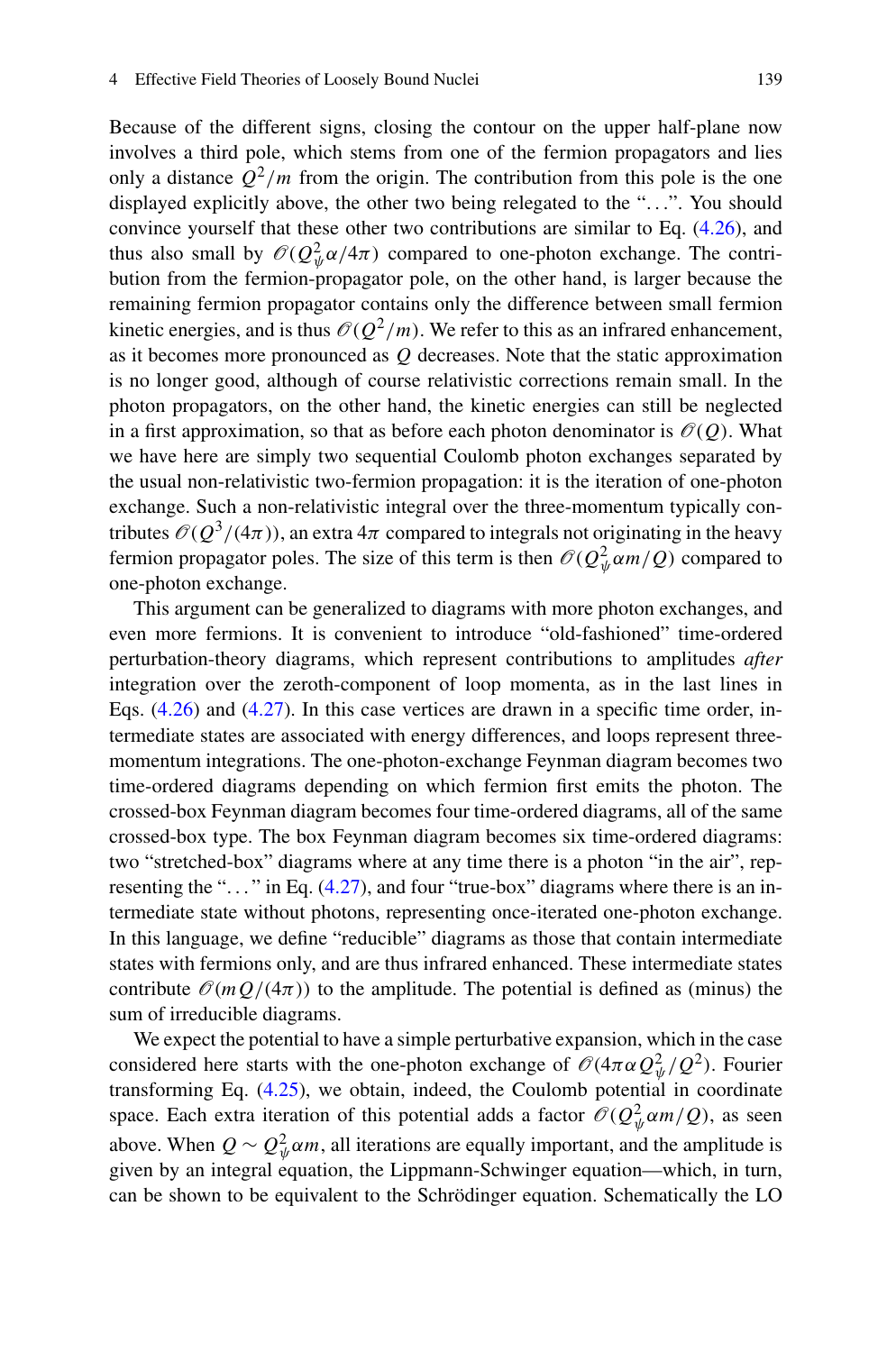amplitude is

<span id="page-17-0"></span>
$$
T^{(0)} \sim \frac{4\pi\alpha Q_{\psi}^2}{Q^2} \left[ 1 - \mathcal{O}\left(\frac{Q_{\psi}^2 \alpha m}{Q}\right) \right]^{-1},\tag{4.28}
$$

which can have a pole at  $Q \sim |Q^2_{\psi}|$  (*am* , corresponding to energies  $|E| \sim Q^4_{\psi} \alpha^2 m$  . If we were considering two fermions with opposite charge, say  $Q^2_{\psi} \to -1$ , we would expect a bound state with binding momentum  $p_{at} \sim \alpha m$  and energy  $\sim p_{at}^2/m \sim$  $\alpha^2/m$ —just the back-of-the-envelope estimate given at the beginning of this lecture.

But NRQED gives also a way to systematically go beyond LO. First, it allows us to calculate corrections to the Coulomb potential, such as the  $Q/m$  (∼ $Q^2_{\psi} \alpha$  in the bound state) corrections to one-photon exchange and the irreducible two-photon exchange we discussed above. Second, it tells us that these corrections to the potential are also corrections in the scattering amplitude, which should be calculated in perturbation theory on top of the LO ("distorted-wave perturbation theory").

Note that because each iteration of one-photon exchange scales with a negative power of  $Q$ , the LO amplitude  $(4.28)$  $(4.28)$  $(4.28)$  satisfies the RG condition  $(4.16)$  without invoking contact interactions in  $\mathcal{L}_{f>2}$ . However, such four- and more-fermion terms must exist because they are allowed by the symmetries. And indeed, as the order increases and the corrections to the potential become more singular (since they have more powers of momentum or, alternatively, inverse distance), loop diagrams will bring in new cutoff dependence, which can only be compensated by the LECs. As for  $f = 0$ , 1, the LECs with  $f \ge 2$  can in principle be obtained from a fully perturbative matching calculation in the window  $m \gg Q \gg Q_{\psi}^2 \alpha m$ .

The total spin of two fermions can be  $s = 0$ , 1 depending on the individual spins being antiparallel or parallel. It is useful to think of the projectors onto spin *s*,

<span id="page-17-2"></span><span id="page-17-1"></span>
$$
P_s \equiv \frac{1}{4} [2s + 1 + (2s - 1)\sigma_1 \cdot \sigma_2], \qquad P_s P_{s'} = \delta_{ss'} P_s, \tag{4.29}
$$

where  $\sigma_i/2$  is the spin of fermion *i*. Because I am considering a single two-state fermion, the Pauli principle ensures that an *S*-wave two-fermion contact interaction can only contribute when the spins are antiparallel. In other words, there is only one four-fermion interaction without derivatives, corresponding to  $P_0$ . The manyfermion Lagrangian has thus the form

$$
\mathcal{L}_{f\geq2} = \frac{\gamma}{4m^2} (\overline{\Psi}\Psi\overline{\Psi}\Psi - \overline{\Psi}\sigma\Psi \cdot \overline{\Psi}\sigma\Psi) + \cdots, \qquad (4.30)
$$

where  $\gamma$  is a LEC. NDA for  $c = \gamma/m^2$  gives, assuming it accounts for photon exchange at momenta  $\gtrsim m$ ,  $c_R = m^2 c / (4\pi)^2 = \mathcal{O}(e_R^2)$  or  $\gamma = \mathcal{O}(4\pi\alpha)$ , suggesting a relative  $\mathcal{O}(Q^2/m^2)$  effect in the two-fermion scattering amplitude. The "..." in Eq. ([4.30](#page-17-1)) include not only more-derivative four-fermion interactions but also sixand more-fermion interactions, which because of their larger canonical dimensions are expected to lead to contributions suppressed by powers of *Q/m*. Again thanks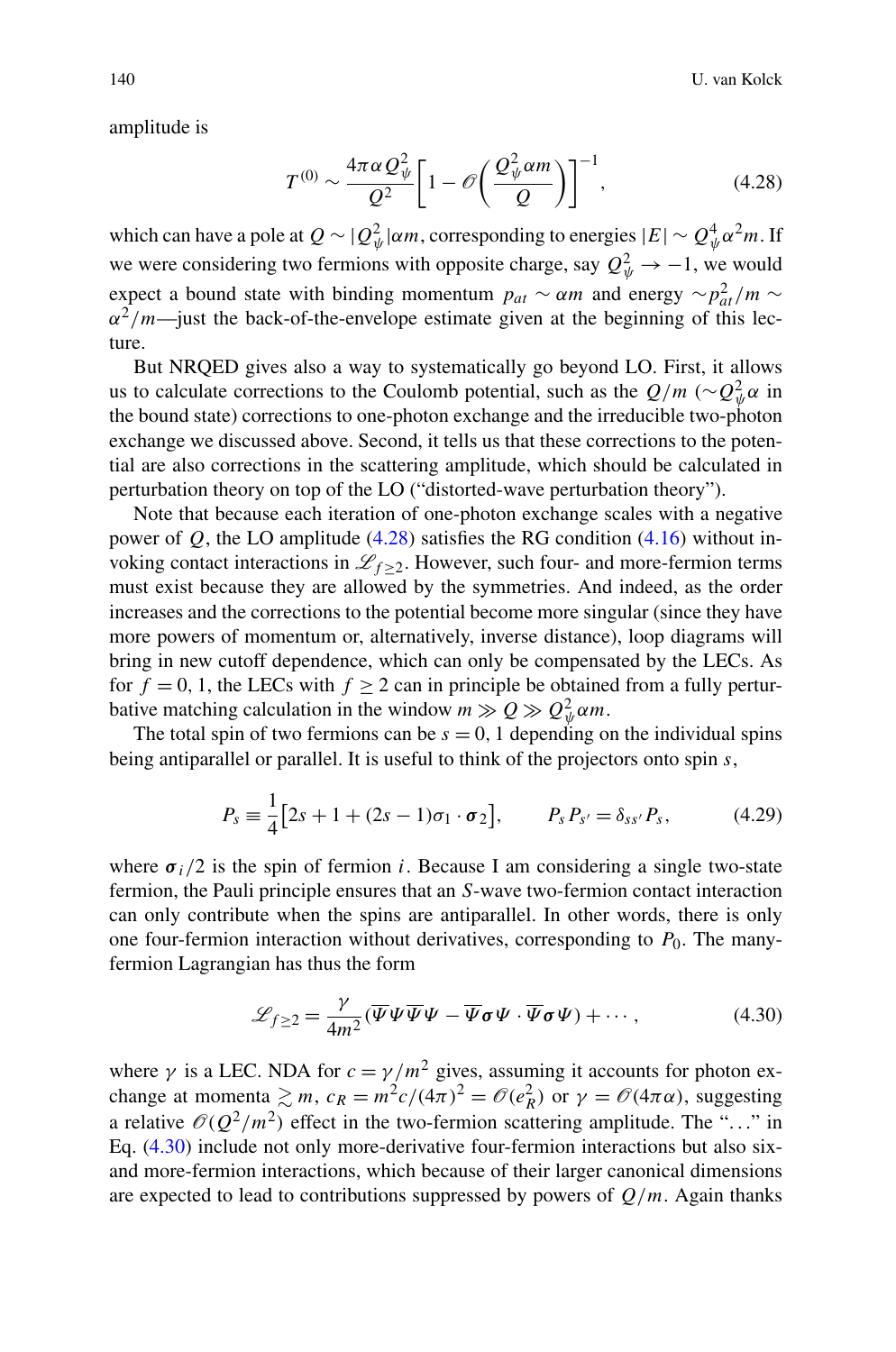to the Pauli principle, for a two-state fermion there are no six- or more-fermion interactions without derivatives, which means three- and more-body forces are very small.

One can now consider arbitrary processes involving two or more fermions in particular, in a bound state—and external low-momentum photons, for example *Bremsstrahlung*. NRQED provides the framework to describe atomic and molecular physics, and indeed state-of-the-art calculations are carried out within this framework (Ref. [\[37\]](#page-57-9) is but one example). I will now set up an analogous framework for nuclear physics.

## *4.2.3 Summary*

Nuclear systems involve multiple scales but no obvious small coupling constant. EFT is a *general* framework to deal with multi-scale problems using small ratios of scales as expansion parameters. Applied to low-energy QED, EFT reproduces some well-known results but also provides a systematic expansion for scattering amplitudes.

## **4.3 QCD at Low Energies**

For the rest of these lectures I apply the EFT framework to nuclear systems. I start with the Standard Model (SM) of particle physics at a few GeV and construct the EFT relevant for momenta  $\mathcal{O}(M_{nuc})$ , which should form the basis for a description of typical nuclei. This Chiral EFT has indeed become the starting point for the rapidly developing "*ab initio*" methods that harness ever-growing computational power for the solution of the nuclear dynamics from interactions determined in fewnucleon systems. However, as we are going to see in some detail, some basic issues in this EFT, related to the impact of the renormalization of singular potentials on power counting, are still not fully understood.

## *4.3.1 Building Blocks*

The SM has been repeatedly validated, particularly at scales above a few GeV where most processes can be studied with relatively little reliance on non-perturbative physics. The successes of the SM can be understood if it is considered as an EFT at energies around 100 GeV. It is constructed (in its minimal version) out of quarks, leptons, gauge bosons and a Higgs boson subjected to an  $SU(3)_c \times SU(2)_L \times U(1)_Y$ gauge symmetry. All interactions of canonical dimension up to four have now been established directly or indirectly, and the only allowed dimension-five operator,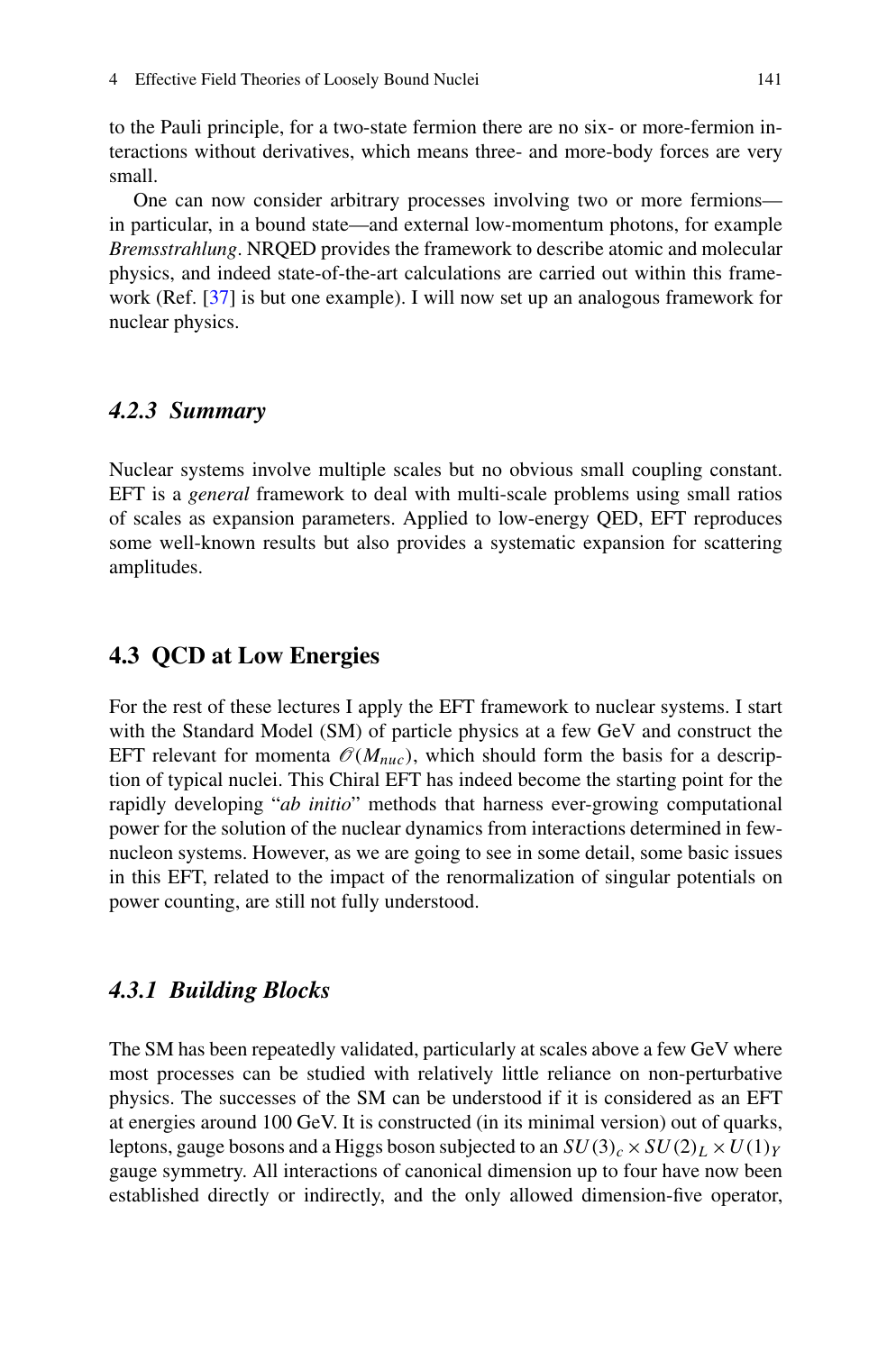which violates lepton number, is a candidate to explain the small neutrino masses. Operators of dimension six and higher can cause smaller effects still, for example baryon-number violation.

As the energy scale is lowered, we can integrate out the Higgs and weak-gauge bosons, which leaves as only gauge symmetries the  $SU(3)_c$  of color and the electromagnetic  $U(1)_{em}$ , for which the force carriers are, respectively, eight gluons  $G_{\mu} \equiv G_{\mu}^{a} \lambda^{a}$ , with  $\lambda^{a}$ ,  $a = 1, ..., 8$ , the Gell-Mann *SU(3)* matrices and sum over *a* implied, and the photon  $A_\mu$ . Likewise, we can integrate out the heaviest quarks (top, bottom, charm). Although not irrelevant for nuclear physics, strange quark effects are not dominant for ordinary nuclei because, as we are going to see, in a hadronic theory the quark masses come together with the relatively large scale  $M_{OCD}$ . If the strange quark is kept explicit in the theory, the relatively heavy strange hadrons pose significant difficulties to the convergence of the low-energy EFT. In contrast, if the strange quark is integrated out, as I will do, its effects are suppressed by the strange hadron masses. The relevant quark fields are then conveniently written as an isospin doublet,

$$
q = \begin{pmatrix} u \\ d \end{pmatrix}.
$$
 (4.31)

Here *u* and *d* are Dirac spinors for the up and down quarks, taken to be mass eigenstates with real masses  $m_u = \bar{m}(1-\varepsilon)$  and  $m_d = \bar{m}(1+\varepsilon)$ . Matrices in isospin space can be expressed in terms of the unit matrix, which I will not write explicitly, and the isospin Pauli matrices  $\tau_a$ ,  $a = 1, 2, 3$ . Quarks transform under  $U(1)_{em}$  according to the charge matrix

<span id="page-19-0"></span>
$$
Q_q = \begin{pmatrix} 2/3 & 0 \\ 0 & -1/3 \end{pmatrix} = \frac{1}{6} (1 + 3\tau_3)
$$
 (4.32)

and under  $SU(3)_c$  with a universal strength *g*, which also governs gluon selfinteractions. If we define the covariant derivatives

$$
D_{\mu}q = (\partial_{\mu} + ieQ_q A_{\mu} - igG_{\mu})q, \qquad G_{\mu\nu} = \partial_{\mu}G_{\nu} - \partial_{\nu}G_{\mu} + ig[G_{\mu}, G_{\nu}],
$$
\n(4.33)

the most general Lagrangian with Lorentz invariance and these gauge symmetries is (see, *e.g.*, Ref. [[38\]](#page-57-10))

$$
\mathcal{L}_{QCD} = -\frac{1}{4} F_{\mu\nu} F^{\mu\nu} - \frac{1}{2} \text{Tr} \{ G_{\mu\nu} G^{\mu\nu} \} + \bar{q} i \bar{\nu} q
$$

$$
- \bar{m} \bar{q} \left[ 1 - \varepsilon \tau_3 + \frac{1 - \varepsilon^2}{2} \bar{\theta} i \gamma_5 \right] q + \cdots \tag{4.34}
$$

where  $\theta$  is the so-called QCD vacuum angle (assumed to be small on phenomenological grounds) and "..." represent higher-dimensional operators. For simplicity I have dumped into the "..." also leptonic terms, whose virtual importance in purely hadronic process is small. They are of course needed when considering processes with external leptons, which I will not do explicitly in these lectures.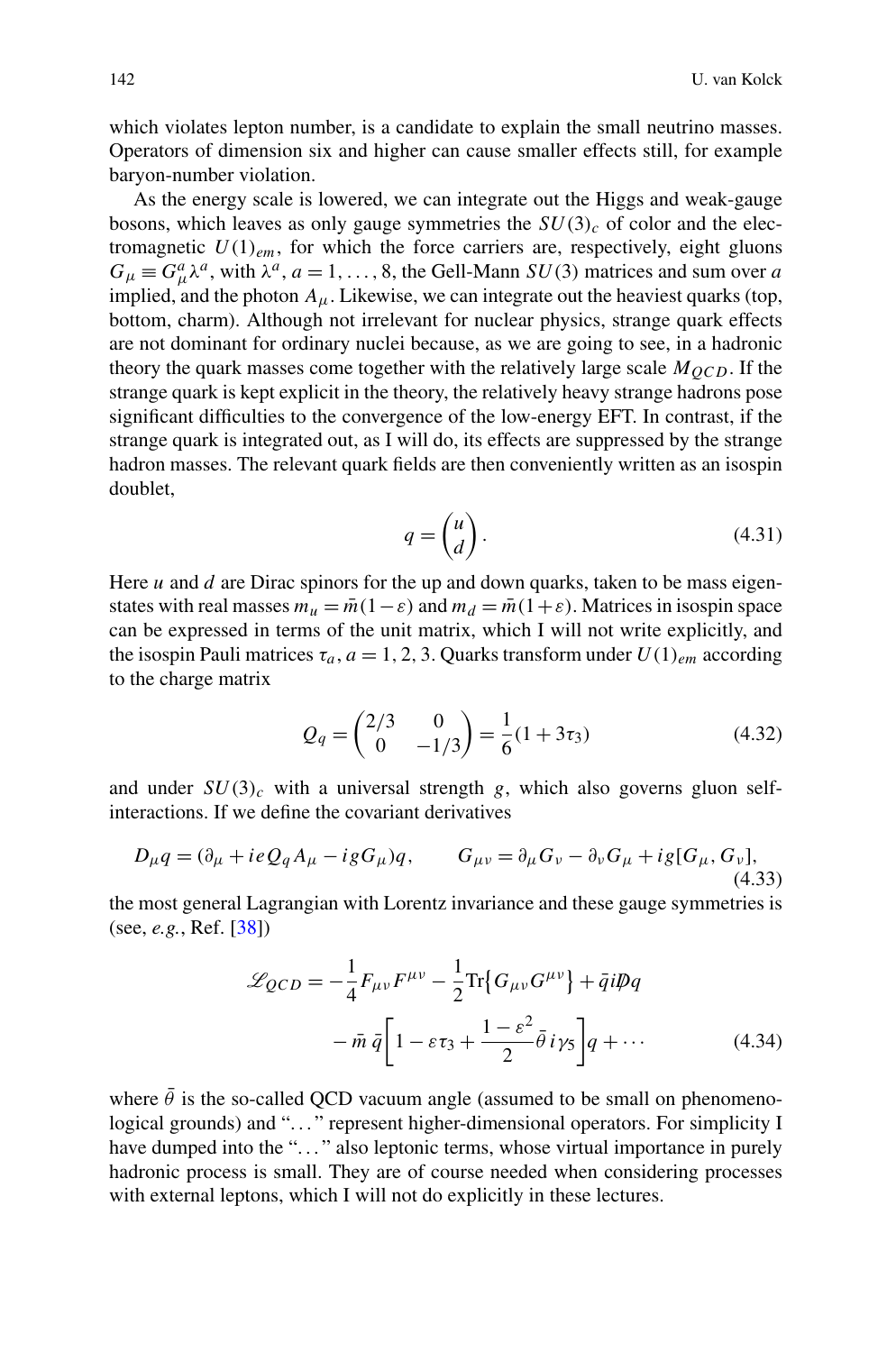In order to understand some of the low-energy consequences of the theory based on the Lagrangian  $(4.34)$  $(4.34)$  $(4.34)$ , I will first neglect the "...", in which case I am left with five parameters:  $g, \bar{m}, \varepsilon, e$ , and  $\bar{\theta}$ . I will argue based on *a posteriori* agreement with phenomenology that the last four parameters can, in some sense, be considered small. I will start with the "chiral limit" in which they are all set to zero, and then consider the changes their non-vanishing values cause. Some of this material (and original references) can be found in a good advanced textbook, such as Ref. [\[39](#page-57-11)].

### **4.3.1.1 Chiral Limit**

In the chiral limit QCD has a single *dimensionless* parameter, *g*, and the action is invariant under scale transformations ( $x \to \lambda^{-1}x$ ,  $q \to \lambda^{3/2}q$ ,  $G_{\mu} \to \lambda G_{\mu}$ ,  $A_{\mu} \to$  $\lambda A_\mu$ , with  $\lambda$  a real parameter). However, in the path integral obtained from  $\mathcal{L}_{OCD}$ , scale invariance is "anomalously" broken by the inevitable presence of a *dimensionful* regulator. For renormalization, the strong constant  $\alpha_s \equiv g^2/4\pi$  "runs" with the energy scale: it decreases as the energy increases—"asymptotic freedom"—and conversely increases as the energy decreases, so that  $\alpha_s(1 \text{ GeV}) \sim 1$ . Assuming "confinement", that is, that only colorless states ("hadrons") are asymptotic, and naturalness, the fact alluded to in the previous lecture that *almost* all hadrons have masses  $\mathcal{O}(1 \text{ GeV})$  indicates that QCD has a characteristic scale  $M_{QCD}$  ∼ 1 GeV.

I seek here the EFTs of QCD for momenta  $Q \ll M_{QCD}$ . The first clue comes from the observation that the three pions—the lightest mesons—form a nearly degenerate isospin triplet,

$$
\overrightarrow{\pi} = \begin{pmatrix} (\pi^+ + \pi^-)/\sqrt{2} \\ -i(\pi^+ - \pi^-)/\sqrt{2} \\ \pi^0 \end{pmatrix},
$$
(4.35)

of pseudoscalar mesons with an approximate common mass  $m_\pi \simeq 140 \text{ MeV} \ll$  $M_{QCD}$ . Would this be an indication of a breakdown in the naturalness assumption? No! The smallness and near degeneracy of pion masses can be naturally explained if we assume the "spontaneous" breaking of "chiral symmetry".

If I define the projectors

$$
P_{L,R} \equiv \frac{1 \mp \gamma_5}{2}, \qquad P_{L,R} P_{L,R} = P_{L,R}, \qquad P_{L,R} P_{R,L} = 0,\tag{4.36}
$$

I can split the quark field into two components

$$
q_{L,R} \equiv P_{L,R}q, \quad q = q_L + q_R. \tag{4.37}
$$

In the limit I am considering, the quarks are massless and can have a definite left (*L*) or right (*R*) chirality according to its spin being against or in the direction of the momentum. Moreover, in this limit the quark kinetic term in  $\mathcal{L}_{QCD}$  splits into two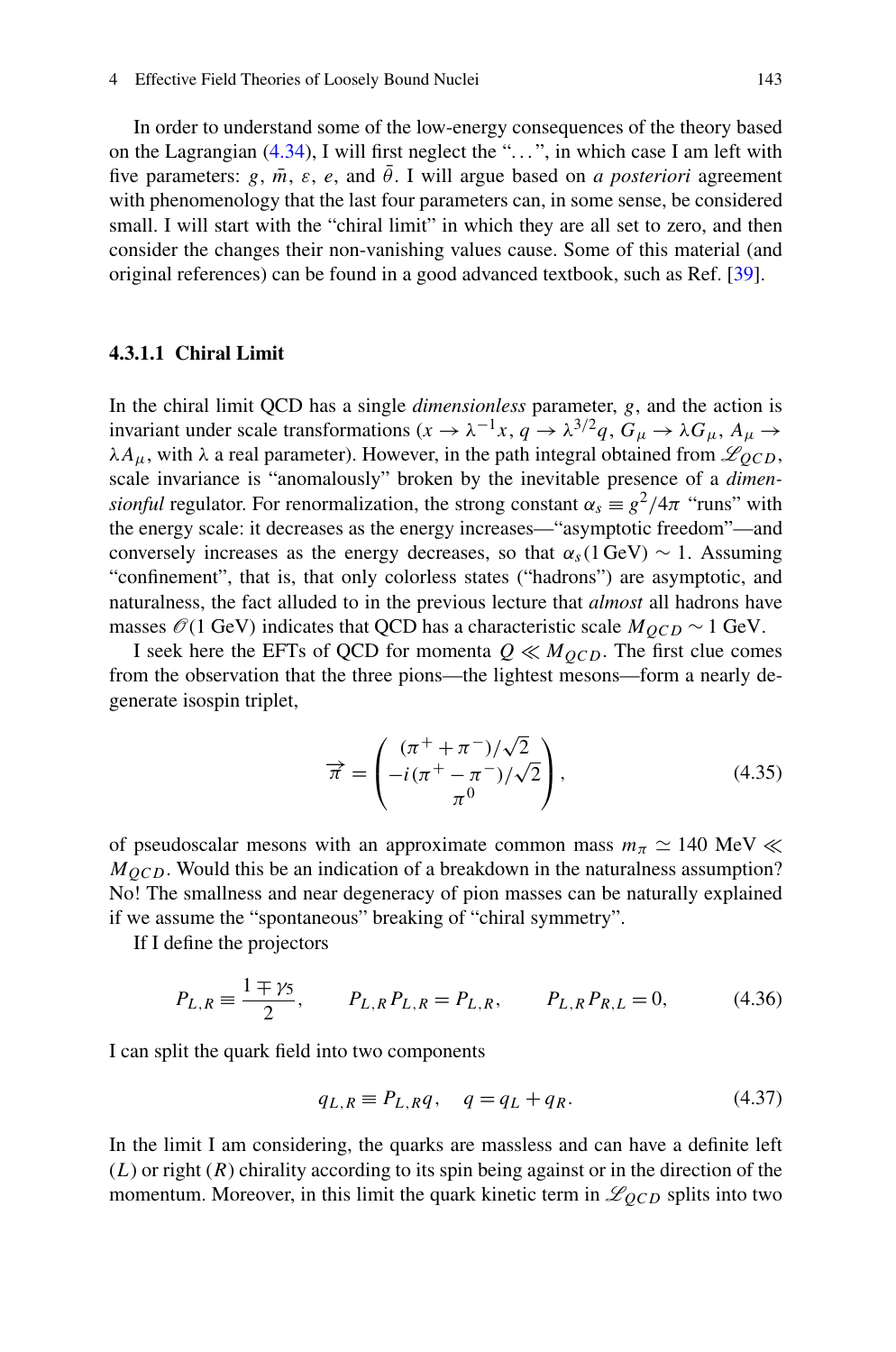terms, which involve *qL* and *qR* separately. Each term is invariant under a separate *SU(2)* transformation in isospin space, so  $\mathcal{L}_{QCD}$  has a global  $SU(2)_L \times SU(2)_R$ chiral symmetry. Since  $SU(2)_L \times SU(2)_R$  is the covering group of  $SO(4)$ , it is sometimes sufficient to consider the latter, more intuitive group.

However, chiral symmetry is certainly not realized in the low-mass hadronic spectrum, where the lightest scalar meson and the lowest negative-parity spin-1/2 baryon have masses that are several hundreds of MeV above pions and nucleons, respectively. Still, the spectrum can be qualitatively understood if I assume that the solution of the path integral has, instead, a smaller, global symmetry of isospin given by the diagonal subgroup  $SU(2)_{L+R}$ , when again it is sometimes easier to talk instead of *SO(*3*)*. Goldstone's theorem tells us that there are massless (pseudo)scalars in the coset space  $SO(4)/SO(3)$ . The phenomenon here is completely analogous to the spontaneous breaking of *SO(*3*)* rotational invariance down to *SO(*2*)* that gives rise to spontaneous magnetization and spin waves in a ferromagnet.

An intuitive picture of this effect comes from considering the effective potential of QCD in the mesonic sector, as function of the four components of the *SO(*4*)* vector

<span id="page-21-0"></span>
$$
S = \begin{pmatrix} -i\,\bar{q}\,\gamma_5 \,\overrightarrow{\tau}\,q \\ \bar{q}\,q \end{pmatrix} . \tag{4.38}
$$

*SO(*4*)* symmetry of the potential means that it is invariant under rotations of *S*. If the potential had a minimum at the origin, *SO(*4*)* would be manifest in the spectrum. Non-perturbative physics in QCD must be such as to make the potential have instead a "Mexican hat" shape: a degenerate set of absolute minima—a four-dimensional "chiral circle"—a distance away from the origin, which defines the pion decay constant  $f_{\pi}$ . If we take the "true" minimum to be in the  $\bar{q}q$  direction, there are three massless excitations in the  $\bar{q}$ *i*  $\gamma$ <sup>5</sup> $\tau$ <sub>*a*</sub> $q$ </sub> directions, which we can identify as the pions. In contrast, in the  $\bar{q}q$  direction there is curvature in the potential, which we could expect to be characterized by  $M_{QCD}$  so that the corresponding scalar "sigma" meson has a mass  $m_{\sigma} \sim M_{QCD}$ .

The massless pions, but not excitations with mass  $\mathcal{O}(M_{OCD})$ , need to be accounted for explicitly in the EFT, since they give rise to long-distance interactions. In the limit we are considering, *SO(*4*)* is an exact symmetry of the dynamics, so the EFT Lagrangian has to be invariant under small *SO(*4*)* rotations, which are pionfield translations  $\vec{\pi} \rightarrow \vec{\pi} + \vec{\epsilon}$ , with  $\varepsilon_i$  three constants. The simplest way to implement the symmetry is to choose pion fields such that all their interactions involve  $\frac{1}{\partial \mu}$   $\vec{\pi}$ , although, the manifold being a circle, a derivative is always accompanied by a factor of  $(1 - \overrightarrow{\pi}^2/4f_{\pi}^2 + \cdots)$ . Because there are only three pions, *SO*(4) cannot be realized linearly, but there is a well-developed technology to incorporate chiral symmetry in the Lagrangian, the theory of non-linear realizations of symmetries [\[39](#page-57-11)]. Pions and fermion fields transform non-linearly, but covariant derivatives can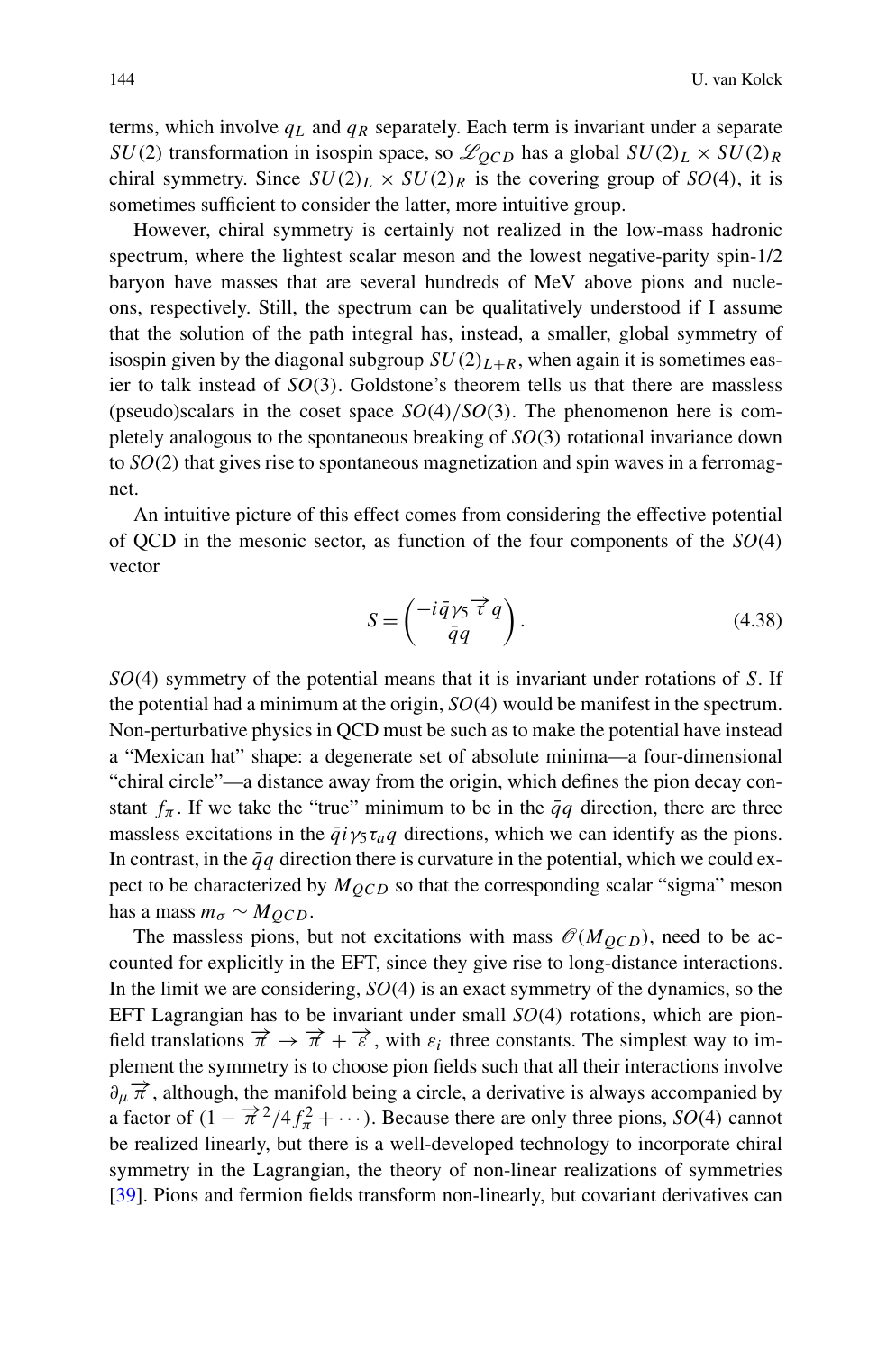be defined which transform in a simple way:

<span id="page-22-0"></span>
$$
D_{\mu}\overrightarrow{\pi} = \left(1 - \frac{\overrightarrow{\pi}^2}{4f_{\pi}^2} + \cdots\right)\partial_{\mu}\overrightarrow{\pi},
$$
  

$$
\mathscr{D}_{\mu}\psi = \left(\partial_{\mu} + \frac{i}{2f_{\pi}^2}\overrightarrow{I}_{\psi}\cdot\overrightarrow{\pi} \times D_{\mu}\overrightarrow{\pi}\right)\psi,
$$
 (4.39)

where  $\overrightarrow{I}_{\psi}$  is the generator of isospin in the representation of the fermion  $\psi$  (e.g.  $\overrightarrow{I}_{N} = \overrightarrow{\tau}/2$  for the nucleon field N). Similarly one can define covariant derivatives of the covariant derivatives, and so on. Under the full chiral group these derivatives transform as under the unbroken isospin subgroup, but with a pion-field-, and thus position-, dependent parameter. The consequence is that an interaction built of these covariant ingredients to be isospin symmetric is automatically chiral invariant.

Each chiral-invariant effective interaction will have its LEC. Since the QCD dynamics that generate them is non-perturbative, they should contain arbitrary powers of *g*. As far as NDA goes, that means reduced couplings with arbitrary dependence on  $g_R \equiv g/4\pi$ . Thus consistency requires that we take  $g_R \sim 1$ , and thus a LEC of a chiral-invariant operator of canonical dimension *D* involving *N* fields is expected to be  $c = \mathcal{O}((4\pi)^{\tilde{N}-2}/M_{QCD}^{D-4})$ . Even though these LECs might not be particularly small, chiral-invariant interactions become weak at sufficiently low energies because each derivative brings in a power of momentum *Q*. And, for interactions with fixed *N*, NDA suggests that an extra derivative gives a relative factor  $Q/M_{QCD}$ . As we are going to see, this is a good guide for the perturbative sector of the EFT, but it is not always true in the nuclear sector where the EFT is non-perturbative.

#### **4.3.1.2 Away from the Chiral Limit**

Pions are, however, not massless. Let me take a second step and consider  $\bar{m} \neq 0 \ll 1$  $M_{QCD}$ , but still  $\varepsilon = 0$ ,  $e = 0$ , and  $\bar{\theta} = 0$ . Now there is an explicit breaking of chiral symmetry in Eq. [\(4.34\)](#page-19-0), since  $\bar{q}q$  is one of the components of the *SO*(4) vector *S* in Eq. [\(4.38\)](#page-21-0). The Lagrangian is still invariant under the *SO(*3*)* isospin subgroup.

In the Mexican-hat picture, the effect of this term is to lower (raise) the potential in the direction of positive (negative)  $\bar{q}q$ , breaking the degeneracy of the nowdeformed chiral circle. We can still talk of a tilted, approximately circular bottom of the hat, with a slightly different radius  $f_\pi \simeq 92 \text{ MeV}$ . The distorted potential shape should not greatly affect the mass of the sigma or any other non-Goldstone state. But because the bottom is no longer flat, pions acquire a mass, and we speak of them as pseudo-Goldstone bosons. Note that it is the explicit breaking of chiral symmetry that justifies our choice of true vacuum in the chiral limit. Spontaneous breaking of a continuous symmetry only exists in a well-defined limit of the explicitly broken case. In a ferromagnet, this "vacuum alignment" is manifest in a spontaneous magnetization in the direction of a previously applied magnetic field.

In the EFT with pions, the Lagrangian no longer has *SO(*4*)* invariance; there are now terms that break chiral symmetry in the  $\bar{q}q$  direction, that is, the fourth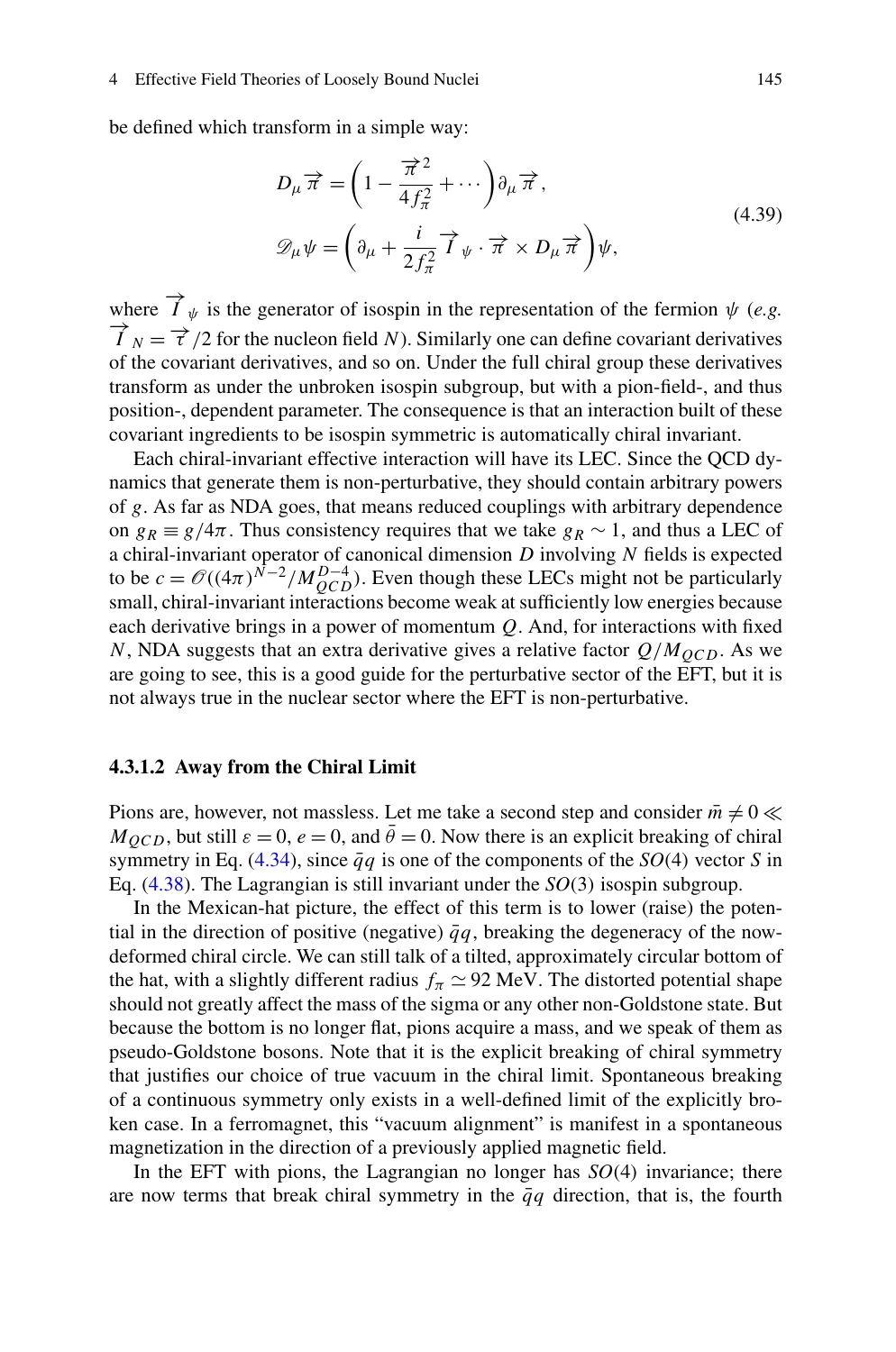component of *S*. Such terms do not necessarily contain derivatives but are proportional to powers of  $\bar{m}$ —actually  $\bar{m}_R \equiv \bar{m}/M_{OCD}$  if we invoke NDA. One example is the pion mass term, for which we expect  $m_{\pi}^2 = \mathcal{O}(M_{QCD}\bar{m})$ , since from Eq.  $(4.18)$   $(m_{\pi}^2)_R \equiv m_{\pi}^2 / M_{QCD}^2 = \mathcal{O}(\bar{m}_R)$ . This roughly gives an average quark mass in the ballpark of 10 MeV. Another example is the so-called nucleon sigma term, the leading change  $\Delta m_N$  in the nucleon mass away from the chiral limit: by NDA  $(\Delta m_N)_R \equiv \Delta m_N / M_{QCD} = \mathcal{O}(\bar{m}_R)$ , or  $\Delta m_N = \mathcal{O}(\bar{m}) = \mathcal{O}(m_\pi^2 / M_{QCD})$ . Terms with higher powers in  $\bar{m}$  come from the fourth components of tensor products of *S*. In this way we are able to produce an *S* matrix with the correct chiral-symmetry breaking, not restricted to first-order in the breaking parameters. For details of how to construct these operators, see Refs. [[38,](#page-57-10) [39\]](#page-57-11).

The low-energy effects of the remaining terms in Eq. ([4.34](#page-19-0)) can be analyzed in similar fashion [\[38](#page-57-10)]. When we allow  $\varepsilon \neq 0$ , even the *SO*(3) group of isospin is explicitly broken, since the corresponding term in Eq. [\(4.34\)](#page-19-0) transforms as the third component of another *SO(*4*)* vector,

<span id="page-23-0"></span>
$$
P = \begin{pmatrix} \bar{q} \ \overrightarrow{\tau} \ q \\ i \bar{q} \gamma s q \end{pmatrix} . \tag{4.40}
$$

In the EFT Lagrangian, this means there is going to be another class of terms that break isospin like  $\bar{q}\tau_3 q$ , which are proportional to powers of  $\varepsilon \bar{m}$ —in fact  $(\varepsilon \bar{m})_R \equiv \varepsilon \bar{m}/M_{OCD}$  according to NDA. An example is the quark-mass contribution to the neutron-proton mass difference: from NDA,  $(\delta m_N)_R \equiv \delta m_N / M_{QCD}$  $\mathcal{O}((\varepsilon \bar{m})_R)$  or  $\delta m_N = \mathcal{O}(\varepsilon \bar{m}) = \mathcal{O}(\varepsilon m_\pi^2 / M_{QCD})$ . Among terms of higher order in the symmetry-breaking parameters one finds a contribution to the pion mass splitting, which by NDA is expected to be  $\delta m_{\pi}^2 = \mathcal{O}((\delta m_N)^2)$ .

Allowing for  $e \neq 0$  introduces further isospin breaking since the photon couples differently to up and down quarks. There result two types of interactions in the EFT. First, "soft" photons interact in the standard NRQED fashion with other low-energy degrees of freedom: either through *U(*1*)* covariant derivatives, with

$$
\partial_{\mu}\pi_{a} \to (\delta_{ab}\partial_{\mu} + e\varepsilon_{3ab}A_{\mu})\pi_{b}, \qquad \partial_{\mu}\psi \to (\partial_{\mu} + ieQ_{\psi}A_{\mu})\psi \qquad (4.41)
$$

in Eq.  $(4.39)$  $(4.39)$  $(4.39)$ , or through  $F_{\mu\nu}$ . In either case, the interactions are proportional to *e*. Second, "hard" photons, which are integrated out, give rise to purely hadronic interactions with strengths proportional to  $e_R^2 = \alpha/4\pi$ . In this case chiral symmetry is broken as the 34-component of the *SO(*4*)* antisymmetric tensor

$$
T_{\mu} = \begin{pmatrix} \varepsilon_{abc} \bar{q} \gamma_{\mu} \gamma_5 \tau_c q & \bar{q} \gamma_{\mu} \tau_b q \\ -\bar{q} \gamma_{\mu} \tau_a q & 0 \end{pmatrix} . \tag{4.42}
$$

Among the effects from hard photons one finds contributions to both the pion mass splitting and the neutron-proton mass difference. From NDA, since both are expected to require at least one photon exchange, for the former  $\bar{\delta}m_{\pi}^2$  =  $\mathcal{O}(\alpha M_{QCD}^2/(4\pi))$  and for the latter  $\bar{\delta}m_N = \mathcal{O}(\bar{\delta}m_\pi^2/M_{QCD})$ .

In order to isolate the quark mass difference encoded in *ε*, one should look at quantities that depend linearly on  $\varepsilon$ , such as the neutron-proton mass difference.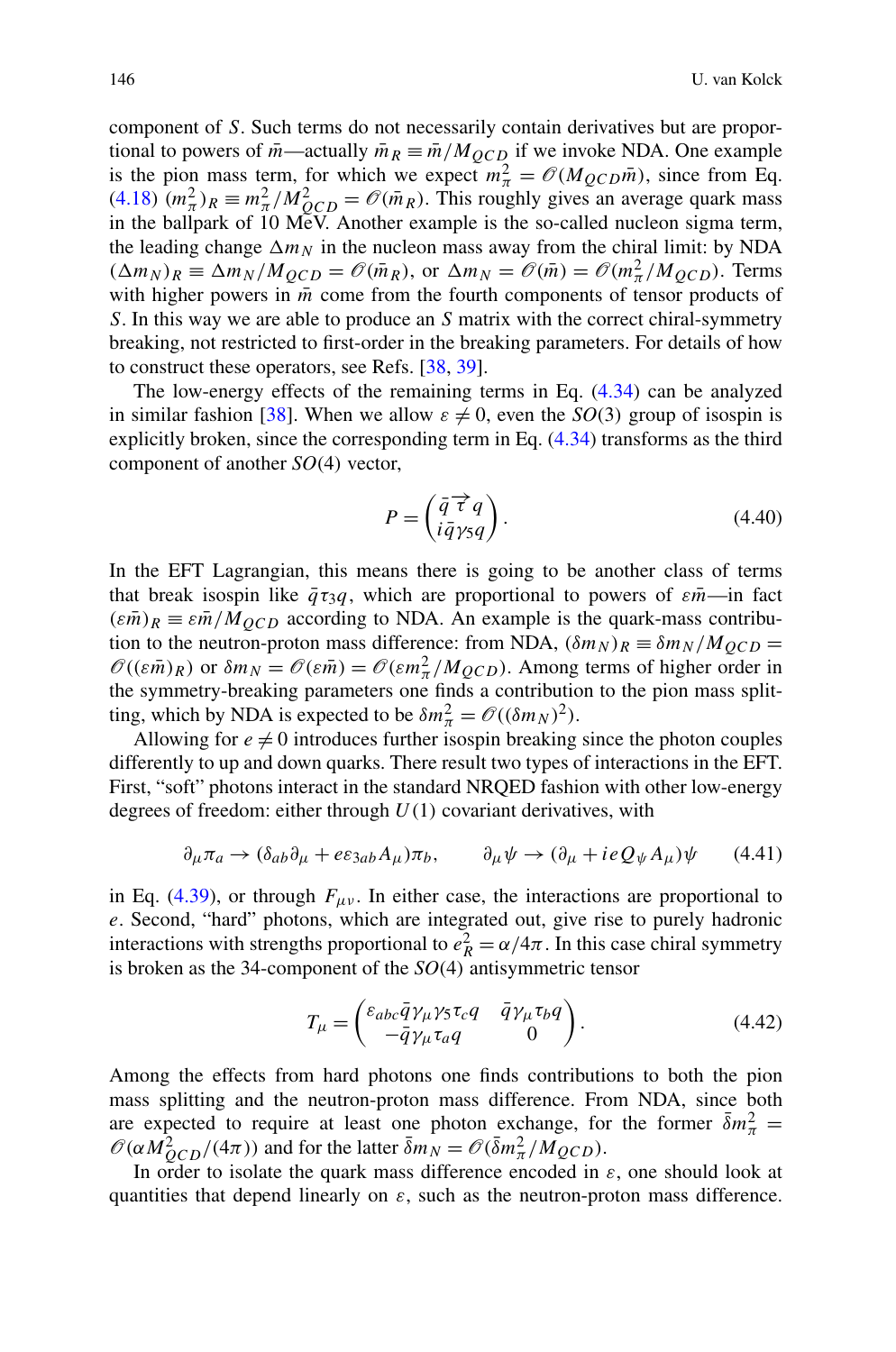It is useful to focus on a discrete subgroup of *SO(*3*)*, called charge symmetry, of rotations that interchange up and down quark (up to a sign). Observables that are charge-symmetry breaking are linear in  $\varepsilon$ , because the  $\varepsilon$  term in Eq. [\(4.34\)](#page-19-0) changes when up and down quark are interchanged. Electromagnetism also breaks charge symmetry, so its effects have to be estimated. When this is done, one finds  $\varepsilon \sim 1/3$ [\[40](#page-57-12)]. Observables that are isospin but not charge-symmetry breaking—sometimes called "charge-independence" breaking—are proportional to  $\varepsilon^2$  at best, so are usually dominated by electromagnetic effects. NDA suggests that this is the case, for example, for the pion mass splitting.

In the next step we allow  $\bar{\theta} \neq 0$ . The corresponding term in Eq. ([4.34](#page-19-0)) now breaks both parity (P) and time-reversal (T) invariance. To arrive at this term I have followed Ref. [\[41](#page-57-13)] and performed an anomalous chiral rotation to eliminate a term of the type  $\text{Tr}\{G_{\mu\nu}\tilde{G}^{\mu\nu}\}\$  that leads to T violation through non-perturbative effects. There is an infinite number of rotations that perform this task, but I have selected the one for which the vacuum is stable. The form in Eq.  $(4.34)$  $(4.34)$  $(4.34)$  is useful because it shows that the  $\bar{\theta}$  term leads also to chiral-symmetry breaking, as the fourth component of the *same SO*(4) vector *P* that appears in quark-mass isospin violation, Eq.  $(4.40)$ . In the EFT, thus, there is a intimate relationship between the strengths of T-violating and those of T-conserving, charge-symmetry-breaking interactions [\[38](#page-57-10)]. Exploiting this connection and assuming naturalness in Chiral EFT, we can convert the tight limit on the neutron electric dipole moment [[42\]](#page-57-14) to a bound  $\bar{\theta} \lesssim 10^{-10}$ . Why  $\bar{\theta}$  is so much smaller than 1 is an open naturalness problem in the SM, known as the strong CP problem. (Assuming CPT is a good symmetry, T violation implies CP violation and *vice-versa*.)

Finally, one can go on and construct the low-energy interactions coming from the higher-dimensional operators in the "..." in Eq. [\(4.34\)](#page-19-0), such as P- [\[43](#page-57-15), [44](#page-57-16)] (and T-[\[45](#page-57-17)]) violating interactions stemming from dimension-four (and -six) interactions in the SM.

All the EFT interactions that originate beyond the basic quark-gluon interaction are proportional to powers of relatively small parameters:  $\bar{m}/M_{QCD}$ ,  $\varepsilon \bar{m}/M_{QCD}$ ,  $e, \alpha/(4\pi)$ , *etc.* Thus, these interactions also tend to be weak, so that the full EFT allows for a controlled expansion of hadronic amplitudes. But obviously I am not being precise here. We have already seen, for example, how inverse powers of *Q* can compensate for the smallness of  $\alpha$  at low energies to give rise to electromagnetic bound states. We are going to witness a failure of a simple perturbative expansion in nuclei as well. In both cases, however, an expansion still exists on top of a nonperturbative LO.

## *4.3.2 Chiral EFT*

I am now in position to formulate Chiral EFT. The goal is to describe nuclear processes with typical external momenta  $Q \sim M_{nuc} \ll M_{QCD}$  consistently with QCD. I start by building the chiral Lagrangian and then discuss at a qualitative level its implications, as we did for NRQED.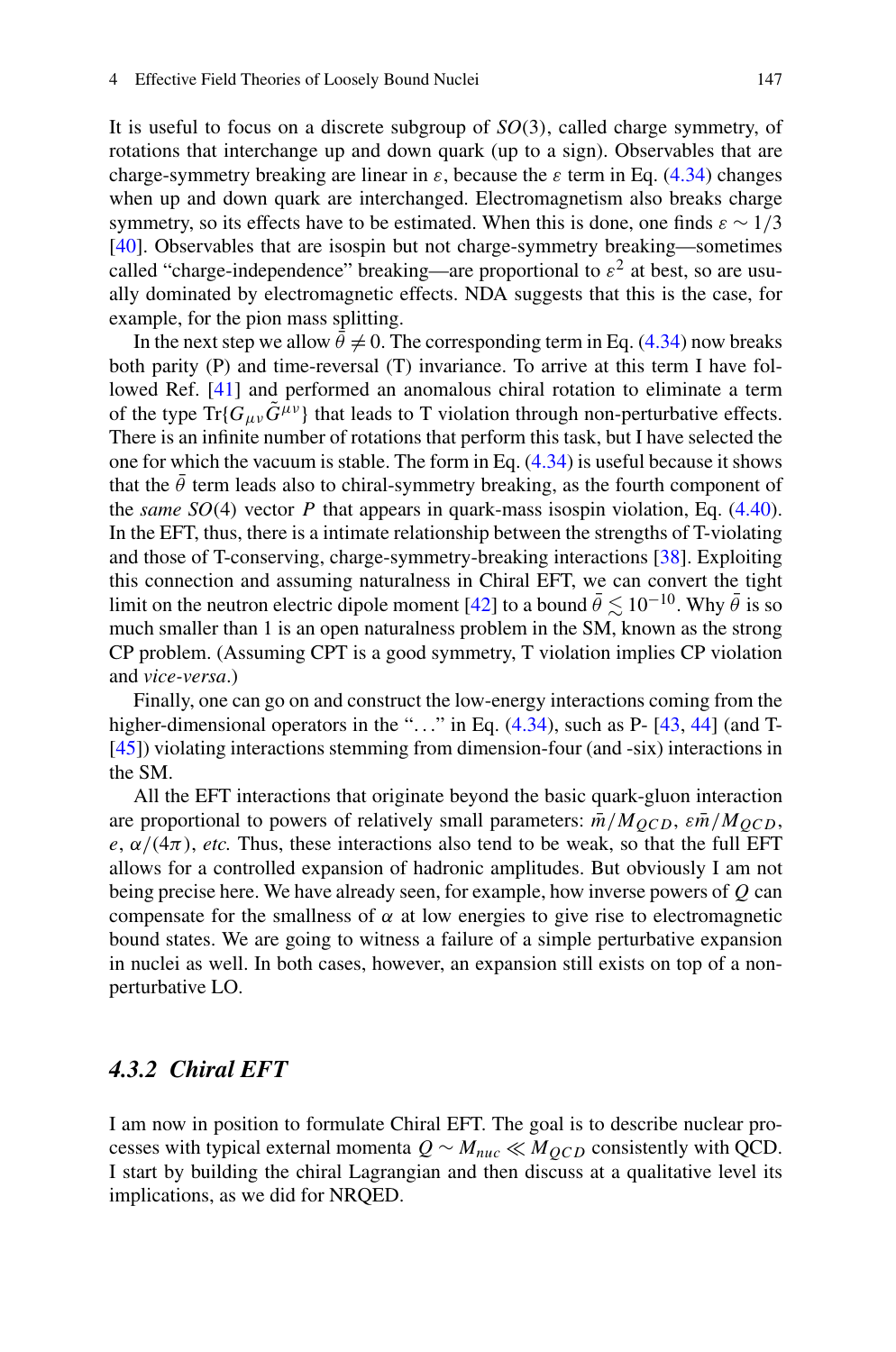#### **4.3.2.1 Chiral Lagrangian**

At a minimum, we need to include the lightest baryons, the proton and neutron, which are (at least nearly) stable in the time scale of strong-interaction processes. Just as in NRQED, we can include only their two non-relativistic components, since pair creation requires  $\geq 2m_N \sim M_{QCD}$  in energy. At  $Q \sim m_\pi$  we are probing distances at which pion-exchange effects can be resolved, so the three pions are also relevant degrees of freedom. In contrast, all other mesons can be integrated out because they have masses  $\mathcal{O}(M_{OCD})$ . If we are interested in going a bit further in energy, or increase the convergence of the theory at low energies, we should also include nucleon excitations. The four charge states of the isospin-3/2, spin-3/2 Delta isobar have approximately equal masses, with  $m_{\Delta} - m_N \sim 3 f_{\pi}$ , which numerically is about  $2m_\pi$ . One should thus expect considerable effects from the Delta, which are best reproduced if the Delta is not integrated out but instead kept explicitly as a heavy fermion field, from which we remove the same phase as for the nucleon field. (It is not difficult to generalize the heavy fermion formalism to spin higher than 1/2.) It is convenient to include also an explicit field for the next excitation, the Roper, which has the same quantum numbers of the nucleon, even though with  $m_R - m_\Delta \sim 2 f_\pi$  we are getting close to  $M_{OCD}$ . For simplicity, here I omit the Roper and other nucleon resonances. My baryon fields are thus

$$
N = \begin{pmatrix} p \\ n \end{pmatrix}, \qquad \Delta = \begin{pmatrix} \Delta^{++} \\ \Delta^+ \\ \Delta^0 \\ \Delta^- \end{pmatrix}.
$$
 (4.43)

In order to couple the nucleon to the Delta, one introduces  $[10]$  $[10]$  2  $\times$  4 spin and isospin transition operators, respectively **S** and  $\overrightarrow{T}$ , normalized so that  $S_i S_j^{\dagger} =$  $(2\delta_{ij} - i\varepsilon_{ijk}\sigma_k)/3$  and analogously for  $\overrightarrow{T}$ .

The next step is to write the most general Lagrangian with the same symmetry structure as QCD: Lorentz,  $SU(3)_c$ ,  $U(1)_{em}$ , and approximate, spontaneously broken  $SU(2)_L \times SU(2)_R$ . I will consider explicitly here only the terms shown in Eq. [\(4.34\)](#page-19-0) with  $\theta = 0$ , in which case P and T are also symmetries. This is sufficient for describing the essence of nuclear physics, but of course one can later add interactions reflecting the neglected terms, which give rise to smaller (but sometimes important!) effects from weak interactions and physics beyond the SM. Color gauge invariance is trivial because every field is a singlet. Lorentz and electromagnetic gauge invariance can be implemented in the usual way, as we have done in NRQED. Chiral symmetry is a bit less familiar, but is implemented as described in the previous subsection. It is important to notice that in QCD chiral symmetry is broken in a specific way, which is reproduced in the EFT. In contrast, most hadronic models do not account for the correct pattern of chiral-symmetry breaking.

Each interaction in the chiral Lagrangian has a LEC, which in principle can be obtained from a direct calculation of QCD amplitudes at low energies, for example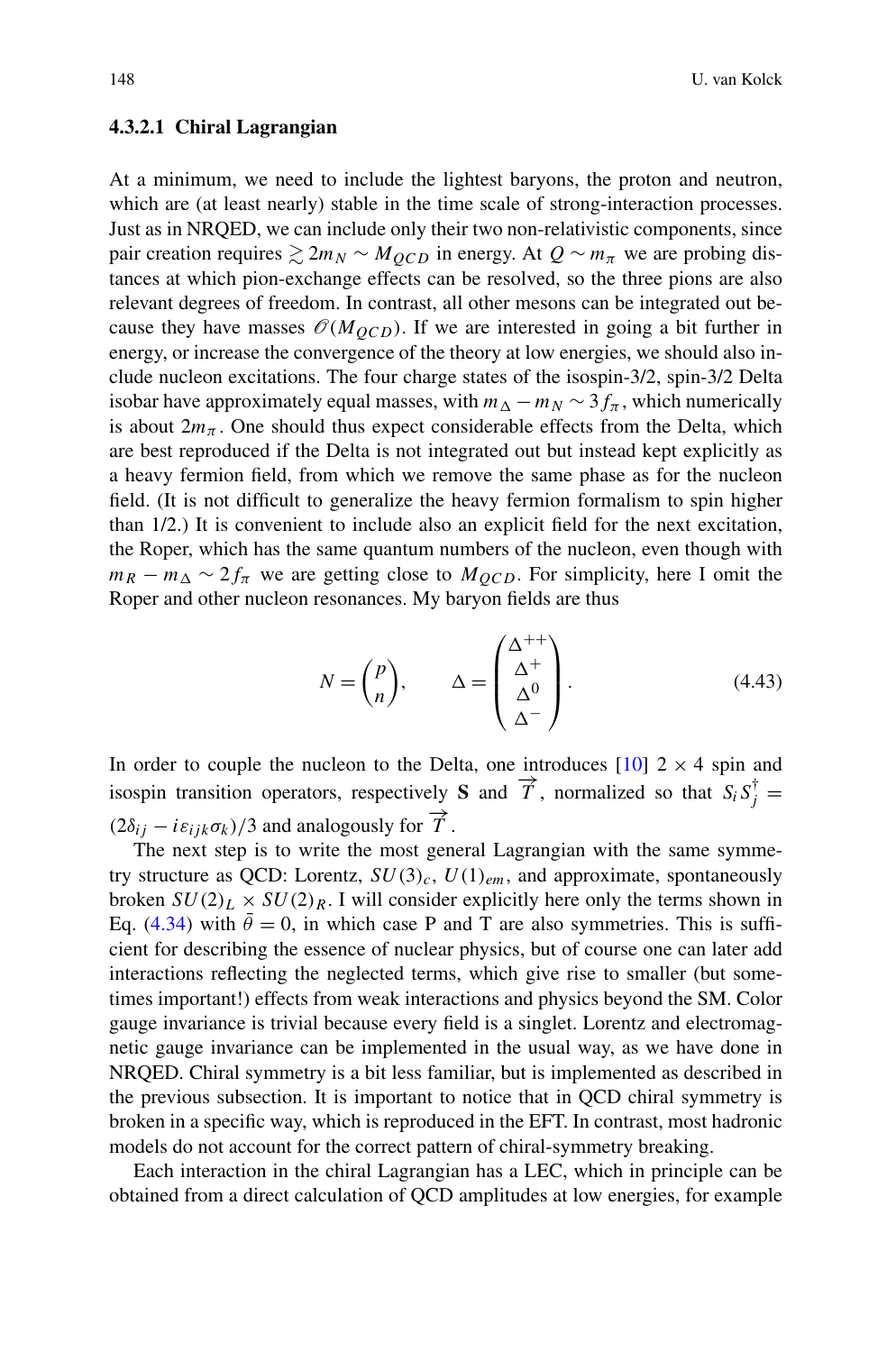using lattice simulations. In fact, since in Chiral EFT the quark masses can be varied independently, EFT amplitudes can be matched to lattice QCD amplitudes at the somewhat larger quark masses amenable to today's computers. Chiral EFT provides an extrapolation tool to smaller quark masses, and can be used to pre- or post-dict observables at the long distances not accessible directly in lattice QCD. For the time being, however, one has to resort to fitting LECs to experimental, rather than lattice, data.

In any case, we need to start with an assumption about the sizes of the LECs, so as to calculate amplitudes in the EFT before matching them to data. I as-sume NDA, Eq. ([4.18](#page-10-0)), with  $M = M_{QCD}$ , and take  $f_{\pi} = \mathcal{O}(M_{QCD}/4\pi)$  and  $m_{\Delta} - m_N$  as low-energy scales. In addition to an expansion in powers of momenta and  $m_{\Delta} - m_N$ , there are separate expansions in the chiral-breaking parameters  $\bar{m}/M_{QCD}$ ,  $\varepsilon \bar{m}/M_{QCD}$ , *e*,  $\alpha/(4\pi)$ , *etc.* How we combine them with the expansion of chiral-invariant operators is to some extent a matter of choice. The first parameter can be converted into  $m_{\pi}^2 / M_{QCD}^2$  and paired with the momentum expansion for  $Q \sim m_{\pi}$ . The second parameter, now  $\epsilon m_{\pi}^2 / M_{QCD}^2$ , depends on the dimensionless number *ε* ∼ 1*/*3. Although one can certainly entertain a counting where *ε* is taken as comparable to  $\mathcal{O}(m_\pi/M_{OCD})$ , I prefer to err on the side of overestimating rather than underestimating isospin breaking and count it as  $\mathcal{O}(1)$ . Similar choices affect the electromagnetic interactions. Since *e* appears explicitly in covariant derivatives, it is natural to count it as  $Q$ . On the other hand,  $\alpha/4\pi$  is numerically not very far from  $\epsilon m_{\pi}^3 / M_{QCD}^3$ , so having chosen  $\epsilon = \mathcal{O}(1)$  leaves  $\alpha / 4\pi$  as giving suppression comparable to three powers of the expansion parameter. (Anything less would make the pion mass splitting appear in LO, clearly too much of overestimate.)

With these choices, it is convenient to write the chiral Lagrangian as

$$
\mathcal{L}_{ChEFT} = \sum_{\Delta=0}^{\infty} \mathcal{L}_{f=0,1}^{(\Delta)} + \mathcal{L}_{f\geq 2},\tag{4.44}
$$

where I introduced the "chiral index" [\[2,](#page-56-13) [18\]](#page-56-5)

<span id="page-26-0"></span>
$$
\Delta = d + f - 2 \ge 0\tag{4.45}
$$

of an interaction with *d* derivatives and powers of  $m<sub>\pi</sub>$  or  $m<sub>\Delta</sub> - m<sub>N</sub>$  or *e* or  $(\alpha/4\pi)^{1/3}$ , and 2*f* fermion fields. This index counts inverse powers of the high scale *M*<sub>QCD</sub>—even for hard-photon operators, as long as we count  $\alpha/4\pi \sim \varepsilon m_{\pi}^3/M_{QCD}^3$ . It is bounded from below because chiral symmetry guarantees that terms with  $\tilde{f} = 0$ have at least two derivatives or powers of  $m<sub>\pi</sub>$  and thus  $d = 2$ , while terms with  $f = 1$ have at least one derivative and thus  $d = 1$ :

$$
\mathcal{L}_{f=0,1}^{(0)} = \frac{1}{2} (D_{\mu} \overrightarrow{\pi})^2 - \frac{m_{\pi}^2}{2} \overrightarrow{\pi}^2 \left( 1 - \frac{\overrightarrow{\pi}^2}{4 f_{\pi}^2} + \cdots \right) - \frac{1}{4} F_{\mu\nu} F^{\mu\nu} + \bar{N} i \mathcal{D}_0 N + \frac{g_A}{2 f_{\pi}} \bar{N} \overrightarrow{\tau} \sigma N \cdot \mathbf{D} \overrightarrow{\pi}
$$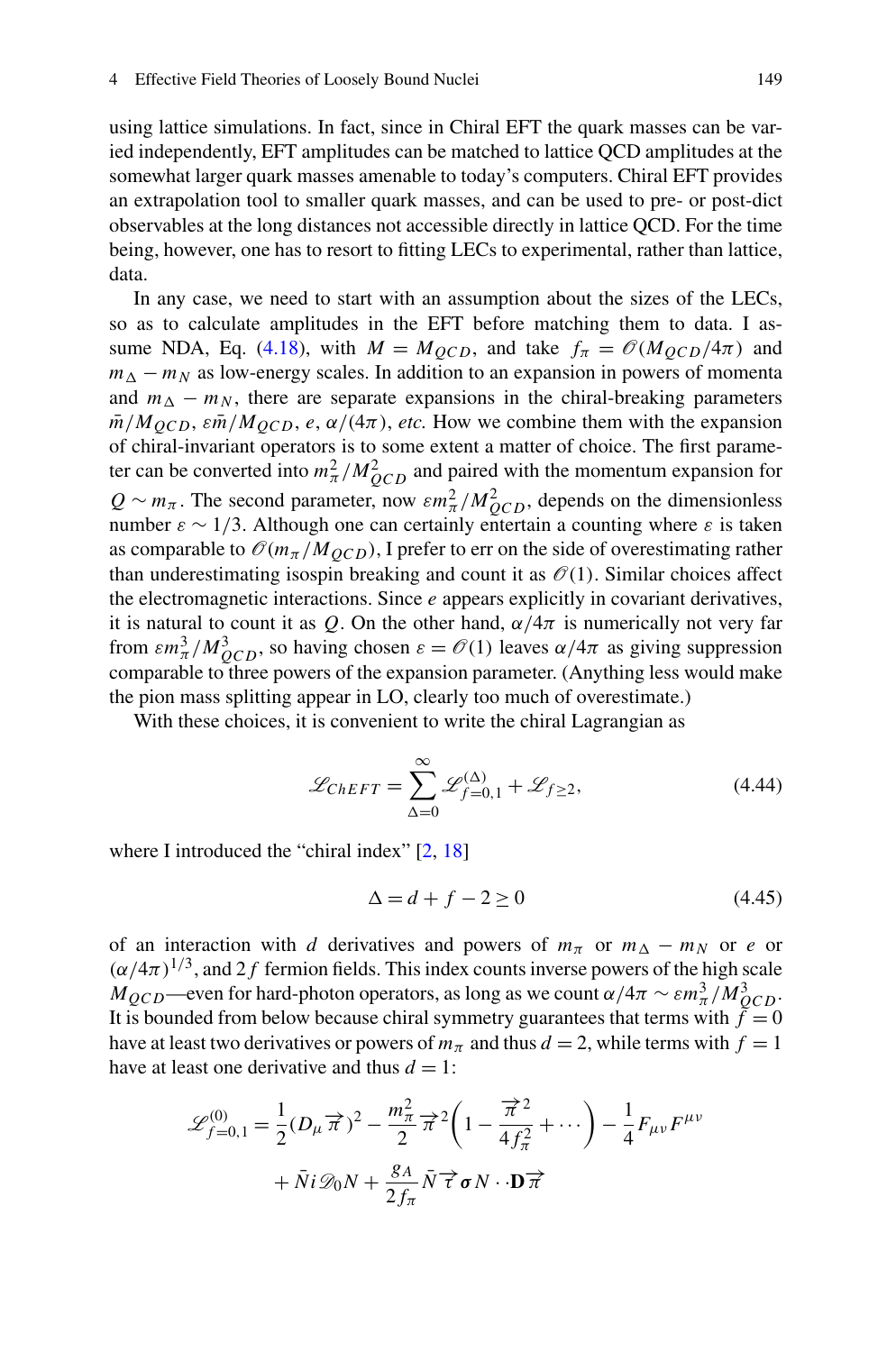150 U. van Kolck

<span id="page-27-0"></span>
$$
+\bar{\Delta} \left[ i \mathcal{D}_0 - (m_{\Delta} - m_N) \right] \Delta + \frac{h_A}{2 f_\pi} \left[ \bar{N} \overrightarrow{T} S \Delta + \text{H.c.} \right] \cdot \mathbf{D} \overrightarrow{\pi} + \cdots
$$
 (4.46)

where  $g_A$  and  $h_A$  are LECs, and "..." contain terms with more pion and/or Delta fields. Increasing the chiral index we find

$$
\mathcal{L}_{f=0,1}^{(1)} = -\frac{\bar{\delta}m_{\pi}^{2}}{2} \left(\vec{\pi}^{2} - \pi_{3}^{2}\right) \left(1 - \frac{\vec{\pi}^{2}}{2f_{\pi}^{2}} + \cdots\right) \n+ \bar{N}\left[\frac{\mathcal{D}^{2}}{2m_{N}} + \Delta m_{N}\left(1 - \frac{\vec{\pi}^{2}}{4f_{\pi}^{2}} + \cdots\right) \n- \frac{\delta m_{N}}{2} \left(\tau_{3} - \frac{1}{2f_{\pi}^{2}}\tau_{3}\vec{\pi} \cdot \vec{\tau} + \cdots\right)\right] N \n+ \frac{1}{f_{\pi}^{2}} \bar{N}\left[b_{1}(D_{0}\vec{\pi})^{2} - b_{2}(\mathbf{D}\vec{\pi})^{2} + ib_{3}\varepsilon_{ijk}\varepsilon_{abc}(D_{i}\pi_{a})(D_{j}\pi_{b})\sigma_{k}\tau_{c}\right] N \n- \frac{g_{A}}{4m_{N}f_{\pi}}\left[i\bar{N}\vec{\tau}\sigma \cdot \mathcal{D}N + \text{H.c.}\right] \cdot D_{0}\vec{\pi} \n- \frac{h_{A}}{4m_{N}f_{\pi}}\left[\bar{N}\vec{\tau}\mathbf{S} \cdot \mathcal{D}\Delta + \text{H.c.}\right] \cdot D_{0}\vec{\pi} \n+ \frac{e}{4m_{N}}\bar{N}\left\{1 + \kappa_{0} \n+ (1 + \kappa_{1})\left[\tau_{3} - \frac{1}{2f_{\pi}^{2}}\left(\vec{\pi}^{2}\tau_{3} - \pi_{3}\vec{\pi} \cdot \vec{\tau}\right) + \cdots\right]\right\} \sigma_{i}N\tilde{F}^{0i} \n+ \cdots, \tag{4.47}
$$

<span id="page-27-1"></span>where  $\kappa_{0,1}$  and  $b_{1,2,3}$ , are new LECs, and so on.

Equations [\(4.46\)](#page-27-0) and ([4.47](#page-27-1)) are sufficient to illustrate some of the characteristics of Chiral EFT. First, notice that the electromagnetic interactions are similar to those in NRQED ([4.24\)](#page-12-1) once we account for the isospin of the nucleon. For example, the anomalous magnetic moment of the proton (neutron) is  $\kappa_{p(n)} = [\kappa_0 + (-\kappa_1)/2]$ . Terms like the  $\beta_{0,1}$  in Eq. [\(4.24\)](#page-12-1) appear only at higher orders. Second, the pions play a role in Chiral EFT similar to the photon in NRQED, in the sense that they are relativistic bosons that self-interact, dress and can be exchanged among fermions. Third, the fermions themselves are non-relativistic and therefore the theory can likewise be split into sectors of different fermion numbers. But, as stressed before, the theory *is* Lorentz invariant, with invariance implemented in a  $Q/m_N$  expansion, as revealed by the terms in Eq. ([4.47\)](#page-27-1) whose coefficients are determined by the LECs from Eq.  $(4.46)$  $(4.46)$  and  $m<sub>N</sub>$ .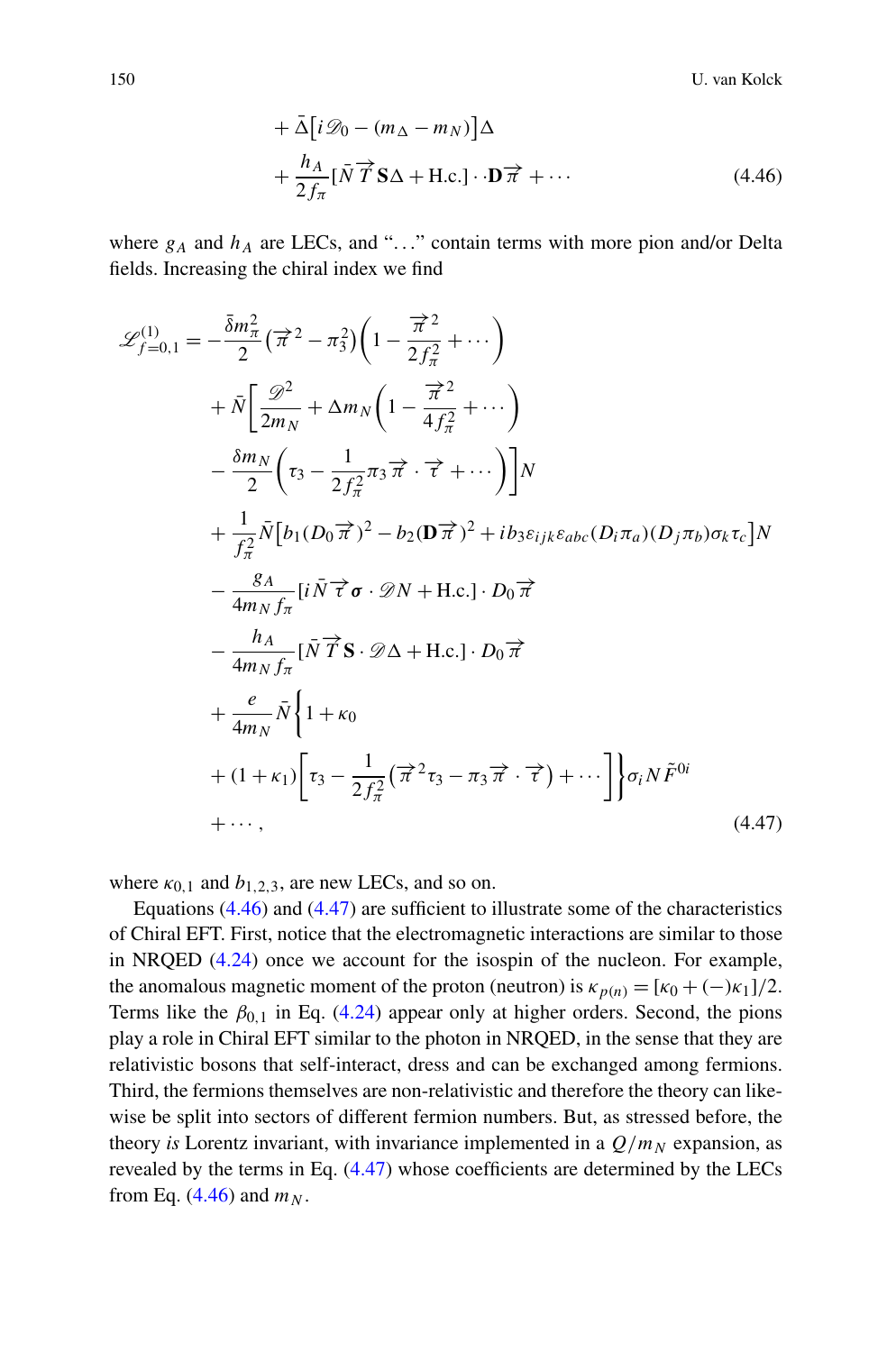#### **4.3.2.2 Chiral Perturbation Theory**

Just like NRQED, Chiral EFT is perturbative in the sectors of  $f = 0, 1$ , where it is referred to as Chiral Perturbation Theory (ChPT). For a more complete introduction and references see, for example, Ref. [\[46](#page-57-18)].

Let us consider an arbitrary scattering process involving  $A = 0, 1$  nucleon and one or more incoming and outgoing pions and photons, all with external threemomenta  $Q = \mathcal{O}(M_{nuc})$ . In this case, after renormalization all internal threemomenta in loops can also be taken as comparable to *Q*. Important for perturbation theory is the energy difference between an intermediate state and the initial state, and that is also of  $\mathcal{O}(Q)$ . Using topological identities about Feynman diagrams, one can show that the amplitude can be put in the schematic form of Eq.  $(4.14)$  with [\[2](#page-56-13)]

<span id="page-28-0"></span>
$$
\nu = 2 - A + 2L + \sum_{i} V_i \Delta_i \ge 2 - A \equiv \nu_{min},
$$
\n(4.48)

where *L* is the number of loops,  $V_i$  is the number of vertices of type *i*, which have chiral index  $\Delta_i$ , and the sum is over all types of vertices. The lower bound, stemming from the lower bound on the chiral index (thus ultimately from chiral symmetry) means that LO consists of all tree diagrams that can be constructed out of  $\mathcal{L}^{(0)}$ , NLO from tree diagrams with one insertion of a  $\mathcal{L}^{(1)}$  element, *etc*. Loops start contributing at  $N^2LO$ . The tree results are equivalent to old current algebra, but ChPT allows a systematic exploration of quantum corrections. One should of course keep in mind that this power counting is meant as a general guide; for a specific process at specific kinematics there might be a reorganization of the ordering that better reflects the relative importance of interactions.

The ChPT expansion in  $Q/M_{OCD}$  actually comprises: (i) a non-relativistic expansion for fermions in  $Q/m_N$ ; (ii) a multipole expansion of the "heavy" meson cloud in  $Q/m_{\sigma}$ ,...; and (iii) a pion-loop expansion in even powers of  $Q/(4\pi f_{\pi})$ . Resumming any of these three expansions would be great, but would not affect the overall error of a truncation unless the other two expansions can be resummed at the same time. As noted, since  $m_N$  is not smaller than the other high scales, it does not increase the error to include Lorentz invariance only approximately. Conversely, the error is not decreased in covariant versions of ChPT. Although we are not solving QCD at short distances, which might well be represented by a very dense cloud of heavy mesons, we are exploiting the fact that this "inner" cloud is short-ranged at the resolution scale 1*/Q*. At this scale the pion cloud is not short-ranged and cannot be treated in a multipole expansion, but the large factor  $4\pi f_{\pi}$  associated with loops means that the "outer" pion cloud is sparse, the probability of finding pions "in the air" decreasing with increasing number.

The  $f = 0$  sector describes interactions of pions and photons. Already at LO pions self-interact via the kinetic and mass terms in Eq. ([4.46](#page-27-0)), with strengths determined by  $f_{\pi}$  and  $m_{\pi}$ , a classic result due to Weinberg. At relative  $\mathcal{O}(Q^2/M_{QCD}^2)$ , there are further self-interactions with two extra derivatives, analogous to the  $\beta_{0,1}$ terms in Eq. ([4.24\)](#page-12-1), which provide counterterms for the one-loop diagrams at the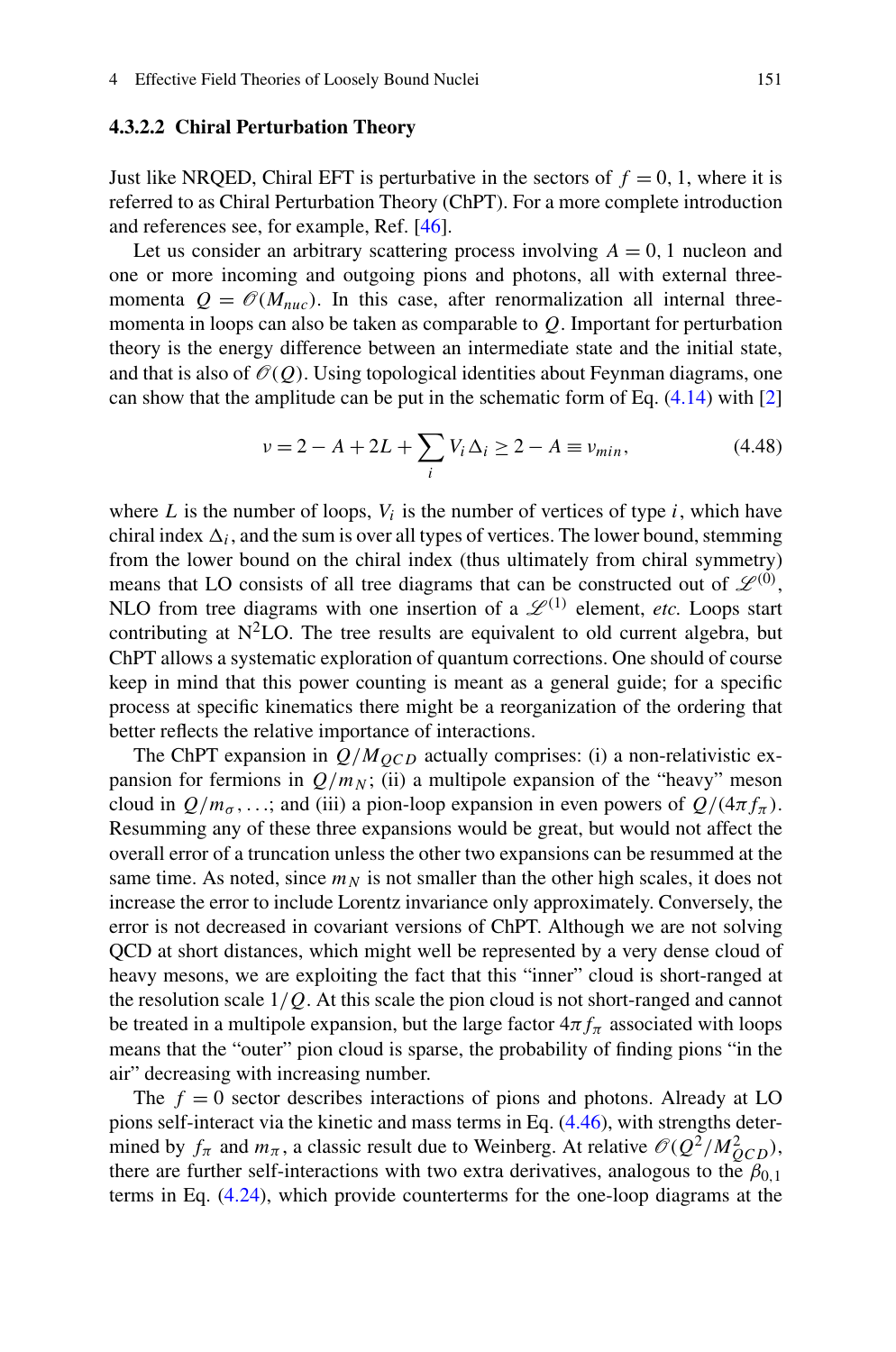same order. When considering isospin-violating quantities one needs to account for the pion mass splitting from Eq. [\(4.47\)](#page-27-1) as well. Nowadays calculations have reached relative  $\mathcal{O}(Q^4/M_{QCD}^4)$ .

In the  $f = 1$  sector, a nucleon interacts with low-energy probes. As the fermion in the NRQED example, the nucleon is static at LO because, having three-momentum of  $\mathcal{O}(Q)$ , it has a much smaller recoil energy of  $\mathcal{O}(Q^2/m_N)$ . The latter is accounted for at NLO, and relativistic corrections appear two orders higher. The classic process is pion-nucleon elastic scattering, details of which can be found in Refs. [\[47](#page-57-19), [48](#page-57-20)]. LO consists of tree diagrams: an *S*-wave pion-nucleon seagull ("Weinberg-Tomozawa term") from the covariant derivative [\(4.39\)](#page-22-0) of the nucleon, which is determined by *fπ* ; and *P* -wave interactions via nucleon and Delta "pole diagrams" stemming from the pion-nucleon and pion-nucleon-Delta couplings of LECs  $g_A$  and  $h_A$ , respectively. By NDA,  $g_A$ ,  $h_A = \mathcal{O}(1)$ , and indeed  $g_A \simeq 1.3$  and  $h_A \simeq 2.9$ . At NLO we find not only the Galilean corrections to these couplings but also the effects of new seagulls. Two are associated with the shifts  $\Delta m_N$  and  $\delta m_N$  in nucleon mass, which gives the possibility of determining these parameters from scattering. Three other seagulls have undetermined coefficients  $b_{1,2,3} = \mathcal{O}(1/M_{OCD})$ . At N<sup>2</sup>LO one-loop diagrams appear, including the leading contribution to the Delta width. At threshold the *P* -wave interactions vanish and the scattering length is purely isovector at LO, the classic Weinberg-Tomozawa result, extended to loop orders in the early 90s [[49\]](#page-57-21). Other reactions can be studied along analogous lines [\[49](#page-57-21)].

As long as one considers  $Q \ll m_{\Delta} - m_N$ , the  $\Delta$  field can be integrated out. The Lagrangian is formally the same as above, just without this field, but the LECs are in general different, because they now include Delta contributions. For example, the coefficients *b*<sub>2</sub>,3</sub> are replaced by larger LECs  $c_{2,3} = \mathcal{O}(1/(m_{\Delta} - m_N))$ . Delta effects are thus relegated to subleading orders, suppressed by powers of  $Q/(m_{\Delta}$  $m_N$ ). However, as the energy increases it is more efficient to keep the Delta in, and not consider  $m_{\Lambda} - m_N$  as large. If the energy is increased further, into the Delta resonance region, one finds a "kinematic" cancellation in an *s*-channel Delta propagator between energy *E* and  $m_A - m_N$ , thus enhancing width effects. In a window  $|E - (m_{\Delta} - m_N)| \ll \mathcal{O}(Q^3/M_{QCD}^2)$ , the power counting [\(4.48](#page-28-0)) has to be modified [[47,](#page-57-19) [50\]](#page-57-22). Delta width effects have to be resummed, allowing us to push ChPT beyond the Delta region. The Roper then becomes important in some waves and better be included as well [\[48](#page-57-20)].

ChPT has met with much success—for a recent review, see Ref. [[51\]](#page-57-23)—which emboldens us to press on to the sectors of Chiral EFT with *A* ≥ 2 nucleons.

#### **4.3.2.3 Nuclear Physics**

As first noted by Weinberg [\[1](#page-56-0)], for  $A \ge 2$  we face the same infrared enhancement we found in NRQED, which more generally takes place for heavy particles exchanging light quanta. Although the details are different, here this enhancement again leads to a breakdown of perturbation theory. This is a good thing, given that nuclei and we would not exist otherwise. . . .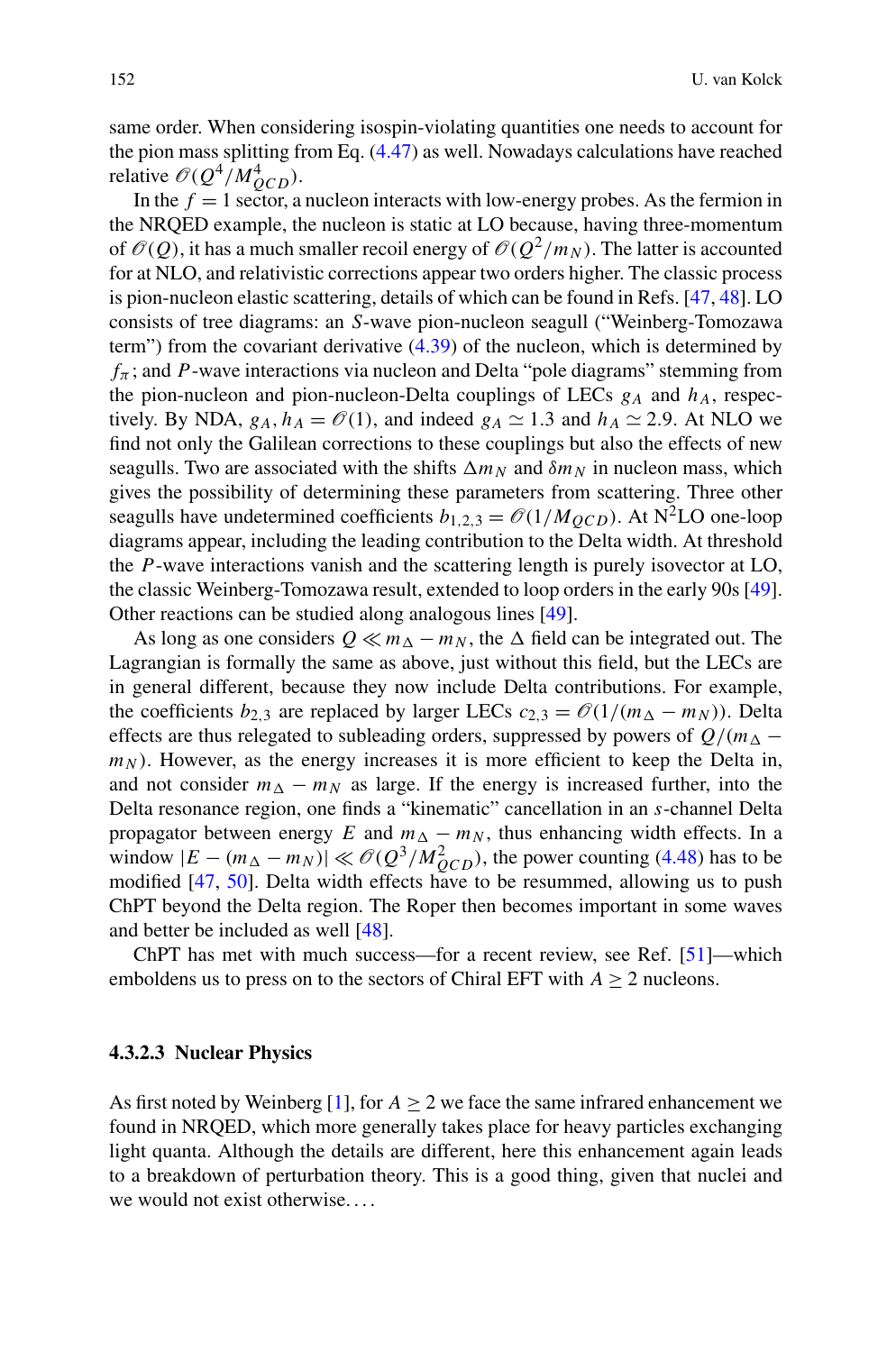<span id="page-30-0"></span>

As before, I start with two-body elastic scattering. Two nucleons can exchange photons as described in NRQED, but here I focus on the strong interactions mediated at long range by pion exchange, see Fig. [4.3](#page-30-0). For the momenta, I follow the same notation as in Sect. [4.2.2.](#page-10-1)

<span id="page-30-1"></span>Analogous to Eq. [\(4.25](#page-14-1)), the one-pion exchange (OPE) between two nucleons is

$$
T_{1\pi} \simeq \left(\frac{g_A}{2f_\pi}\right)^2 \frac{\mathbf{q}^2}{\mathbf{q}^2 + m_\pi^2 - i\varepsilon} \boldsymbol{\sigma}_1 \cdot \hat{\mathbf{q}} \boldsymbol{\sigma}_2 \cdot \hat{\mathbf{q}} \vec{\boldsymbol{\tau}}_1 \cdot \vec{\boldsymbol{\tau}}_2 \big(1 + \mathcal{O}\big(Q^2/m_N^2\big)\big). \tag{4.49}
$$

Since  $g_A = \mathcal{O}(1)$ , for  $Q \sim m_\pi$  this term has magnitude  $\mathcal{O}(1/f_\pi^2) = \mathcal{O}(4\pi)$  $m_N M_{NN}$ ), where, for reasons that will become apparent soon, I introduced the quantity  $M_{NN} \equiv 4\pi f_{\pi}^2/m_N = \mathcal{O}(f_{\pi})$ . Again as in NRQED, we can, and should later, consider corrections to OPE from higher derivatives at the vertices, but they are expected to be suppressed by  $\mathcal{O}(Q^2/M_{QCD}^2)$  or higher.

If we look at the crossed-box two-pion-exchange (TPE) diagrams, we obtain an expression analogous to Eq. [\(4.26\)](#page-15-0), but with the more complicated OPE substituted for photon exchange. We can count powers of  $Q \sim m_\pi$  and  $4\pi$  in the same way, that is,  $Q^3/(4\pi)^2$  for the integration and  $Q^{-5}$  for the propagators, plus an extra  $Q/f_\pi$  for each vertex, to find an overall size  $\mathcal{O}(Q^2/(4\pi f_\pi^2)^2)$ , or a relative  $\mathcal{O}(Q^2/(4\pi f_\pi)^2) = \mathcal{O}(Q^2/M_{QCD}^2)$  with respect to OPE. The same power counting applies to the stretched-box diagrams subsumed by the box diagram, and to diagrams originating in the Weinberg-Tomozawa seagull shown in Eq. [\(4.46\)](#page-27-0). Substituting the Delta for the nucleon in intermediate states only adds modulating factors of  $Q/(m_{\Delta} - m_N) = \mathcal{O}(1)$  in our counting. Thus, as in NRQED, we can consider these TPE diagrams as corrections to OPE, here starting at relative  $\mathcal{O}(Q^2/M_{QCD}^2)$ .

The true-box diagrams representing iterated OPE, on the other hand, have the same relative  $\mathcal{O}(4\pi m_N/\mathcal{O})$  enhancement as seen in Eq. ([4.27](#page-15-1)): all nucleon energies are small and nucleon propagators are not static. Recoil, despite appearing only in  $\mathcal{L}_{f=0,1}^{(1)}$  ([4.47](#page-27-1)), cannot be treated as a perturbation. (This of course has nothing to do with relativistic corrections, although sometimes one sees a confusion in the literature, where the need for Galilean corrections is mistaken for a need for relativistic resummation.) The true-box diagrams have a size  $\mathcal{O}(m_N Q/(4\pi f_\pi^4))$ , or a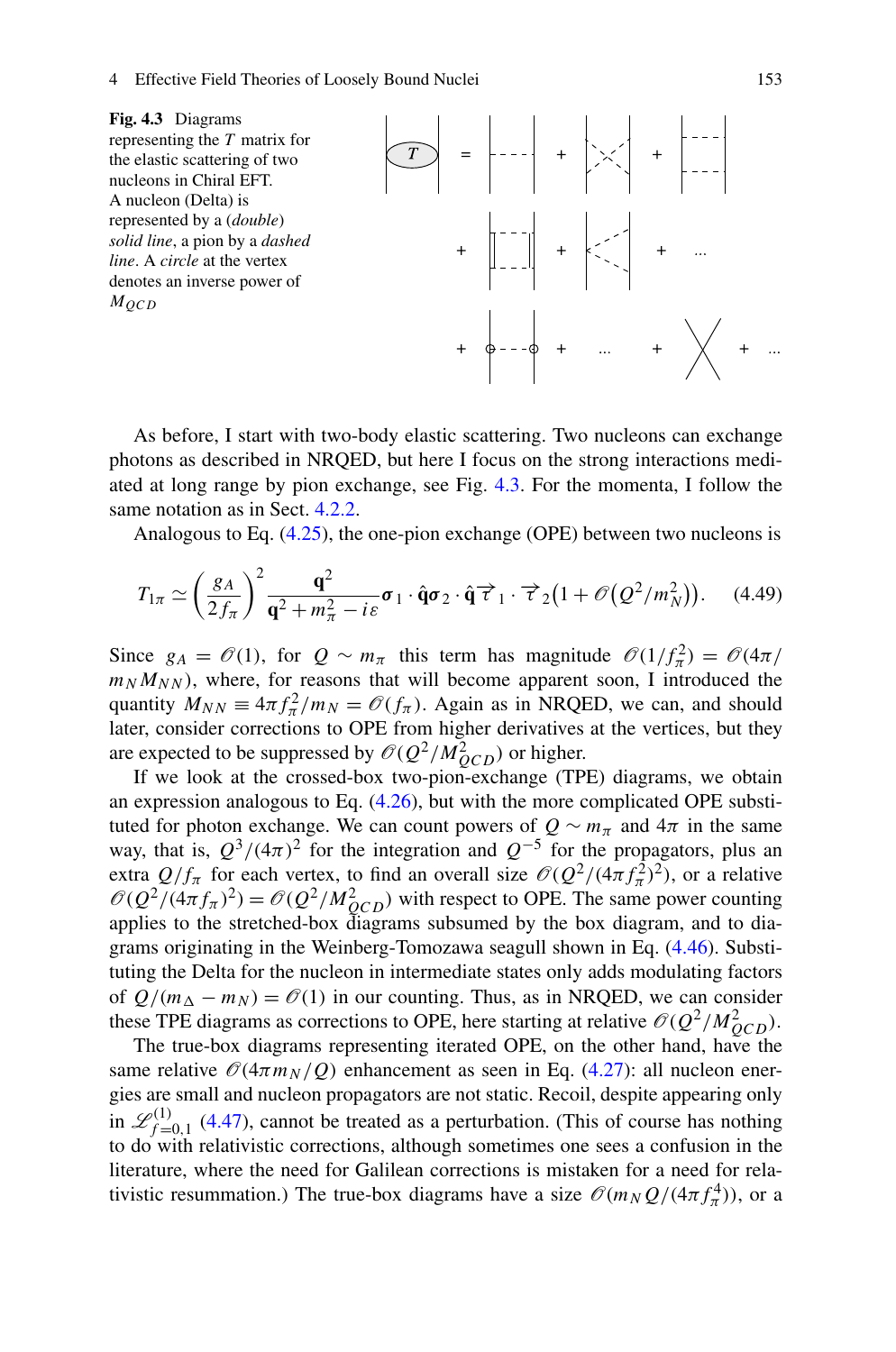relative  $\mathcal{O}(Q/M_{NN})$  with respect with OPE. More generally, iterating OPE *n* times gives a contribution of relative  $\mathcal{O}(Q^n/M_{NN}^n)$ . Qualitatively the amplitude is like a geometric series,

<span id="page-31-0"></span>
$$
T^{(0)} \sim \frac{4\pi}{m_N M_{NN}} \left[ 1 - \mathcal{O}\left(\frac{Q}{M_{NN}}\right) \right]^{-1}.
$$
 (4.50)

Contrary to its NRQED counterpart ([4.28](#page-17-0)), pion interactions are weak at low *Q*, but once  $Q \sim M_{NN}$  bound states or resonances can be expected, with energies  $|E|$  ∼  $M_{NN}^2/m_N$ . Thus, by a reasoning entirely analogous to the one that gives the right atomic scales, we are led to identify the typical nuclear scale  $M_{nuc}$  with the lowenergy scale  $M_{NN} = \mathcal{O}(f_\pi)$ . *Chiral-symmetry breaking*, in the form of a light pion with an interaction with strength set by 1*/fπ* , *explains why nuclei are shallow from a QCD perspective*.

In addition to this qualitative insight, we see that in Chiral EFT the first aspect emerges of the traditional nuclear picture outlined in Sect. [4.2](#page-1-0). Like NRQED, Chiral EFT reduces to nucleons interacting through a potential, which we define similarly and whose form we can derive. Since by construction we have no infrared enhancement in the potential, the ChPT power counting [\(4.48\)](#page-28-0) applies to the corresponding pion-exchange diagrams. At LO, we find OPE. At NLO, or relative order  $\mathcal{O}(Q/M_{QCD})$ , there is nothing new because we are assuming P (and T) conservation. At  $N^2LO$ , we have corrections to OPE (including isospin violation) and the TPE diagrams discussed above, and at  $N<sup>3</sup>LO$ , TPE diagrams with the seagull vertices from Eq. ([4.46](#page-27-0)), in addition to isospin-breaking corrections. The isospinsymmetric potential up to this order was first derived in Refs. [\[3](#page-56-14), [10](#page-56-1)], and rederived many times since (see discussion in Ref. [[52\]](#page-57-24)). As emphasized in Refs. [\[53](#page-57-25), [54](#page-57-26)], this "chiral Van der Waals" potential has the qualitative features of heavier-meson exchange potentials, for example sigma+omega exchange in the isoscalar central channel. In Refs. [[55,](#page-57-27) [56](#page-57-28)], the famous Nijmegen partial-wave analysis of two-nucleon  $(2N)$  data was redone with the chiral pion-exchange potential to  $N<sup>3</sup>LO$  without Deltas as long-range input, instead of heavier-meson exchange. A slightly better fit laid to rest the longstanding prejudice that lack of explicit heavy meson exchange was a problem for EFT. At  $N^4LO$ , in addition to corrections to OPE and TPE, there is also three-pion exchange; the potential at this order has been derived in a *tour de force* in Ref. [[57\]](#page-57-29), and references therein. It seems unlikely that anything beyond this order will be needed. Note that in the literature sometimes relative  $\mathcal{O}(Q^n/M_{QCD}^n)$ ,  $n > 2$ , is referred to as  $N^{n-1}$ LO instead of  $N^{n}$ LO as I do here.

We can go on and examine the implications of power counting for systems with  $A > 3$  nucleons. Eq.  $(4.48)$  indeed provides the ordering of pion-exchange diagrams that generate an *f* -body force. For example, the leading three-nucleon (3*N*) force comes from tree diagrams with vertices from  $\mathcal{L}^{(0)}$ , and the next-to-leading component from tree diagrams with insertion of one vertex from  $\mathscr{L}^{(1)}$ . One can show that among the leading diagrams only TPE involving the Delta survives a cancellation against subleading terms in the OPE two-body force [\[8](#page-56-15)], resulting in the Fujita-Miyazawa potential as the dominant 3*N* force. The next-to-leading TPE diagrams in turn provide a chiral-corrected version of the Tucson-Melbourne (TM) potential,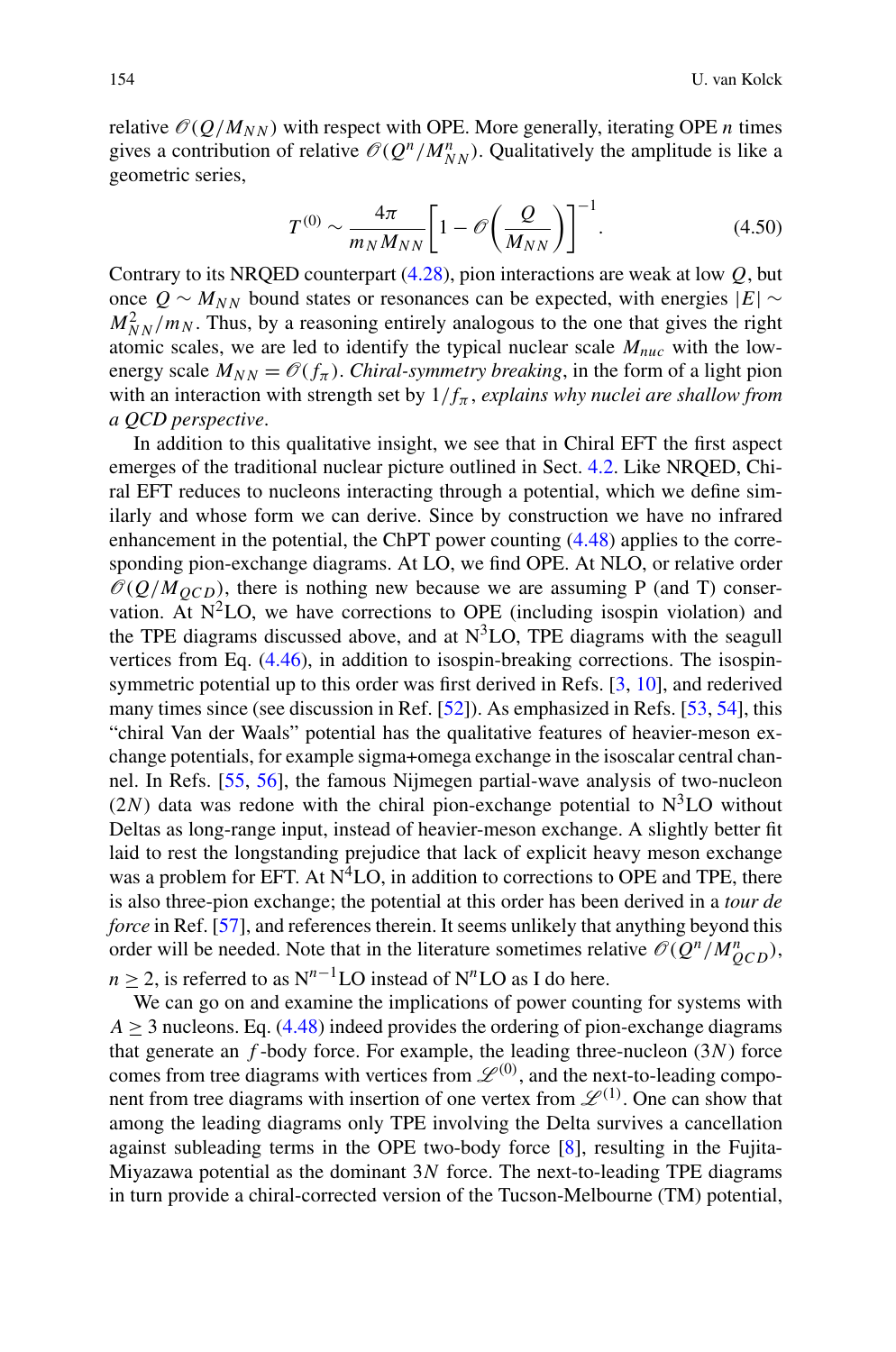<span id="page-32-0"></span>

sometimes called the TM' potential [\[58](#page-57-30), [59\]](#page-57-31). The leading long-range 4*N* potential has been derived as well [[60,](#page-57-32) [61\]](#page-57-33).

However, the relative ordering between potentials involving different numbers of nucleons is slightly more complicated. In the *A*-body system the *A*-body force connects all bodies while the *A*−1-body force, for example, leaves one of the bodies disconnected. Allowing for such disconnected diagrams in the power counting leads to an extra factor  $-2C$ , where *C* is the number of connected pieces, on the righthand side of Eq. ([4.48](#page-28-0)) [\[2](#page-56-13)]. We then recover the second aspect of the traditional nuclear picture: effects of the 2*N* potential are expected to be larger than those of the 3*N* potential, which in turn are expected to be larger than those of the 4*N* potential, and so on. The structure of the isospin-symmetric part of the long-range nuclear potential is shown schematically in Fig. [4.4.](#page-32-0)

Chiral EFT also provides a justification for the other two aspects of the traditional picture presented in Sect. [4.2](#page-1-0). First, isospin is an accidental symmetry in Chiral EFT like spin symmetry in NRQED. Thus its violation is not represented by *ε* but at best by  $\epsilon Q/M_{QCD}$  [[6\]](#page-56-16). The most important pieces of the isospin-violating potential can be obtained from the isospin-breaking terms in Eq.  $(4.47)$  $(4.47)$  $(4.47)$ , and from the higherindex Lagrangians—see Ref. [[62\]](#page-57-34), and references therein. One finds that not only the isospin-symmetric potential tends to dominate, but also that charge independence tends to be larger than charge-symmetry breaking [[9\]](#page-56-17). Second, by defining currents as the sum of diagrams with external probes that are free of infrared enhancement, we can likewise conclude that effects of one-nucleon currents are expected to be larger than those of 2*N* currents, which in turn are expected to be larger than those of 3*N* currents, and so on [[5\]](#page-56-18).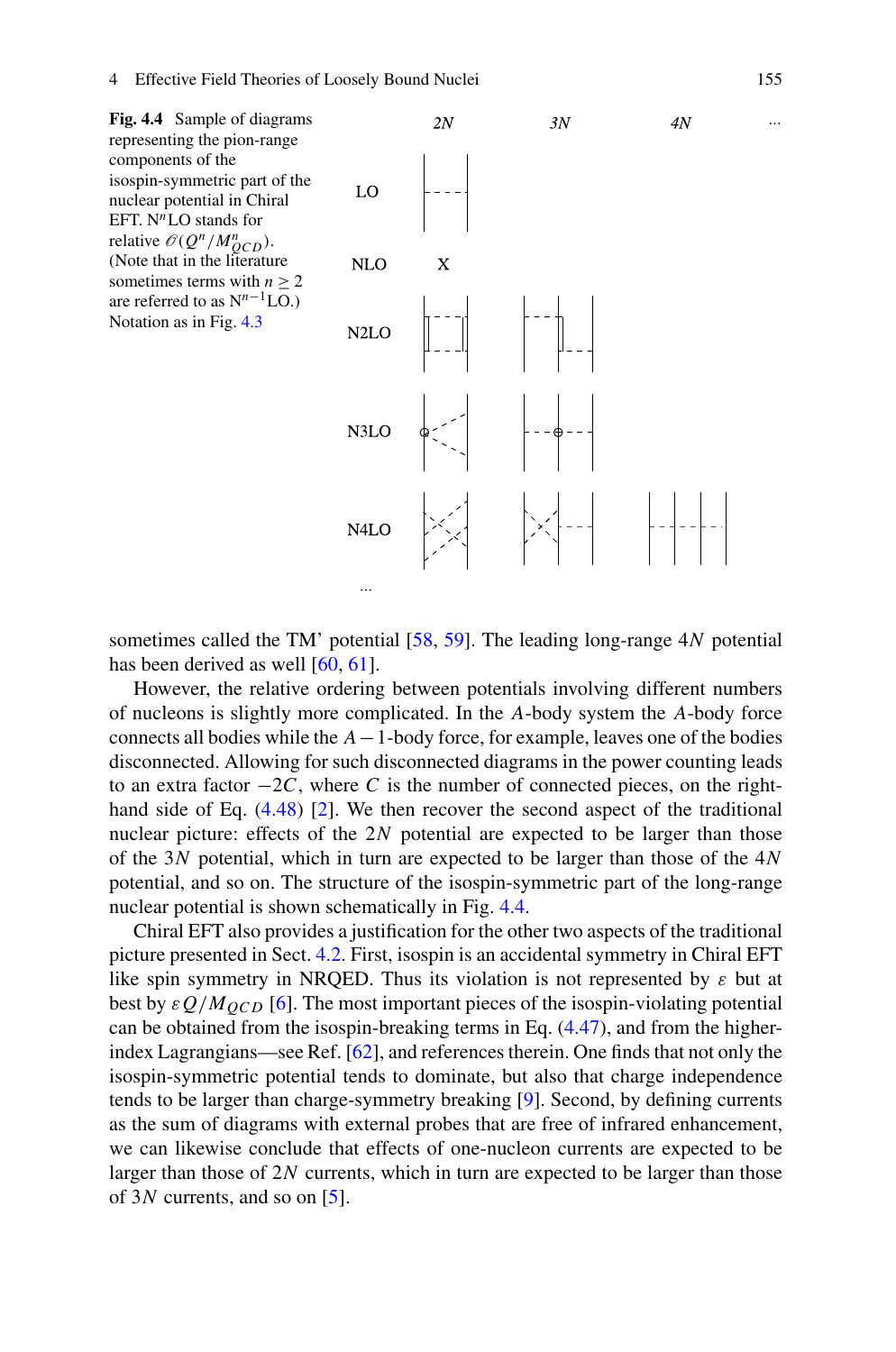I have so far emphasized the long-range contributions from pions, but none of the qualitative conclusions change as long as we assume that LECs that account for short-range interactions among two or more nucleons obey NDA. In this case it is convenient to classify  $\mathcal{L}_{f \geq 2}$  also according to the index [\(4.45\)](#page-26-0),

<span id="page-33-0"></span>
$$
\mathcal{L}_{f\geq 2} = \sum_{\Delta=0}^{\infty} \mathcal{L}_{f\geq 2}^{(\Delta)}.
$$
 (4.51)

The lowest-index terms have  $f = 2$  and  $d = 0$ . Because of isospin, two nucleons can be found with total spin  $s = 0, 1$  and we can now write two independent noderivative interactions, corresponding to the two spin projectors [\(4.29\)](#page-17-2):

$$
\mathcal{L}_{f\geq2}^{(0)} = -\frac{C_{0(0)}}{4} (\bar{N}N\bar{N}N - \bar{N}\sigma N \cdot \bar{N}\sigma N)
$$

$$
-\frac{C_{0(1)}}{4} (3\bar{N}N\bar{N}N + \bar{N}\sigma N \cdot \bar{N}\sigma N) + \cdots, \qquad (4.52)
$$

with two LECs  $C_{0(0,1)}$  and "..." standing for terms with Deltas. Using Fierz reordering, other isospin-symmetric forms can be written in terms of these. We can increase the index by one unit with an extra derivative or two more fermion fields,

$$
\mathcal{L}_{f\geq2}^{(1)} = \frac{D_0}{f_\pi} \bar{N} N \bar{N} \sigma \vec{\tau} N \cdot \mathbf{D} \vec{\pi} - E_0 \bar{N} N \bar{N} N \bar{N} N + \cdots, \qquad (4.53)
$$

where  $D_0$  and  $E_0$  are new LECs. Again, other forms can be reduced to these. For example, because of the Pauli principle, three nucleons at the same spacetime point can only have a total spin  $s = 1/2$ , so other six-nucleon operators can be rewritten in terms of *E*0. Among the higher-index terms, I will also need

<span id="page-33-1"></span>
$$
\mathcal{L}_{f\geq 2}^{(2)} = -\frac{D_{2(0)}}{4} m_{\pi}^2 (\bar{N}N\bar{N}N - \bar{N}\sigma N \cdot \bar{N}\sigma N) \left(1 - \frac{\vec{\pi}^2}{4f_{\pi}^2} + \cdots \right) \n- \frac{C_{2(0)}}{4} (\bar{N}N\bar{N}\mathcal{D}^2N - \bar{N}\sigma N \cdot \bar{N}\sigma \mathcal{D}^2N + \text{H.c.}) \n- \frac{C'_{2(1)}}{4} [3\bar{N}N(\mathcal{D}_i\bar{N})\mathcal{D}_iN + \bar{N}\sigma N \cdot (\mathcal{D}_i\bar{N})\sigma \mathcal{D}_iN + \text{H.c.}] \n+ \cdots, \qquad (4.54)
$$

where  $D_{2(0)}$ ,  $C_{2(0)}$ , and  $C'_{2(1)}$  are further LECs. The "..." now involve also other interactions with only nucleon fields, such as analogous terms for different spin and/or derivative combinations.

These short-range interactions are, of course, very important in quantitative applications of EFT. With the NDA assumption, we can use the index in Eq. ([4.48](#page-28-0)) for the full potential, not only the pion-exchange diagrams shown in Fig. [4.4.](#page-32-0) The  $C_{0(s)}$  terms appear already in the LO 2*N* potential, since  $(C_{0(s)})_R =$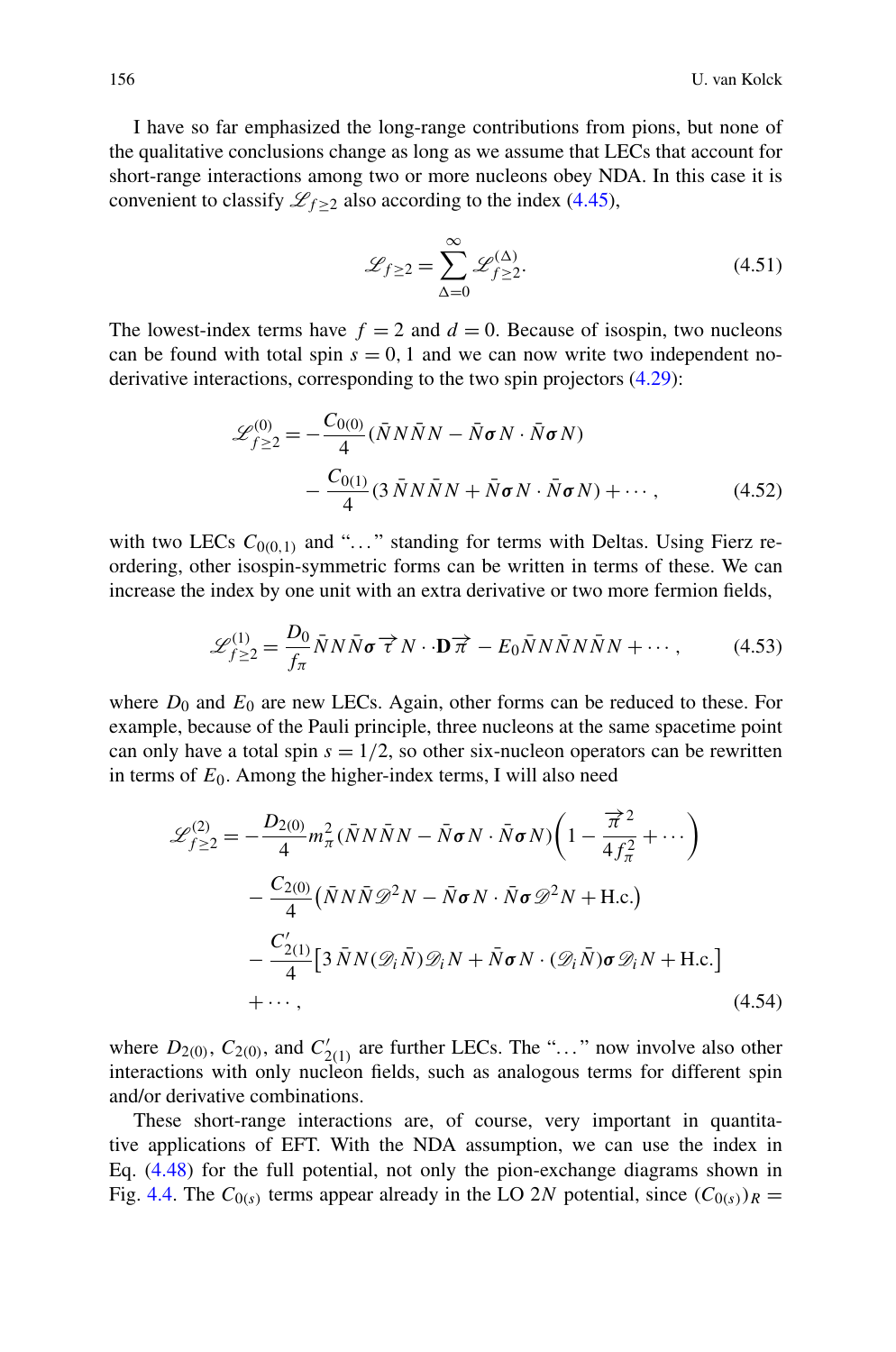$M_{QCD}^2 C_0(s)/(4\pi)^2 = \mathcal{O}(1)$ , or  $C_{0(s)} = \mathcal{O}((4\pi)^2/M_{QCD}^2) = \mathcal{O}(4\pi/(m_N M_{NN}))$ . These terms contribute to the two *S*-wave channels,  ${}^{1}S_{0}$  and  ${}^{3}S_{1}$  in the notation  $2s+1$ *l<sub>i</sub>* where *l* and *j* are the orbital and total angular momenta, respectively. At N2LO further contact interactions with two derivatives or two powers of the pion mass show up, suppressed by  $\mathcal{O}((Q/M_{QCD})^2)$ . For example, since by NDA  $(C_{2(s)}^{(t)})_R = M_{QCD}^4 C_{2(s)}^{(t)}/(4\pi)^2 = \mathcal{O}(1)$  and  $(D_{2(0)}m_\pi^2)_R =$  $M_{QCD}^2 D_{2(0)} m_{\pi}^2 / (4\pi)^2 = \mathcal{O}(\bar{m}_R)$ , we have  $C_{2(s)}^{(t)}$ ,  $D_{2(0)} = \mathcal{O}(4\pi / (m_N M_{NN} \times$  $M_{QCD}^2$ )). These interactions provide (i) pion-mass- and momentum-dependent corrections in the *S* waves, such as  $D_{2(0)}$  and  $C_{2(0)}$ , respectively; and (ii) short-range contributions to *P* waves, such as  $C'_{2(1)}$ . The pattern repeats at higher orders. Many of the corresponding LECs are necessary for the renormalization of the loops in the potential. The 2*N* potential then resembles some phenomenological potentials, such as AV18, where pion exchange is supplemented by a general short-range structure.

Likewise, the  $D_0$  and  $E_0$  terms come in the subleading 3*N* potential [\[8](#page-56-15), [63\]](#page-57-35). While  $E_0$  represents a purely short-range 3*N* effect,  $D_0$  gives rise to a mixed-range force when the pion is attached to a third nucleon. In recent years this chiral 3*N* potential has been used in many *ab initio* nuclear calculations—see, *e.g.* Ref. [[64\]](#page-57-36). For a review of chiral potentials under the assumption of NDA, including higher orders, see Ref. [[16\]](#page-56-3).

Following Weinberg's original suggestion [[1\]](#page-56-0), most calculations with these EFT-based potentials treat them in the same way as phenomenological potentials: once the form of the potential to the desired order has been derived, the appropriate dynamical equation—Lippmann-Schwinger, Schrödinger, or their few-body variants—is solved exactly (within numerical accuracy), and the unknown LECs fitted to data. After a promising start with the  $N<sup>3</sup>LO 2N$  potential with Delta [[7](#page-56-19), [10\]](#page-56-1), many years of efforts have now produced  $N<sup>4</sup>LO$  2*N* potentials without Delta that fit 2*N* data with an accuracy comparable to the best phenomenological potentials [\[16](#page-56-3)]. Adding the 3*N* force that appears at  $N<sup>3</sup>LO$  gives a reasonable description of  $A = 3$ , 4 systems and beyond [\[64](#page-57-36)]. Still, remaining issues have led some to wait for a full  $N<sup>4</sup>LO$  Deltaless potential, while others are rediscovering the Deltaful potential.

A number of processes with external probes have also been considered with Chiral EFT input, under the assumption of NDA for short-range multi-nucleon operators. They have in some cases led to results similar to earlier phenomenology, but in other cases they have given distinct, new predictions—such as, for example, the magnitude of threshold  $\gamma d \rightarrow \pi^0 d$  [\[65](#page-57-37)] and the sign of the charge-symmetrybreaking asymmetry in  $np \rightarrow d\pi^0$  [\[66](#page-57-38)].

But is NDA, inferred in perturbative calculations, valid for the LECs that appear in the non-perturbative, multi-nucleon sector of the EFT? And does it make sense to treat high-order corrections in the potential the same way as lowest order, instead of using perturbation theory as in NRQED? I explain next why *NO* is the right answer to both questions.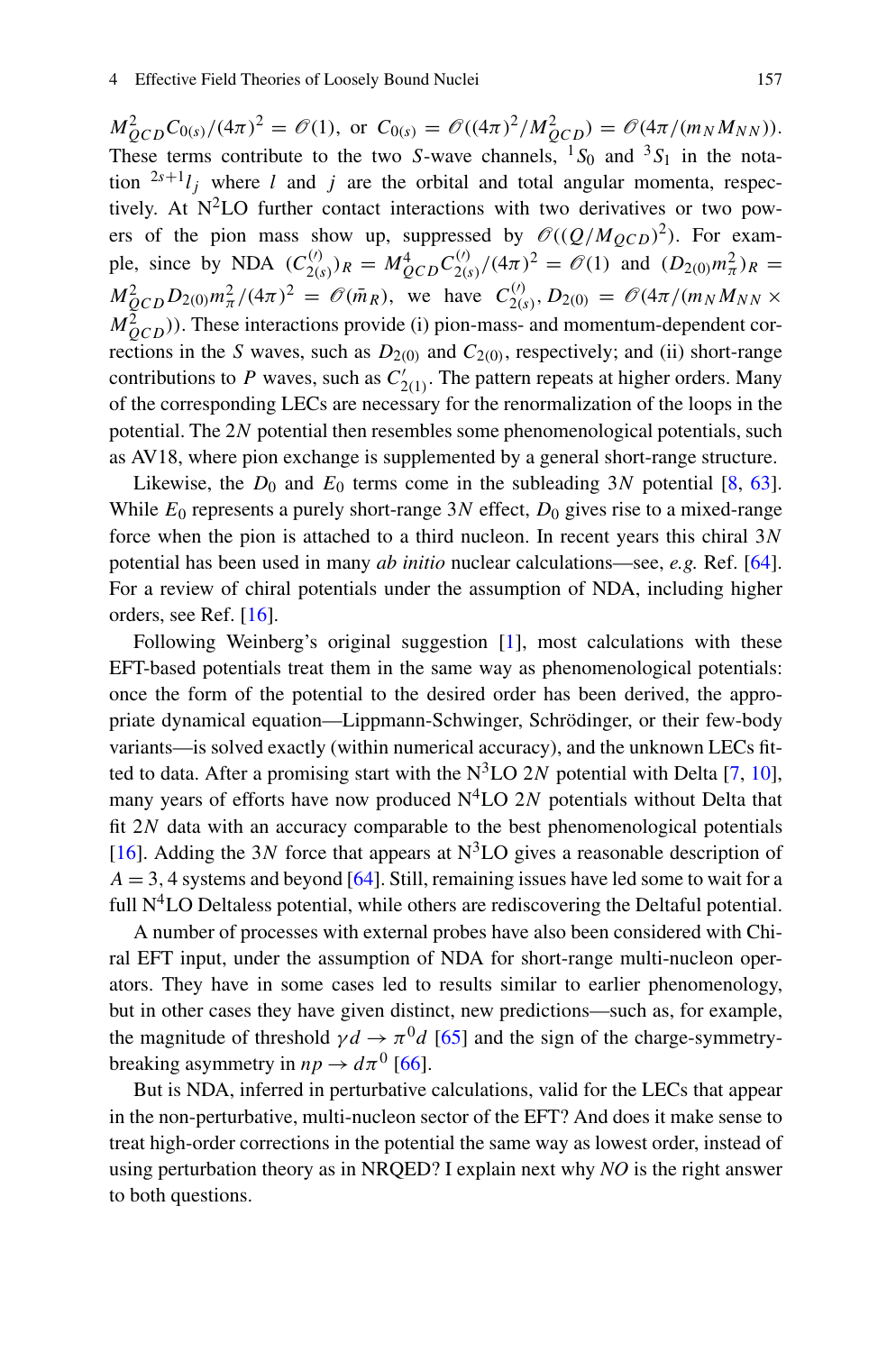## *4.3.3 Renormalization of Singular Potentials and Power Counting*

At the center of any EFT stands the issue of consistency, which of course is much more important than fitting data. Since EFT's model independence stems from an assumed integration over all higher-energy physics, its power counting has to yield approximate RG invariance at each order. In the case at hand, it is not obvious *a priori* that solving a dynamical equation with an NDA-based potential produces physical amplitudes free of cutoff dependence, even if the cutoff dependence of the potential has been removed. Solving a dynamical equation is just a means of accounting for reducible diagrams, which contain loops of a different type than those in the potential, but loops nevertheless. Whether such loops lead to cutoff dependence of the amplitude depends on the high-momentum, or equivalently small-distance, behavior of the potential. The problem is that an EFT-based potential gets more singular for vanishing radial distance,  $r \to 0$ , as the order increases.

Unfortunately, it is now known that a chiral potential based on NDA, as formulated so far, is not consistent with the RG. Despite their accuracy with respect to data, existing chiral potentials have to be replaced. Chiral potentials are just too singular, in the sense that they behave at the origin worse than *r*<sup>−</sup>2, in both the pionexchange and short-range components. In coordinate space, from Eq. [\(4.49\)](#page-30-1), the LO OPE between two nucleons is, in spin-singlet and -triplet channels,

<span id="page-35-1"></span><span id="page-35-0"></span>
$$
V_{1\pi, s=0} = \left(\frac{g_A}{2f_\pi}\right)^2 \vec{\tau}_1 \cdot \vec{\tau}_2 \left(\delta(\mathbf{r}) - \frac{m_\pi^2}{4\pi r} e^{-m_\pi r}\right)
$$
(4.55)  

$$
V_{1\pi, s=1} = \left(\frac{g_A}{2f_\pi}\right)^2 \vec{\tau}_1 \cdot \vec{\tau}_2 \left[-\frac{1}{3}\left(\delta(\mathbf{r}) - \frac{m_\pi^2}{4\pi r} e^{-m_\pi r}\right) + \frac{1}{4\pi r^3} \left(1 + m_\pi r + \frac{(m_\pi r)^2}{3}\right) e^{-m_\pi r} \langle S_{12}(\hat{\mathbf{r}}) \rangle\right],
$$
(4.56)

where  $\langle S_{12}(\hat{\bf r})\rangle = \langle (3\sigma_1 \cdot \hat{\bf r}\sigma_2 \cdot \hat{\bf r} - \sigma_1 \cdot \sigma_2) \rangle$  is the matrix element of the tensor operator. The tensor operator mixes waves of  $l = j \pm 1$ , where it has one positive and one negative eigenvalue, except for  ${}^{3}P_0$  where it is diagonal with a negative eigenvalue. It also acts on states with  $l = j$ , where it has a positive eigenvalue. Considering the matrix elements of the isospin operator, the Yukawa part of  $V_{1\pi}$  is attractive in isovector (isoscalar) channels for  $s = 0$  ( $s = 1$ ). The tensor part of  $V_{1\pi,s=1}$  is attractive in some uncoupled waves like  ${}^{3}P_0$  and  ${}^{3}D_2$ , and in one of the eigenchannels of each coupled wave. OPE is thus much more singular (and complicated!) than the Coulomb potential  $\alpha/r$  in NRQED. At LO there are minimally also the (singular)  $C_{0(s)}$  delta functions from Eq. ([4.52\)](#page-33-0), which can be combined with the delta functions in Eqs. ([4.55](#page-35-0)) and [\(4.56\)](#page-35-1). And the potential is more singular still at higher orders.

It has been known for a long time that attractive singular potentials require additional short-range parameters, and EFT provides just the tools, via renormalization, to make the solution of the Schrödinger equation well defined. The conclusion about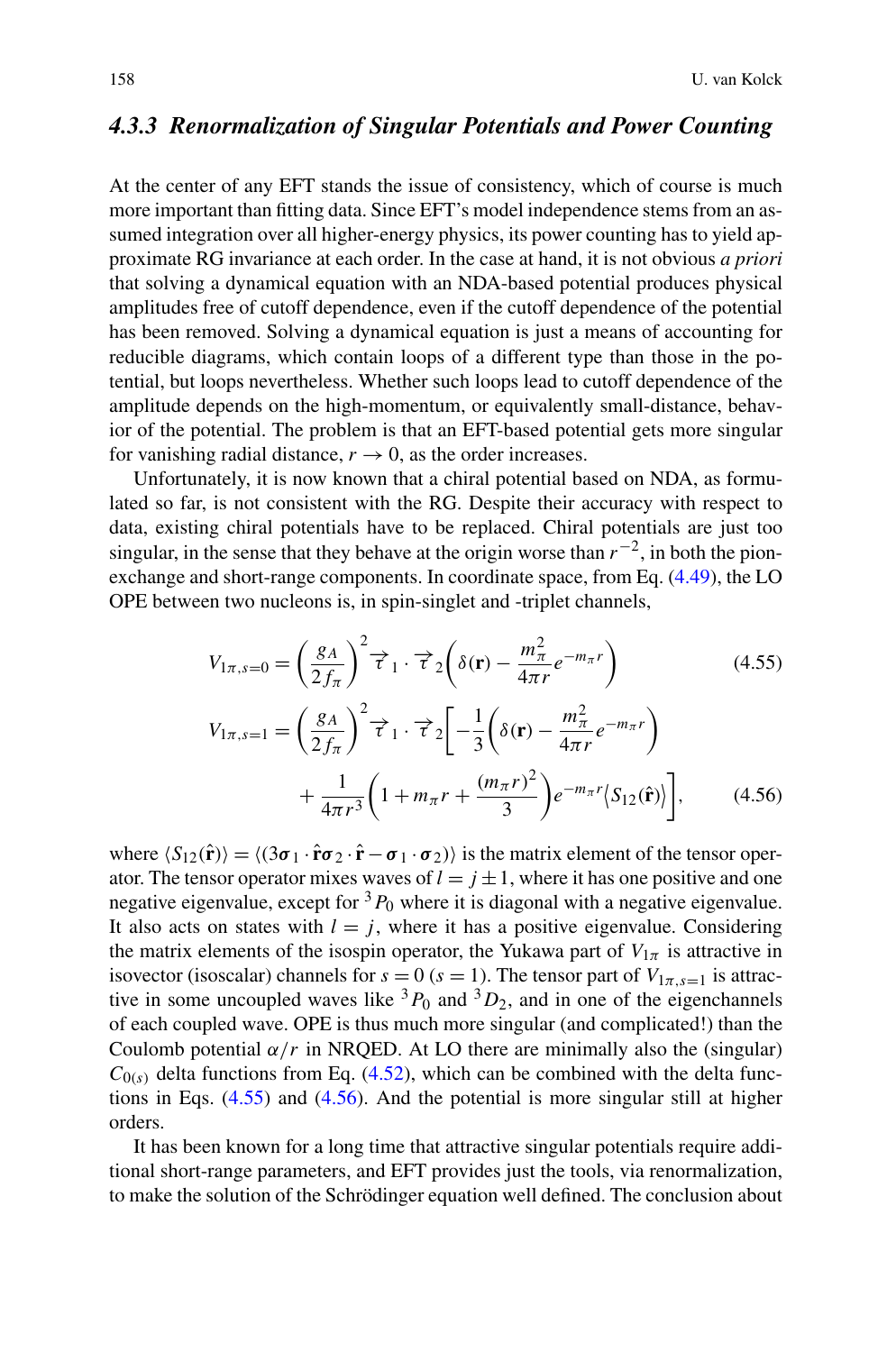the bad RG behavior of NDA-based potentials is of course independent of the regularization procedure, so for illustration I will consider an intuitive regularization in coordinate space via a cutoff radius  $R \equiv 1/\Lambda$ . The long-range potential is unmodified for  $r > R$ , but for  $r < R$  it is set to zero and a square well (and its derivatives) is taken instead. This short-range potential is a regularization of delta functions (and derivatives). Renormalization means that at each order the parameter(s) of the shortrange potential can be found as functions of *R* in such a way as to keep low-energy observables *R*-independent, at least when *R* is much smaller than the distance scales of the long-range potential.

Since the complicated spin-isospin structure is not particularly relevant for renormalization, let me for simplicity consider a single uncoupled wave with a central potential

<span id="page-36-0"></span>
$$
V(r) = -\frac{\alpha(R)}{2\mu R^2} \theta \left( 1 - \frac{r}{R} \right) - \frac{\lambda}{2\mu r_0^2} \frac{f(r/r_0)}{(r/r_0)^n},
$$
(4.57)

where  $r_0$  is a characteristic distance in the modulating regular function  $f(r/r_0)$  such that  $f(0) = 1$ ,  $\lambda$  is a dimensionless strength, *n* is an integer, and the dimensionless  $\alpha(R)$  is a function of *R*. For the nuclear case with OPE,  $\mu = m_N/2$ ,  $r_0 = 1/m_\pi$ , and  $|\lambda| \sim m_\pi / M_{NN}$ . In  $s = 0$  channels,  $n = 1$  and  $f(x) = \exp(-x)$ , while in  $s = 1$ channels,  $n = 3$  and  $f(x)$  is slightly more complicated.

In order to solve this problem, one matches at  $r = R$  the log-derivative of the solutions of the Schrödinger equation for the two regions  $r < R$  and  $r > R$ . Let me focus first on  $l = 0$ , where at zero energy one obtains

$$
\sqrt{\alpha(R)} \cot \sqrt{\alpha(R)} = F_n(\lambda, r_0, R), \qquad (4.58)
$$

with  $F_n(\lambda, r_0, R)$  a complicated function obtained from the outside wavefunction. The issue is whether an  $\alpha(R)$  can be found when  $R \ll r_0$  such that the low-energy *T* matrix satisfies Eq. ([4.16](#page-8-0)).

The case  $n = 1$  might seem innocuous, as in this case the long-range part of the potential is *not* singular. Yet, the delta function is, and we find the first surprise here. In this case the potential is Coulombic for  $R < r \ll r_0$ , so the external wavefunction is given by a combination of regular and irregular Bessel functions. One finds [[67\]](#page-57-39)

$$
F_1(\lambda, r_0, R) = -\lambda \frac{R}{r_0} \log \left( \frac{R}{R_\star} \right) \left[ 1 + \mathcal{O}(R/r_0) \right],\tag{4.59}
$$

where  $R_{\star}$  is a constant that determines the appropriate combination of external solutions for a given low-energy datum. The desired  $\alpha(R)$  is

$$
\alpha(R) = \left(k + \frac{1}{2}\right)^2 \pi^2 + 2\lambda \frac{R}{r_0} \log\left(\frac{R}{R_\star}\right) + \mathcal{O}\left(R^2/r_0^2\right),\tag{4.60}
$$

where  $k$  is an integer. One can then show that the amplitude at low (not necessarily zero) energies approaches cutoff independent results.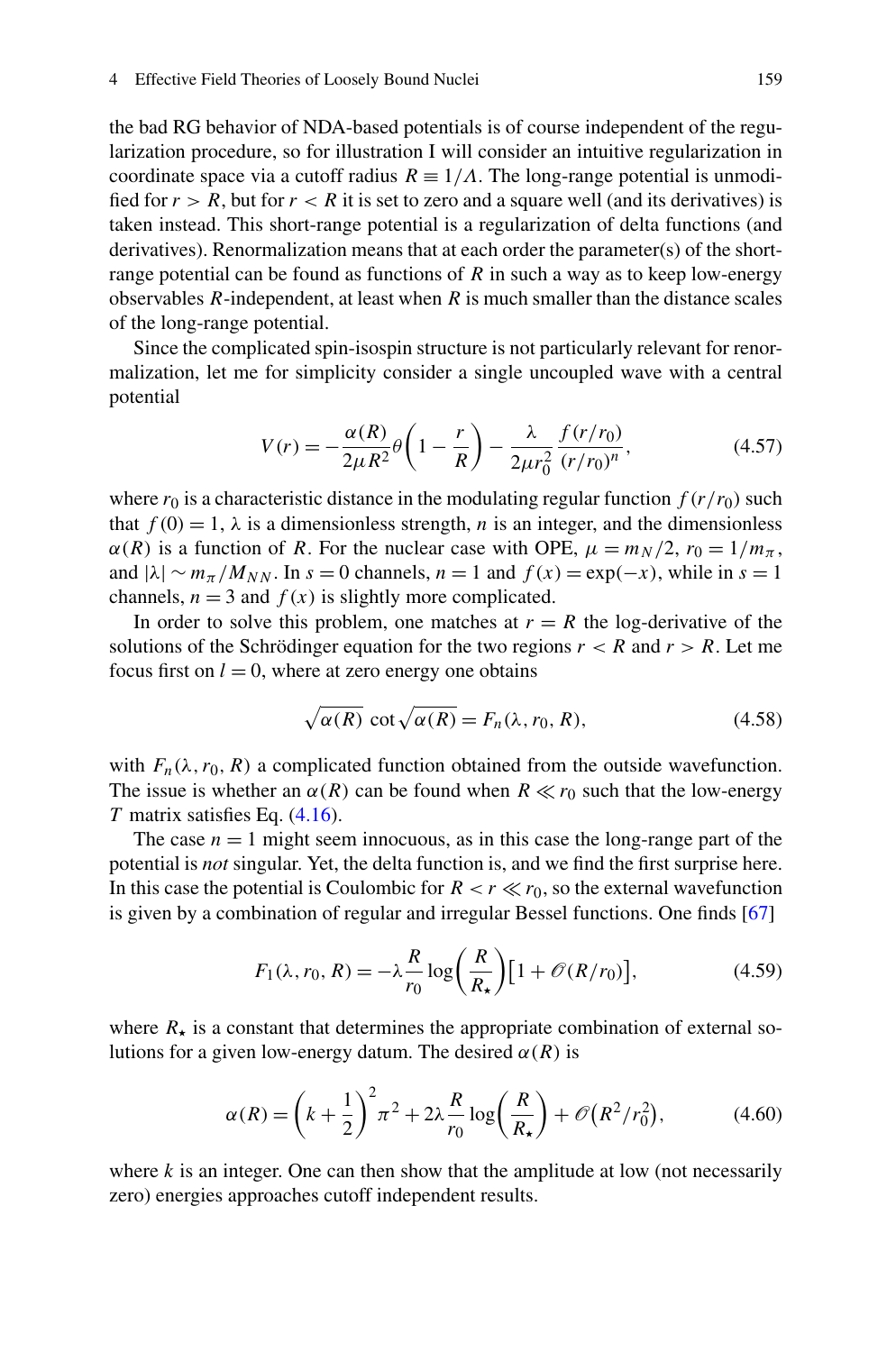This is quite satisfactory, *except* for the fact that  $\alpha(R)$  has to have a piece linear in  $\lambda/r_0 \sim m_{\pi}^2/M_{NN}$ . The interaction that it represents in the Chiral EFT Lagrangian is the chiral-symmetry breaking term with LEC  $D_{2(0)}$  in Eq. ([4.54](#page-33-1)). As it is obvious, this interaction is not the same as the  $C_{0(s)}$  terms in Eq. [\(4.52\)](#page-33-0): they give rise to different pionic interactions. By NDA  $D_{2(0)}$  was supposed to be N<sup>2</sup>LO. Yet, we have just found that it is necessary at LO, if we take OPE as LO! Thus the magnitude of  $D_{2(0)}$  is determined not by the high-energy scale  $M_{OCD}$  but instead by pion scales, and must be  $D_{2(0)} = \mathcal{O}(4\pi/(m_N M_{NN}^3))$  instead. Note that this problem does not appear for  $l > 0$ , where one expects no delta function in LO, only the regular Yukawa potential.

Although this failure of NDA is of no particular consequence for the 2*N* problem itself, where only the combination  $C_{0(0)} + D_{2(0)}m_{\pi}^2$  is measured, it should affect other processes like pion-nucleus scattering. Even more significantly, if NDA fails for this operator due to the non-perturbative nature of pion exchange, other operators might well suffer from the same problem. This was first pointed out in Ref. [[68\]](#page-57-40) and traced to the diagram where OPE is sandwiched between two contact interactions. The same authors [\[69](#page-57-41)] also noticed that thrice-iterated pion diagrams lead to cutoff dependence, but with two powers of momenta instead of two powers of the pion mass. Since in the NDA-based power counting two-derivative delta functions appear only at  $N^2LO$ , just like  $D_{2(0)}$ , this suggests impending disaster—it could imply the need for infinite counterterms once the whole pion ladder is considered. These authors then proposed [\[69](#page-57-41)] that pions be treated in perturbation theory, that is, as an expansion in  $|\lambda| \sim m_{\pi}/M_{NN}$ . If this is done, LO contains only contact interactions  $C_{0(s)}$ , while OPE appears first as a single insertion at NLO together with  $D_{2(0)}$ and the two-derivative *S*-wave contacts with LECs  $C_{2(s)}$ . More generally, a power counting can be devised that is consistent with the RG. (This power counting is, apart from the presence of pions, the same as the one for the Pionless EFT in the next lecture.) In  $s = 0$  channels it seems this expansion does converge, although in <sup>1</sup>S<sub>0</sub> only very slowly [[67\]](#page-57-39). Unfortunately, for  $s = 1$ , where the tensor force can be attractive, the expansion fails already at  $Q \sim f_{\pi}$  [\[70](#page-57-42)].

I am thus back to trying to make sense of the renormalization of non-perturbative OPE in  $s = 1$  channels, where  $n = 3$ . When the potential is repulsive, one can solve the Schrödinger equation in the standard manner without any subtleties. For the interesting case  $\lambda > 0$ , on the other hand, the two outside solutions vanish as  $r \to 0$ but oscillate indefinitely on the way there. There is no way to discard one; instead, we have again a combination of Bessel functions leading for  $n \geq 2$  to [\[71](#page-57-43)]

$$
F_n(\lambda, r_0, R) = \frac{n}{4} - \frac{\sqrt{\lambda}}{(R/r_0)^{n/2 - 1}} \tan\left(\frac{\sqrt{\lambda}}{(n/2 - 1)(R/r_0)^{n/2 - 1}} + \phi_n\right)
$$
  
 
$$
\times \left[1 + \mathcal{O}\left((R/r_0)^{n/2 - 1}, R/r_0\right)\right],
$$
 (4.61)

where  $\phi_n$  is fixed by a given datum (the scattering length for  $n > 3$ ). The corresponding  $\alpha(R)$ , found numerically, has a limit-cycle-like behavior: as *R* decreases, it decreases from  $+\infty$  to  $-\infty$  to start again in shorter and shorter cycles. Again, one finds that the scattering amplitude at finite energy is well behaved. We thus *can*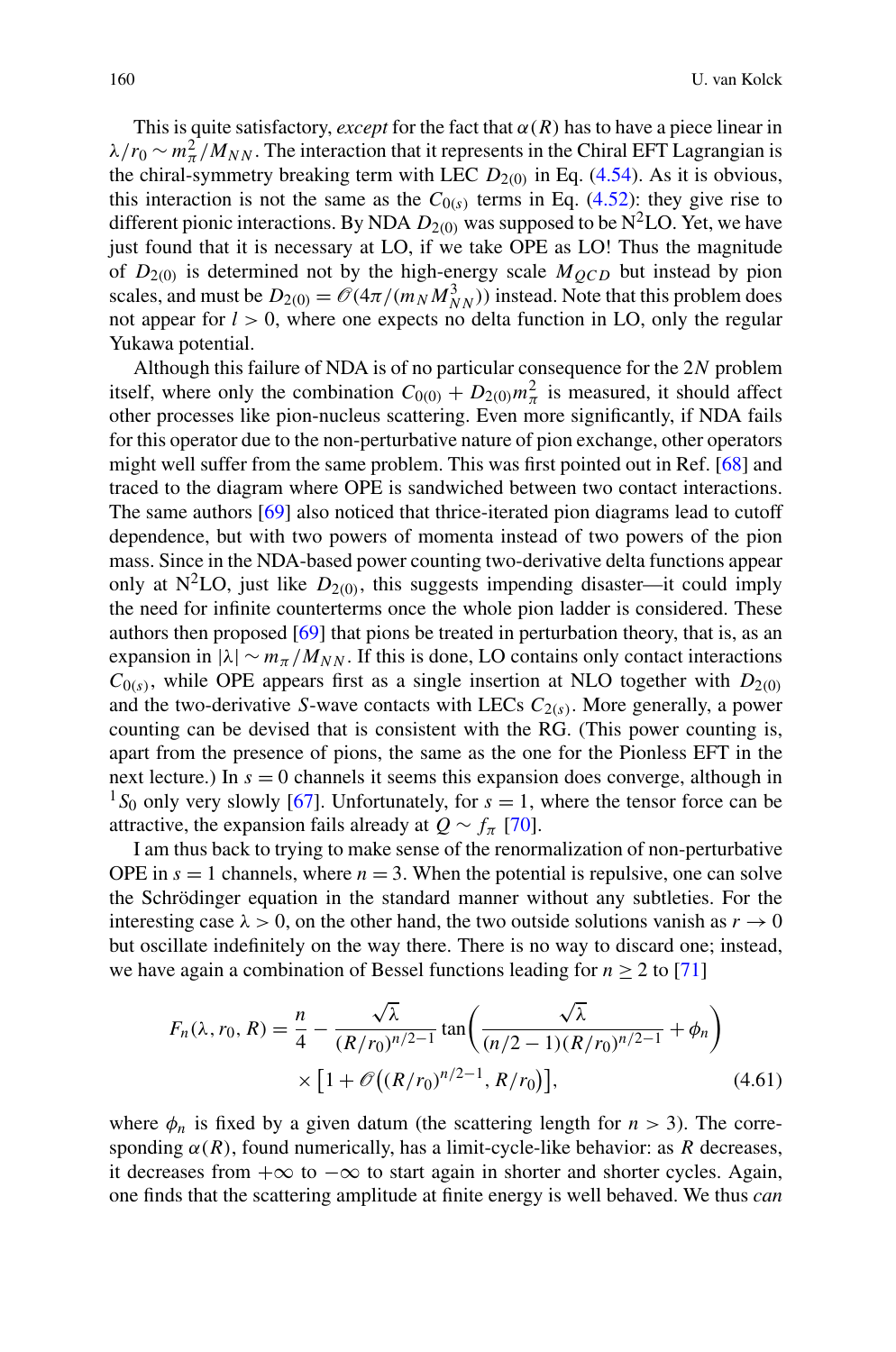renormalize the  $l = 0$  wave for a singular potential of this type with a single counterterm, despite the wild cutoff dependence of the diagrams in the corresponding perturbative series.

This bodes well for the LO chiral potential. Indeed, for  $n = 3 \alpha(R)$  depends on  $\lambda r_0 \sim 1/M_{NN}$ , which is *in*dependent of  $m_\pi$  and thus represents a chiral-invariant counterterm like  $C_{0(1)}$ . One can show [\[67](#page-57-39)] that the coupled character of the  $3S_1 - 3D_1$ channels does not affect this conclusion. The NDA-based power counting seems to work in this case. Or does it?

In the final twist of this saga, hell breaks loose. What about channels with  $l > 0$ where the singular potential is attractive? In these channels there is a repulsive centrifugal barrier  $l(l + 1)/r^2$ , which dominates over the  $-\lambda r_0/r^3$  potential at large distances. The situation gets reversed at short distances, where  $-\lambda r_0/r^3$  again determines the wavefunction. Although the details of the matching change, one concludes that in *each* of these waves we need a new short-range parameter fixed by a low-energy datum. Clearly the NDA-based power counting does not provide any of these LECs at LO. If we insist in varying the cutoff in these waves, as we should, the phase shifts can be anything we want [[72\]](#page-57-44). The simplest example is the  ${}^{3}P_0$  wave where a bound state crosses threshold for a cutoff ∼1 GeV. The only way to fix [\[72](#page-57-44)] this problem is to take as LO an interaction like the  $C'_{2(1)}$  term in Eq. [\(4.54\)](#page-33-1), which if NDA were correct would only appear at  $N^2LO$ . Just like  $D_{2(0)}$ , we must have instead an enhancement,  $C'_{2(1)} = \mathcal{O}(4\pi/(m_N M_{NN}^3))$ . The situation is similar in the coupled  ${}^3P_2-{}^3F_2$  channels.

How many more LO interactions do we need? A simple estimate comes from the distance where the effective potential  $-\lambda r_0/r^3 + l(l+1)/r^2$  is maximum,  $r_m = 3\lambda r_0/(2l(l+1))$ . When  $r_m \lesssim 1/M_{QCD}$  the singular attractive potential is unimportant at large distances. The wavefunction oscillates only outside the region in which one expects the EFT to be valid. At the distances relevant to the EFT, the relatively smooth behavior of the wavefunction can be captured in perturbation theory. When one plugs in numbers, one finds that for  $l \geq 2$  pions are likely perturbative. This simple argument is corroborated by a more detailed calculation [[73\]](#page-57-45). Thus, it seems that the correct LO consists of non-perturbative pions in *S* and *P* (and maybe *D*?) waves, with short-range interactions in the *S* and OPE-attractive *P* (and maybe *D*?) waves [\[72](#page-57-44)].

With the LO thus established, what about higher orders? It has been shown [[74\]](#page-57-46), in the context of a toy model, that as long as they are treated perturbatively (as in NRQED), the corrections in the amplitude can be renormalized with the shortrange interactions given by a corrected NDA. In this corrected NDA, for a relative  $(Q/M_{OCD})^n$  correction in the long-range potential, one includes short-range operators with *n* derivatives more than those appearing in LO. In other words, NDA applies once, but only once, we get to the perturbative corrections. For similar, but not identical, conclusions about the correct power counting from an RG-equation perspective, see Ref. [[75\]](#page-58-0).

A frequently asked question is, if the corrections are small enough to be perturbative, why can we not just treat them non-perturbatively, as done in existing versions of chiral potentials? The reason is simple: lack of counterterms. Take for example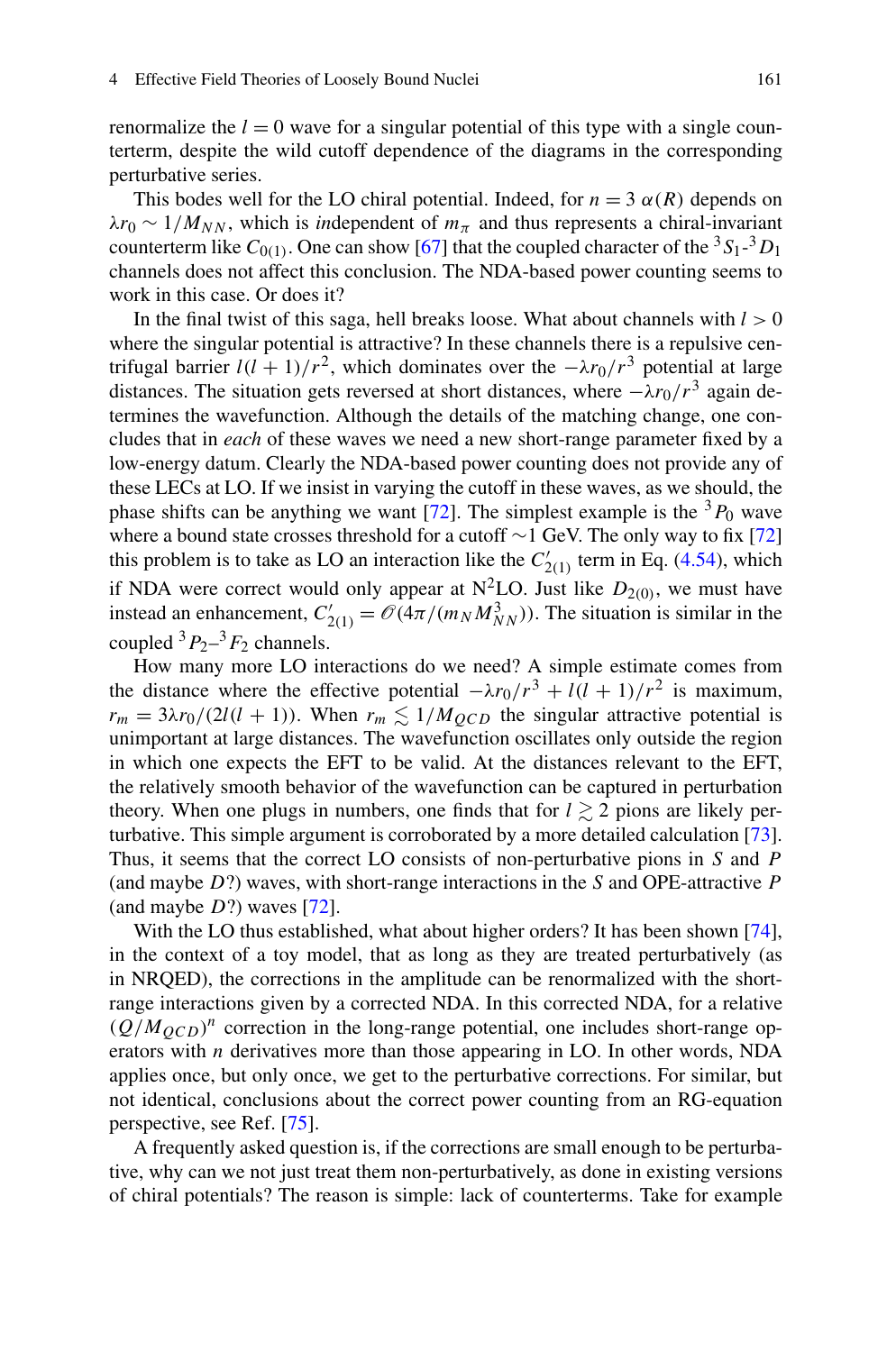a two-derivative contact interaction that appears in one insertion at  $N^2LO$ . In the same channel, two insertions will be in  $N<sup>4</sup>LO$ , giving a highly singular contribution to the *T* matrix. This is however no problem as there will be at the same order an equally singular four-derivative contact interaction, which will provide the necessary counterterm. Only the sum of all  $N<sup>4</sup>LO$  terms is cutoff independent and small. If I truncate at  $N^2LO$  (one needs to truncate somewhere...) but decide to iterate both LO and  $N^2$ LO, I automatically include diagrams with two (and many more!) insertions of the  $N^2LO$  operator without the required four-derivative counterterm. In general, my result will now be cutoff dependent, and there are likely regions of cutoff space where the "corrections" are no longer small. Not surprisingly, variations of the cutoff for truncations at  $N<sup>3</sup>LO$  and  $N<sup>4</sup>LO$  in Weinberg's scheme have been shown to lead to wild variation in the phase shifts [\[76](#page-58-1), [77](#page-58-2)]. Existing chiral potentials can only fit data accurately in small windows in cutoff space. Note that not everybody thinks lack of RG invariance is important in this context [[78\]](#page-58-3).

The first calculations of the 2*N* system based on these new power-counting ideas give encouraging results [\[79](#page-58-4)[–83](#page-58-5)], as one might have expected from the existence of more counterterms at each order than in NDA-based potentials. We can be optimistic about the development of a chiral potential that not only fits data well, but is also consistent with the RG. However, much remains to do to gauge the impact of these discoveries in systems with more nucleons and external probes.

### *4.3.4 Summary*

A low-energy EFT of QCD has been constructed and used as input to *ab initio* methods to describe nuclear systems. Chiral symmetry plays an important role, in particular setting the scale for nuclear bound states. Several aspects of the traditional picture of nuclear physics emerge from the chiral potential, which additionally provides consistent few-body forces and currents, and systematic treatment of loop and isospin-breaking corrections. Unfortunately, though, the simplest power counting, based on naive dimensional analysis, is inconsistent with the renormalization group. A new, consistent power counting has been formulated, but is still mostly virgin territory.

### **4.4 Loosely Bound Systems**

Chiral EFT provides a foundation for the physics of nuclei, at least when *A* is not too large. However, some nuclei are loosely bound in the natural binding energy scale of  $\mathcal{O}(M_{nuc}^2/M_{QCD})$ . The dynamics of these nuclei mostly takes place at distances large compared to 1*/Mnuc*. We might expect new degrees of freedom and structures to emerge and, indeed, many loosely bound states display clusterization and other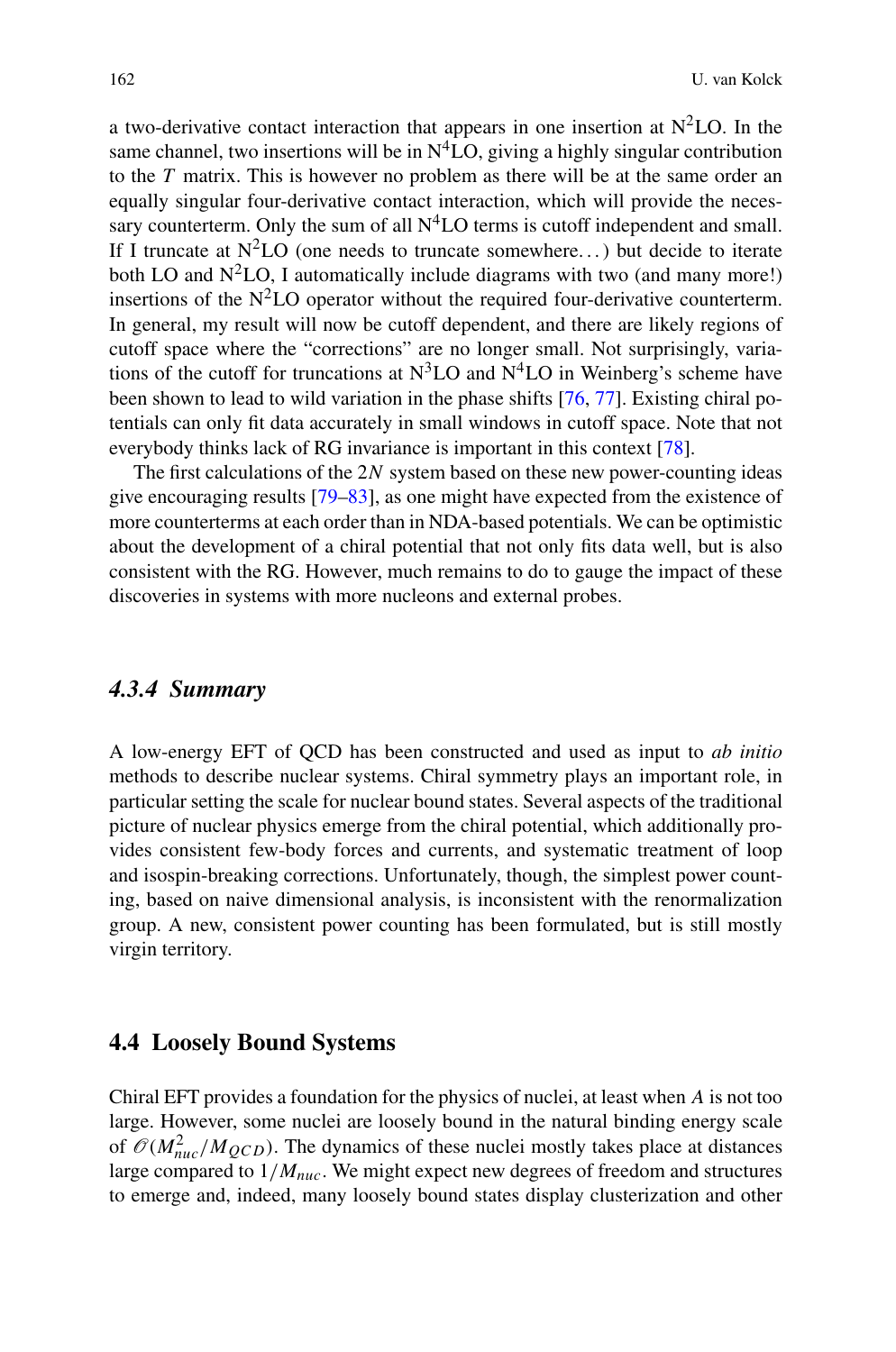phenomena like Borromean-type binding, where a system is bound even if its subsystems are not. In addition, loosely bound nuclei are important in an astrophysics context, sometimes at energies too low to achieve in the lab.

The relatively large distance scale means that fewer of the features of QCD, such as chiral symmetry, leave an imprint on the physics. On the upside, these systems share similarities with other loosely bound systems, where the underlying dynamics might be dominated by other EFTs than QCD, for example atomic systems where the underlying theory is NRQED. This universality is the overarching theme of this last lecture, where I first discuss how a low-momentum scale might arise, and then how two EFTs—Pionless and Halo/Cluster—describe nuclei at this scale.

## *4.4.1 Fine-Tuning*

It has long been remarked that the deuteron is relatively large. From the deuteron binding energy  $B_d \simeq 2.2$  MeV, an estimate for the deuteron binding momentum is  $\aleph_1 \sim \sqrt{m_N B_d} \sim 45$  MeV, smaller than  $m_\pi$  by a factor of about 3. This means that the two nucleons are effectively at a distance three times larger than the range of the force, which prompted very early attempts by Bethe and Peierls, and others to describe deuteron physics with only schematic short-range potentials, such as a square well. The situation is even more dramatic for the  ${}^{1}S_{0}$  virtual state, a structure in the *T* matrix to which we can associate a negative energy  $-B_{d^*} \simeq -0.07 \text{ MeV}$ and thus a momentum  $\aleph_0 \sim \sqrt{m_N B_d^*} \sim 8$  MeV, almost 20 times smaller than the pion mass.

For a generic short-range potential of range *R*, the two-body amplitude in the *S* wave can be written for  $kR \ll 1$  in the form of the effective range expansion (ERE),

<span id="page-40-1"></span><span id="page-40-0"></span>
$$
T_0(k) = \frac{2\pi}{\mu} \left[ -\frac{1}{a_2} + \frac{r_2}{2}k^2 + \dots - ik \right]^{-1},
$$
 (4.62)

with  $a_2$  and  $r_2$  the scattering length and effective range parameter, and higher ERE terms not shown explicitly. If the effective range has a natural size  $r_2 \sim R$ , and the same is true of other ERE parameters, a shallow bound state of binding momentum  $k = i\kappa$ ,  $\kappa \sim 1/a_2$ , is possible if  $|a_2| \gg R$ . This is the case of the 2*N* system, given that the effective ranges and other ERE parameters have natural sizes, for example  $r_{2(1)} \approx 1.75$  fm and  $r_{2(0)} \approx 2.8$  fm, but  $a_{2(1)} \approx 5.4$  fm and  $a_{2(0)} \approx 20$  fm in the <sup>3</sup>S<sub>1</sub> and <sup>1</sup>S<sub>0</sub> channels, respectively, are much larger than  $1/m_\pi$ . Thus we are close to the unitarity limit defined by  $a_2 \rightarrow \infty$  with other ERE parameters vanishing.

This situation suggests that the parameters of QCD are fine-tuned. Take as a very simple example a square well in the notation of Eq. [\(4.57\)](#page-36-0), with  $\lambda = 0$  and *R* not a cutoff but the physical scale associated with the range of the force. In that case one can find an analytic formula for the *S*-wave *T* matrix,

$$
T_0(k) = i \left[ 1 - e^{-2ikR} \frac{\sqrt{\alpha + (kR)^2} \cot \sqrt{\alpha + (kR)^2} + ikR}{\sqrt{\alpha + (kR)^2} \cot \sqrt{\alpha + (kR)^2} - ikR} \right],
$$
(4.63)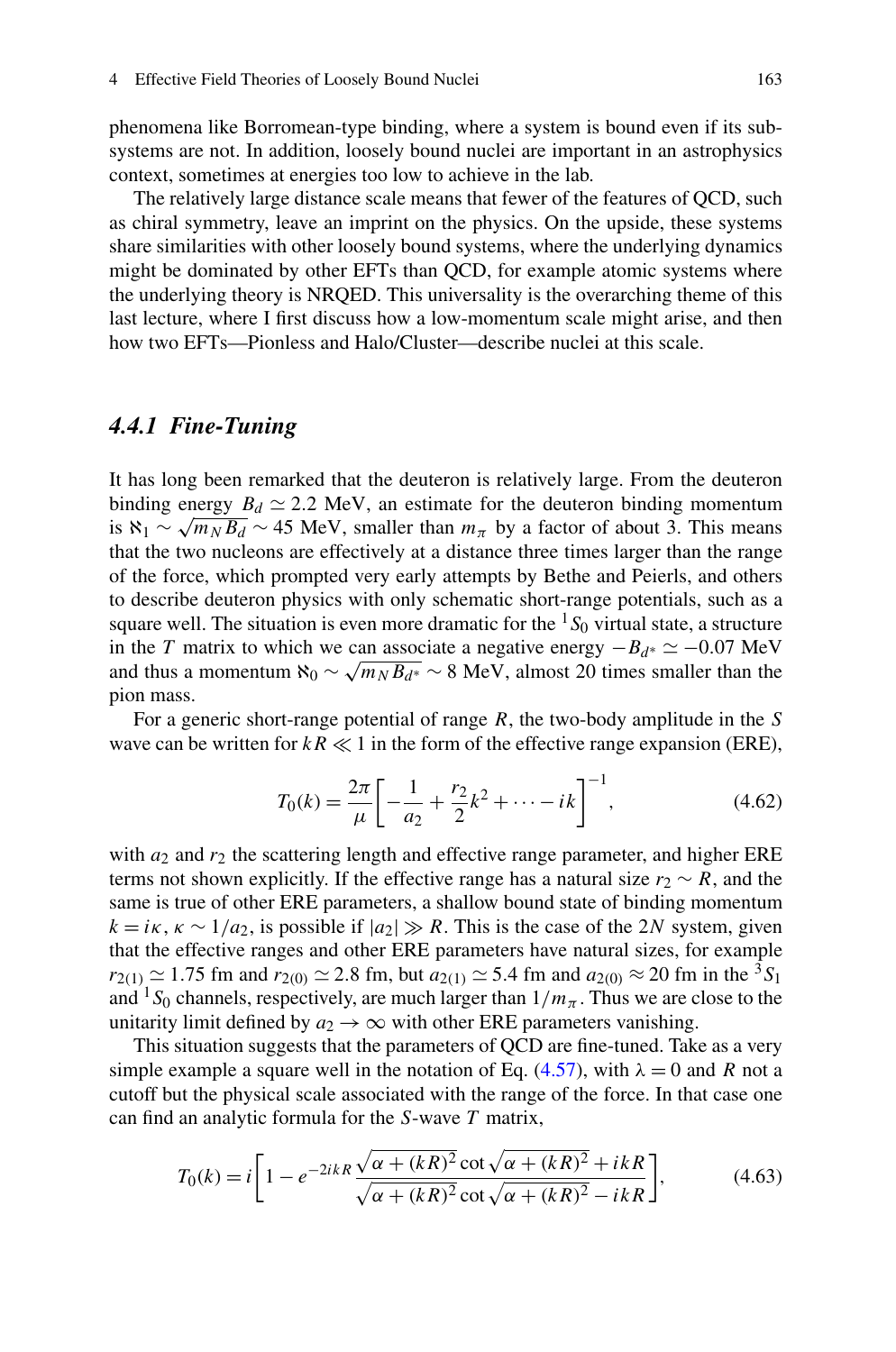which takes the form  $(4.62)$  for  $k \ll 1$ , with

$$
a_2 = R\left(1 - \frac{\tan\sqrt{\alpha}}{\sqrt{\alpha}}\right), \qquad r_2 = R\left(1 - \frac{R}{\alpha a_2} - \frac{R^2}{3a_2^2}\right), \qquad \dots \tag{4.64}
$$

For generic  $\alpha = \mathcal{O}(1)$ ,  $|a_2| \sim |r_2| \sim R$ . However, if we dial  $\alpha$  close to the critical value  $\alpha_c \equiv [(\frac{2n+1}{\pi})^2]^2$  with *n* an integer, that is, if  $|1 - \sqrt{\alpha/\alpha_c}| \ll 1$ , then  $R/|a_2| = \alpha_c |1-\sqrt{\alpha/\alpha_c}|+\cdots \ll 1$ , without changing the size of other ERE parameters significantly. By this fine-tuning a low momentum scale  $\aleph \equiv |1-\sqrt{\alpha/\alpha_c}|/R \ll$  $1/R$  appears in the system. Since there is a zero-energy pole in ([4.63](#page-40-1)) at  $\alpha = \alpha_c$ , the fine-tuning means a shallow real or virtual bound state. For a real one, the wavefunction is normalizable,  $\psi \propto \exp(-r/a_2)/r$ , indicating a large size. This type of object is intrinsically quantum mechanical, since in classical physics bound-state sizes are limited by the range of the potential.

The details are different in the nuclear case where the LO potential consists of OPE plus contact interactions, instead of a simple square well. Still, at the physical pion mass the potential parameters must conspire to give the observed large scattering lengths. Now, all chiral-symmetric parameters are tied together by the non-perturbative QCD dynamics determined by the strong-coupling *g*. But the (current) quark masses, and thus the pion masses, can be considered largely independent of *g* in the SM. Therefore we can ask the question whether the fine-tuning can be undone by a variation in  $m_\pi$ . In Ref. [[67\]](#page-57-39) it was argued, based on a incomplete  $N<sup>2</sup>LO$  analysis, that this might just be the case: the deuteron and virtual state can go unbound or bound with small variations of  $m_\pi$ . With some reasonable assumptions, the deuteron was found to have a more natural binding energy  $\sim 10$  MeV in the chiral limit, and to become unbound at  $m_{\pi,c} \simeq 200$  MeV, where the scattering length diverges. This analysis was later refined and compared with emerging full lattice QCD data, as described in Ref. [[84\]](#page-58-6). Currently there is feverish activity in lattice QCD to calculate the binding energies in the 2*N* system (and other light nuclei) at various values of  $m_\pi$  (see Ref. [[85\]](#page-58-7) and references therein). Although there is no consensus yet, it seems that  $m_{\pi,c}$  might actually be just below the physical pion mass. Either way, if this picture stands the test of lattice QCD, one can see the fine-tuning scale as  $\aleph \equiv |1 - m_\pi/m_{\pi,c}|M_{nuc} \ll M_{nuc}$ . The curve  $a_2(m_\pi)$  [[67\]](#page-57-39) is in fact very similar to  $a_2(B)$ , where *B* is an external magnetic field, for atoms near a Feshbach resonance. Therefore it could very well be that we can think of QCD as near a Feshbach resonance in the quark masses.

There is no good explanation for this fine-tuning, yet. But we can exploit it by devising simpler EFTs that are valid only for momenta smaller than *Mnuc*, where even pion physics can be considered short-ranged.

### *4.4.2 Contact EFT*

For *Q* ∼ℵ *Mnuc* (with ℵ some average of ℵ0*,*1), pions (and Deltas) can be integrated out: in few-nucleon systems, only nucleons are relevant degrees of freedom.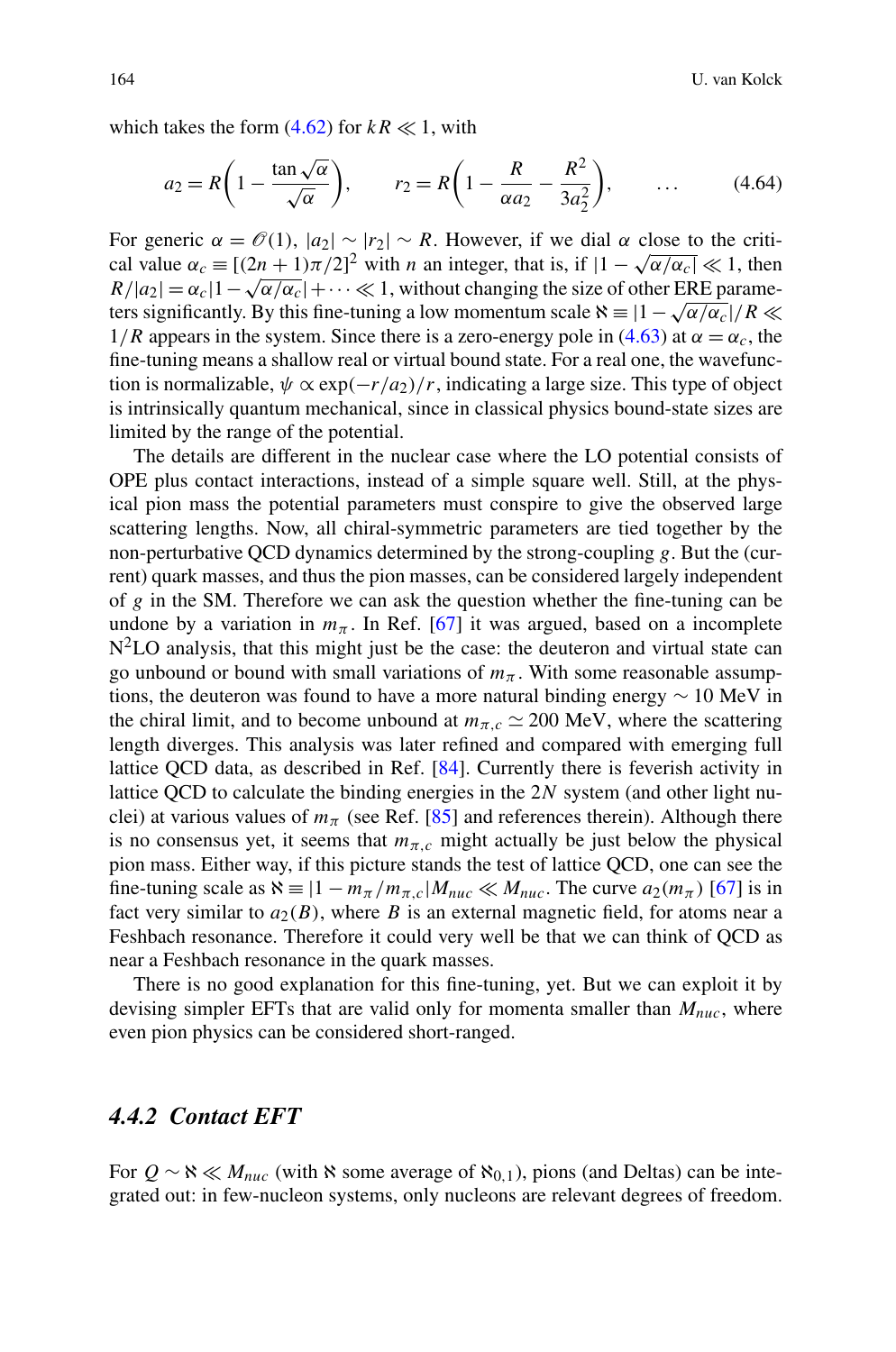Chiral symmetry is badly broken and of no use. The most general Lagrangian with Lorentz and electromagnetic gauge invariance (and P and T symmetries) is a simplified version of what we had in the previous lecture:

<span id="page-42-0"></span>
$$
\mathcal{L}_{piless} = \bar{N} \left( iD_0 + \frac{\mathbf{D}^2}{2m_N} - \frac{\delta m_N}{2} \tau_3 \right) N - \frac{1}{4} F_{\mu\nu} F^{\mu\nu} + \frac{e}{4m_N} \bar{N} \Big[ 1 + \kappa_0 + (1 + \kappa_1) \tau_3 \Big] \sigma_i N \tilde{F}^{0i} + \cdots + \mathcal{L}_{f \ge 2}
$$
 (4.65)

in the same notation as before. In the  $f = 0$ , 1 sectors the theory reduces to NRQED, so I will focus on  $f \geq 2$ ,

$$
\mathcal{L}_{f\geq 2} = -\frac{C_{0(0)}}{4} (\bar{N}N\bar{N}N - \bar{N}\sigma N \cdot \bar{N}\sigma N) - \frac{C_{0(1)}}{4} (3\bar{N}N\bar{N}N + \bar{N}\sigma N \cdot \bar{N}\sigma N)
$$

$$
-\frac{\delta C_{0(0)}}{4} \left( \bar{N} \frac{1+\tau_3}{2} N \bar{N} \frac{1+\tau_3}{2} N - \bar{N}\sigma \frac{1+\tau_3}{2} N \cdot \bar{N}\sigma \frac{1+\tau_3}{2} N \right)
$$

$$
-E_0 \bar{N} N \bar{N} N \bar{N} N
$$

$$
-\frac{C_{2(0)}}{4} (\bar{N} N \bar{N} \mathbf{D}^2 N - \bar{N}\sigma N \cdot \bar{N}\sigma \mathbf{D}^2 N + \text{H.c.}) + \cdots, \qquad (4.66)
$$

where only some representative interactions are shown, which include an isospinbreaking contact for protons with LEC *δC*0*(*0*)*. Although I am repeating symbols for some the LECs, it should be kept in mind that they are not the same as in the Chiral EFT of the previous lecture: here they implicitly include pion physics that in Chiral EFT is kept explicit.

It has sometimes been found convenient to reformulate [\[86](#page-58-8)] the theory in terms not only of nucleons but also "dibaryon" (or, for atoms, "dimeron") auxiliary fields  $\overrightarrow{S}$  and **T** with the quantum numbers of the two *S*-wave 2*N* channels, that is, spin (isospin) 0 (1) and 1 (0), respectively. In this case the Lagrangian  $(4.66)$  $(4.66)$  $(4.66)$  can be rewritten  $[87]$  $[87]$  as

<span id="page-42-1"></span>
$$
\mathcal{L}_{f\geq2} = -\Delta_0 \overrightarrow{\mathcal{S}} \cdot \left( 1 + \frac{\delta \Delta_0}{\Delta_0} \frac{1 + \tau_3}{2} \right) \overrightarrow{\mathcal{S}} - \frac{g_0}{\sqrt{2}} \overrightarrow{\mathcal{S}} \cdot \overrightarrow{\mathcal{P}}_0 NN + \text{H.c.}
$$

$$
- \Delta_1 \overrightarrow{\mathbf{T}} \cdot \mathbf{T} - \frac{g_1}{\sqrt{2}} \overrightarrow{\mathbf{T}} \cdot \mathbf{P}_1 NN + \text{H.c.}
$$

$$
+ h \overrightarrow{N} \left\{ g_0^2 \overrightarrow{\mathcal{S}} \cdot \overrightarrow{\mathcal{T}} \overrightarrow{\mathcal{S}} \cdot \overrightarrow{\mathcal{T}} + \frac{g_0 g_1}{3} \overrightarrow{\mathbf{T}} \cdot \boldsymbol{\sigma} \overrightarrow{\mathcal{S}} \cdot \overrightarrow{\mathcal{T}} + \text{H.c.}
$$

$$
+ g_1^2 \overrightarrow{N} \overrightarrow{\mathbf{T}} \cdot \boldsymbol{\sigma} \mathbf{T} \cdot \boldsymbol{\sigma} \right\} N + \sigma_0 \overrightarrow{\mathcal{S}} \cdot \left( i D_0 + \frac{\mathbf{D}^2}{4m_N} \right) \overrightarrow{\mathcal{S}}
$$

$$
+ \sigma_1 \overrightarrow{\mathbf{T}} \cdot \left( i D_0 + \frac{\mathbf{D}^2}{4m_N} \right) \mathbf{T} + \cdots \tag{4.67}
$$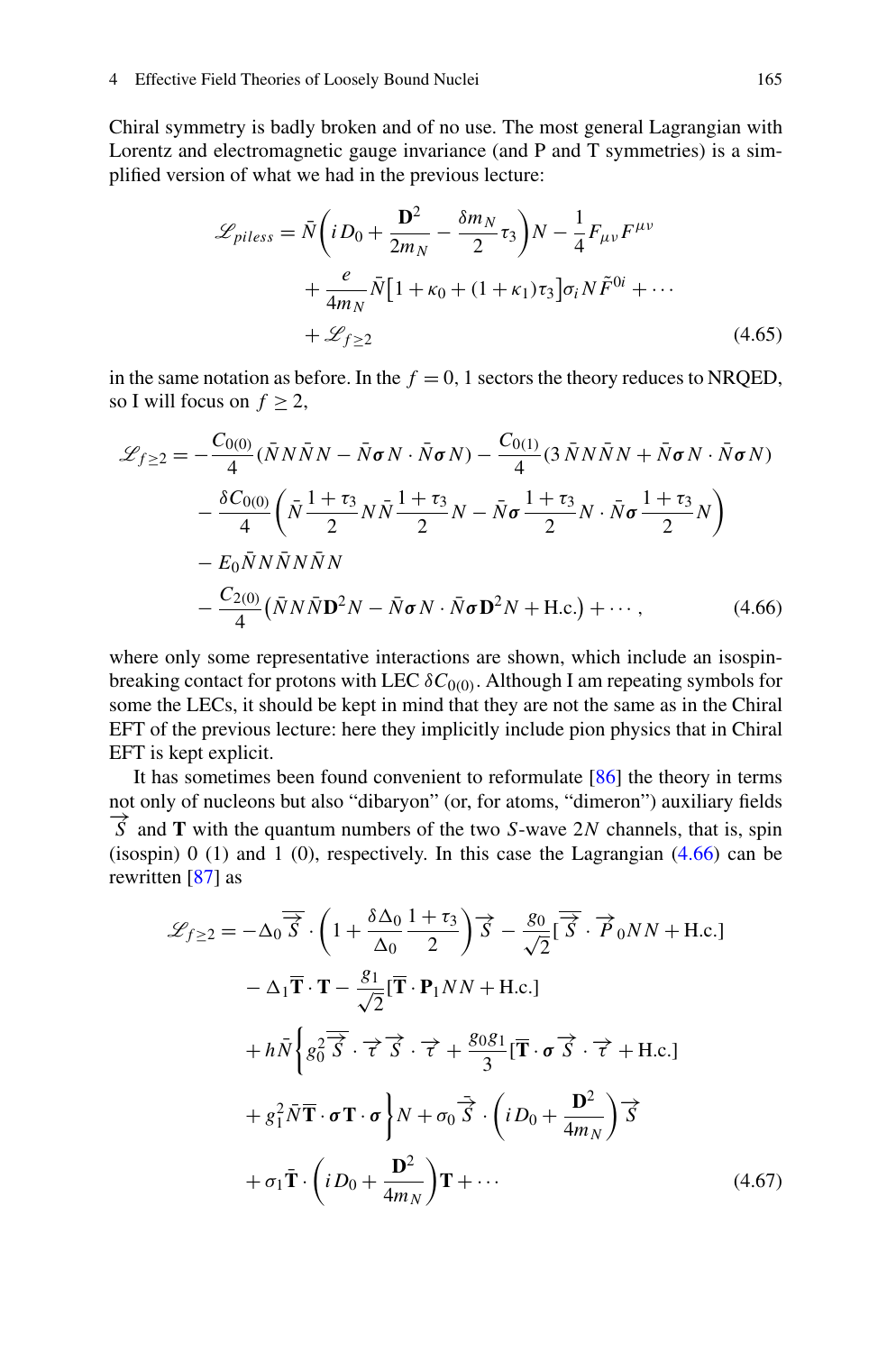where  $\vec{P}_0 = \sigma_2 \vec{\tau} \tau_2 / \sqrt{2}$  and  $P_1 = \tau_2 \sigma \sigma_2 / \sqrt{2}$  are the projectors onto the *S*-wave 2*N* channels of spins  $s = 0, 1, \Delta_{0,1}, \delta_{0,1}, \delta_{0,1}$ , and *h* are LECs—which can be thought of as the residual masses and mass splitting of the dibaryons, their couplings to two nucleons, and a dibaryon-nucleon interaction— and  $\sigma_{0,1} = \pm 1$ . Integrating out these auxiliary fields we regain Eq. [\(4.66\)](#page-42-0) with certain relations between the LECs.

<span id="page-43-2"></span>We can define the potential as before, so that amplitudes consist simply of iterations of the potential. But here the potential takes the particularly simple form of a sum of delta functions and their derivatives or, alternatively, of dibaryon propagation in the *s* channel. Either way, the potential contains no loops. All there is to do is to understand the ordering of the various terms, calculate the loops that appear in the iteration of the potential, and make sure observables are RG invariant.

#### **4.4.2.1 The Two-Nucleon System**

For a system with  $|a_2| \gg |r_2| \sim R$ , two-body physics at momenta  $Q \sim \aleph \equiv 1/|a_2|$ can be described in a simple expansion in  $R/|a_2| \ll 1$ . Since effective range and other ERE terms should have natural size, in a first approximation only the nonderivative contact interactions should contribute [[88](#page-58-10)].

The two-body amplitude in LO is particularly simple, being a sequence of potential insertions separated by box-like loops as in Eq. [\(4.27\)](#page-15-1), where instead of Coulomb interactions we have a contact interaction—see Fig. [4.5.](#page-44-0) The two simplest diagrams are the single and once-iterated contact interaction, in each *S*-wave channel, respectively,

<span id="page-43-1"></span><span id="page-43-0"></span>
$$
T_{1c} = -C_{0(s)} \tag{4.68}
$$

and

$$
T_{2c} = -iC_{0(s)}^2 \int \frac{d^4l}{(2\pi)^4} \frac{1}{l^0 + p^0 - (1 + \mathbf{p})^2 / 2m_N + i\varepsilon}
$$
  
\n
$$
\times \frac{1}{-l^0 + p^0 - (1 + \mathbf{p})^2 / 2m_N + i\varepsilon}
$$
  
\n
$$
= m_N C_{0(s)}^2 \int \frac{d^3l}{(2\pi)^3} \frac{1}{l^2 - 2m_N p^0 - i\varepsilon}
$$
  
\n
$$
= \frac{m_N}{4\pi} C_{0(s)}^2 [\gamma_1 \Lambda + i\kappa + \mathcal{O}(k^2/\Lambda)], \qquad (4.69)
$$

where  $\gamma_1$  is a constant that depends on the exact regulator used to make the loop integral well-defined ( $\gamma_1 = 2/\pi$  for a sharp momentum cutoff, for example). The potentially dangerous dependence on a positive power of *Λ* can be absorbed in  $C_{0(s)}(Λ)$ itself, while the 1*/Λ* terms can be taken care of by higher-derivative contacts. As in any (properly renormalized) EFT, the meaningful contribution of the loop is the term that is non-analytic in the energy  $2p^0 = k^2/m_N$ . We can see explicitly that an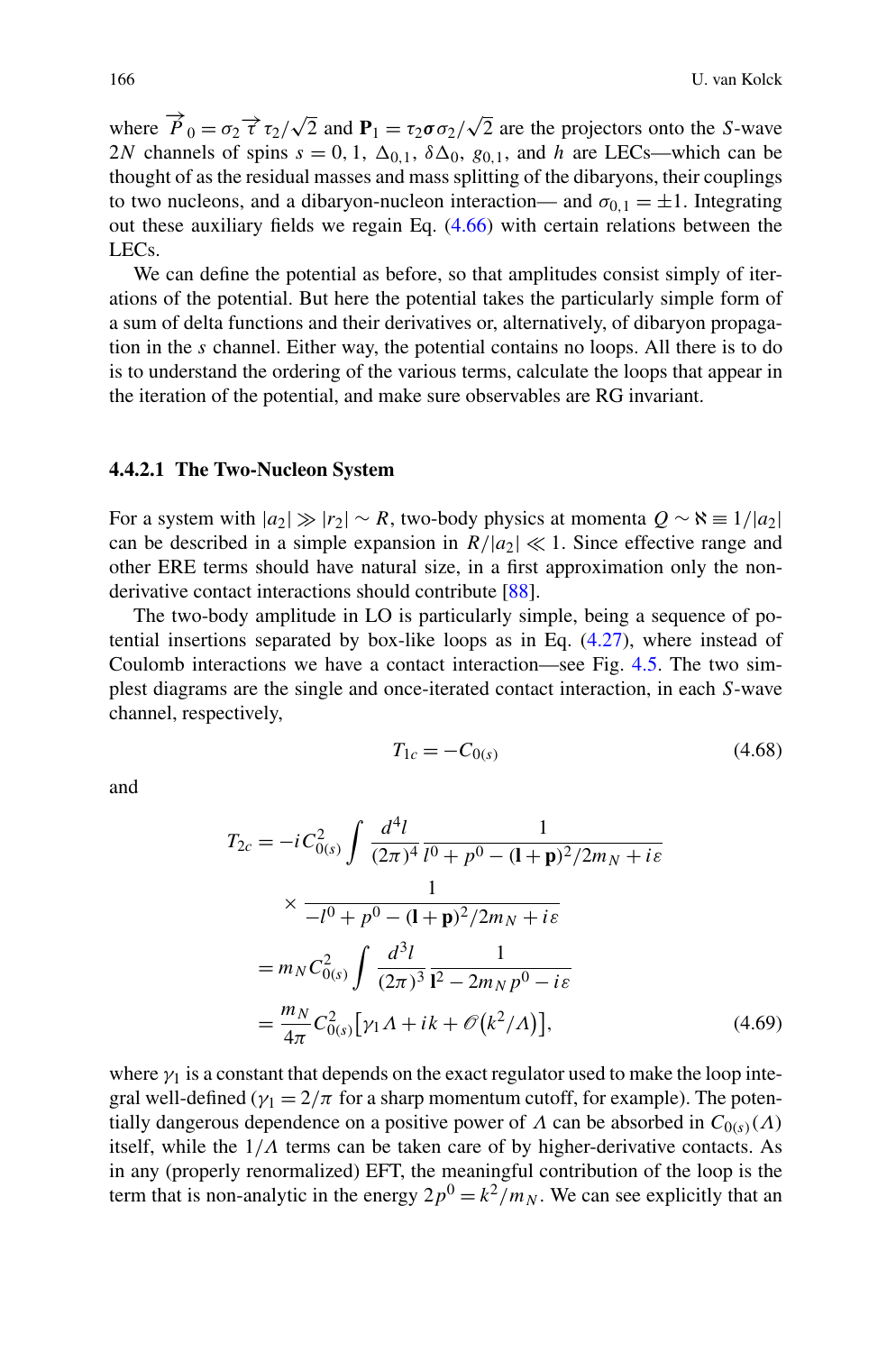

<span id="page-44-0"></span>**Fig. 4.5** Diagrams representing the *T* matrix for the elastic scattering of two nucleons in Pionless EFT. A nucleon is represented by a *solid line*. A *circle* at the vertex denotes an inverse power of *Mnuc*

intermediate state does indeed contribute  $\mathcal{O}(m_N Q/(4\pi))$  to the amplitude as argued before. Each iteration therefore brings in a factor of  $\mathcal{O}(m_N Q C_{0(s)}/(4\pi))$ .

If  $C_{0(s)} \equiv 4\pi/(m_N \aleph_s)$ , then the LO two-body amplitude needs to be resummed for  $Q \sim \aleph_s$ , as we have done schematically before in Eqs. [\(4.28\)](#page-17-0) and ([4.50\)](#page-31-0):

<span id="page-44-1"></span>
$$
T^{(0)} \sim \frac{4\pi}{m_N \aleph_s} \left[ 1 - \mathcal{O}\left(\frac{Q}{\aleph_s}\right) \right]^{-1}.
$$
 (4.70)

But here we can be more explicit because, contrary to the earlier cases, the series is an exact geometric series:

$$
T^{(0)} = \frac{4\pi}{m_N} \bigg[ -\bigg(\frac{4\pi}{m_N C_{0(s)}} + \gamma_1 A\bigg) - ik \bigg]^{-1} \bigg[ 1 + \mathcal{O}\bigg(\frac{k}{A}\bigg) \bigg].
$$
 (4.71)

Comparison with Eq.  $(4.62)$  $(4.62)$  shows that we recover the ERE in LO, with the cutoff-independent combination  $C_{0(s)}^R \equiv C_{0(s)}(\Lambda)/(1 + m_N \gamma_1 \Lambda C_{0(s)}(\Lambda)/4\pi)$  =  $4\pi a_{2(s)}/m_N$  capturing the physics of the large scattering length. The amplitude has a pole at imaginary momentum  $k = i\kappa_s = i/a_{2(s)}$ , which represents a real (virtual) bound state for  $a_{2(s)} > 0$  (<0) with binding energy  $B_{2(s)} = 1/(m_N a_{2(s)}^2)$ .

Thus the fine-tuning that generates a shallow *S*-wave bound state can be accounted for if  $C_{0(s)}$  depends on the anomalously low scale  $\aleph_s$ . We can consider corrections that account for natural ERE parameters if the LECs of derivative operators scale with  $\aleph_s$  and  $M_{nuc}$  in a particular way. The  $\aleph_s$  enhancement depends on whether the LEC contributes to the *S*-wave. For example,  $C_{2(s)} \sim 4\pi/(m_N M_{nuc} \aleph_s^2)$ gives rise to a relative correction  $\mathcal{O}(Q^2/(M_{nuc}\mathcal{R}))$  in Eq. [\(4.71\)](#page-44-1), which incorporates physics of an effective range  $r_2 \sim 1/M_{nuc}$ . Similar scalings apply to higher *S*-wave parameters, but not in other waves, where no shallow bound states exist. Thus, for example,  $C'_{2(s)} \sim 4\pi/(m_N M_{nuc}^3)$  gives the leading *P*-wave contribution to the amplitude at relative  $\mathcal{O}(Q^3/M_{\text{nuc}}^3)$ . Higher waves appear at even higher orders. For more details, see Refs. [[69](#page-57-41), [89](#page-58-11)].

Note that, as in NRQED and Chiral EFT, the corrections in Eq. ([4.71](#page-44-1)) should in principle be treated in distorted-wave perturbation theory, when RG invariance can be maintained. In the particular case of the dominant correction,  $C_{2(s)}$ , at NLO we consider just one insertion of its vertex, and any number of  $C_{2(0)}$  vertices. At  $N<sup>2</sup>LO$  we need two insertions, with one from the four-derivative interaction with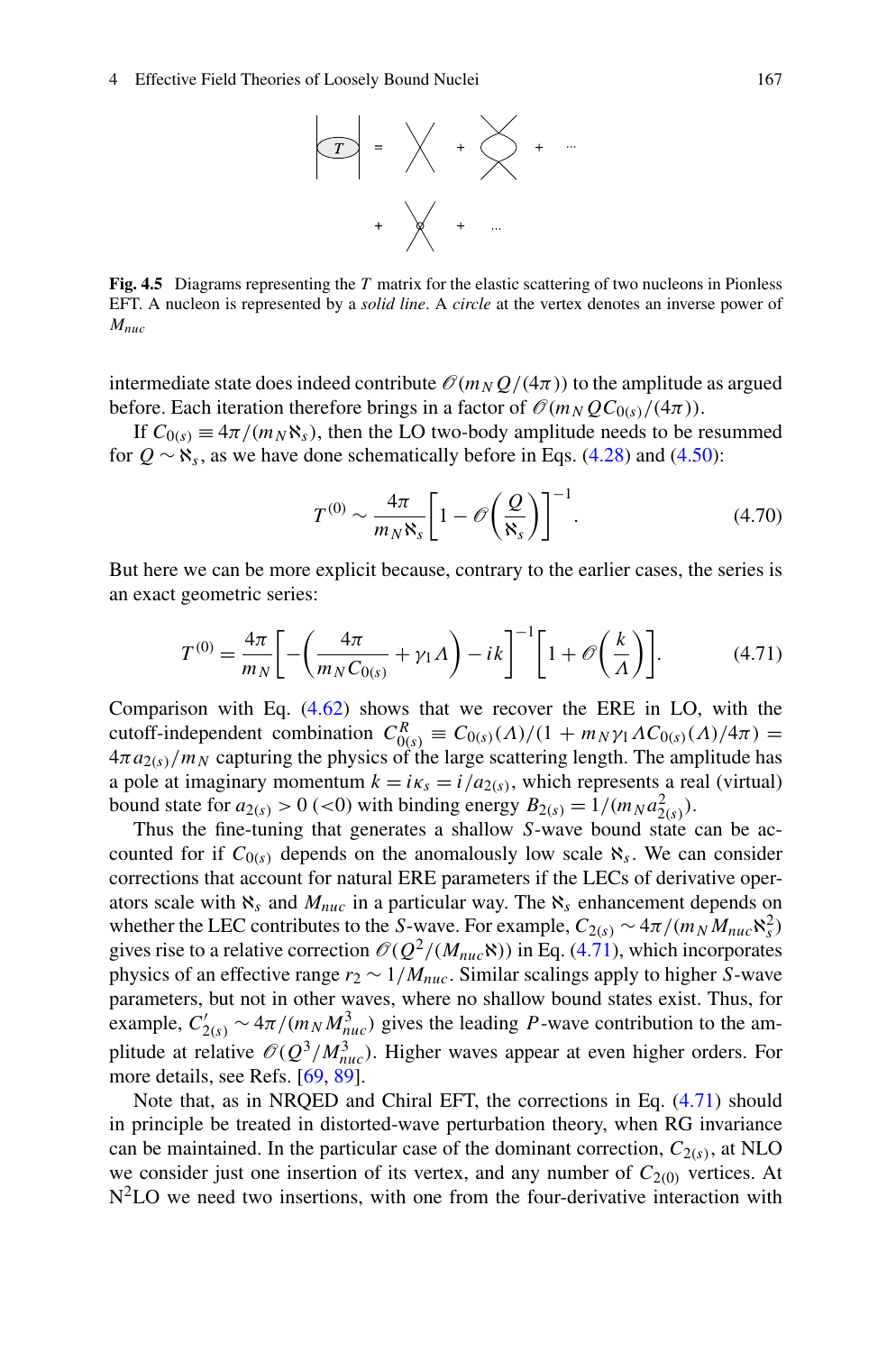

<span id="page-45-0"></span>**Fig. 4.6** Diagrams representing the reduced  $\tilde{T}$  matrix for the elastic scattering of two nucleons in Pionless EFT. A nucleon is represented by a *solid line*, a dibaryon by a *double solid line*

LEC  $C_{4(0)}$ . Actually, the contributions from  $C_{2(s)}$  *can* be resummed to the form [\(4.62\)](#page-40-0) without destroying RG invariance, but only as long as  $r_{2(s)} \le 0$  [\[90](#page-58-12)], a form of the so-called Wigner bound. Since  $r_{2(s)} > 0$  in the 2*N* case, one should indeed refrain from deviating from perturbation theory.

There is not much difficulty in adding Coulomb effects. As we have seen in NRQED, Coulomb becomes non-perturbative for  $Q \lesssim \alpha m_N \sim 5$  MeV. This is not too far from the <sup>1</sup>S<sub>0</sub> virtual bound state, that is, Coulomb effects  $\mathcal{O}(4\pi\alpha/Q^2)$  become comparable to  $C_{0(0)} = 4\pi/m_N \aleph_0$  for  $Q^2 \lesssim \alpha m_N \aleph_0 \sim \aleph_0^2$ . In the two-proton system, for such low momentum one needs to account for Coulomb in addition to a contact interaction at LO, which introduces new cutoff dependence. We therefore need to consider the additional contact interaction *δC*0*(*0*)*, which is isospin breaking, to absorb this cutoff effect [[91\]](#page-58-13). Since  $\delta C_{0(0)}$  needs to be fitted to the *pp* scattering length, isospin breaking cannot be predicted at this order. Fortunately, at higher energies Coulomb and other electromagnetic interactions can be treated in perturbation theory.

We can recast these statements in the dibaryon formulation, where the dibaryon residual masses are taken to be fine-tuned,  $\Delta_{0,1} \sim \aleph_{0,1}$ , while the coupling constants are taken as natural-sized, for example  $g_{0,1}^2 \sim 4\pi/m_N$ . The dibaryons can be thought of as "bare" real and virtual bound-state fields, although this implies nothing about their composite nature. The *S*-wave 2*N* amplitudes are just the couplings of two nucleons to dibaryon propagators that are "dressed" by 2*N* loops. In LO only the dibaryon residual mass is needed in addition to the two-nucleon/dibaryon coupling. For the strong-interacting sector we can write

<span id="page-45-1"></span>
$$
T = g_s^2 \tilde{T},\tag{4.72}
$$

with the reduced *T* matrix  $\tilde{T}$  being the sum of successive bare dibaryon propagators depicted in Fig. [4.6](#page-45-0),

$$
\tilde{T}_{1d} + \tilde{T}_{2d} + \dots = \frac{4\pi}{m_N g_s^2} \left[ \left( \frac{4\pi \Delta_s}{m_N g_s^2} - \gamma_1 \Lambda \right) - ik \right]^{-1} \times \left[ 1 + \mathcal{O}\left( \frac{k}{\Lambda} \right) \right], \quad (4.73)
$$

from which we see that renormalizability is achieved by absorbing the *Λ* dependence in  $\Delta_s/g_s^2$ . Coulomb can be included just like above, requiring a renormalization of  $\delta\Delta_0$ . Dibaryon kinetic terms generate effective ranges at NLO, but these kinetic terms have signs  $\sigma_{0,1}$  given by the sign of  $-r_{2(0,1)}$ . Since  $r_{2(s)} > 0$ ,  $\sigma_s < 0$ and the bare dibaryons are ghosts. However, their character changes when they get dressed, and the 2*N* amplitude has no pathology.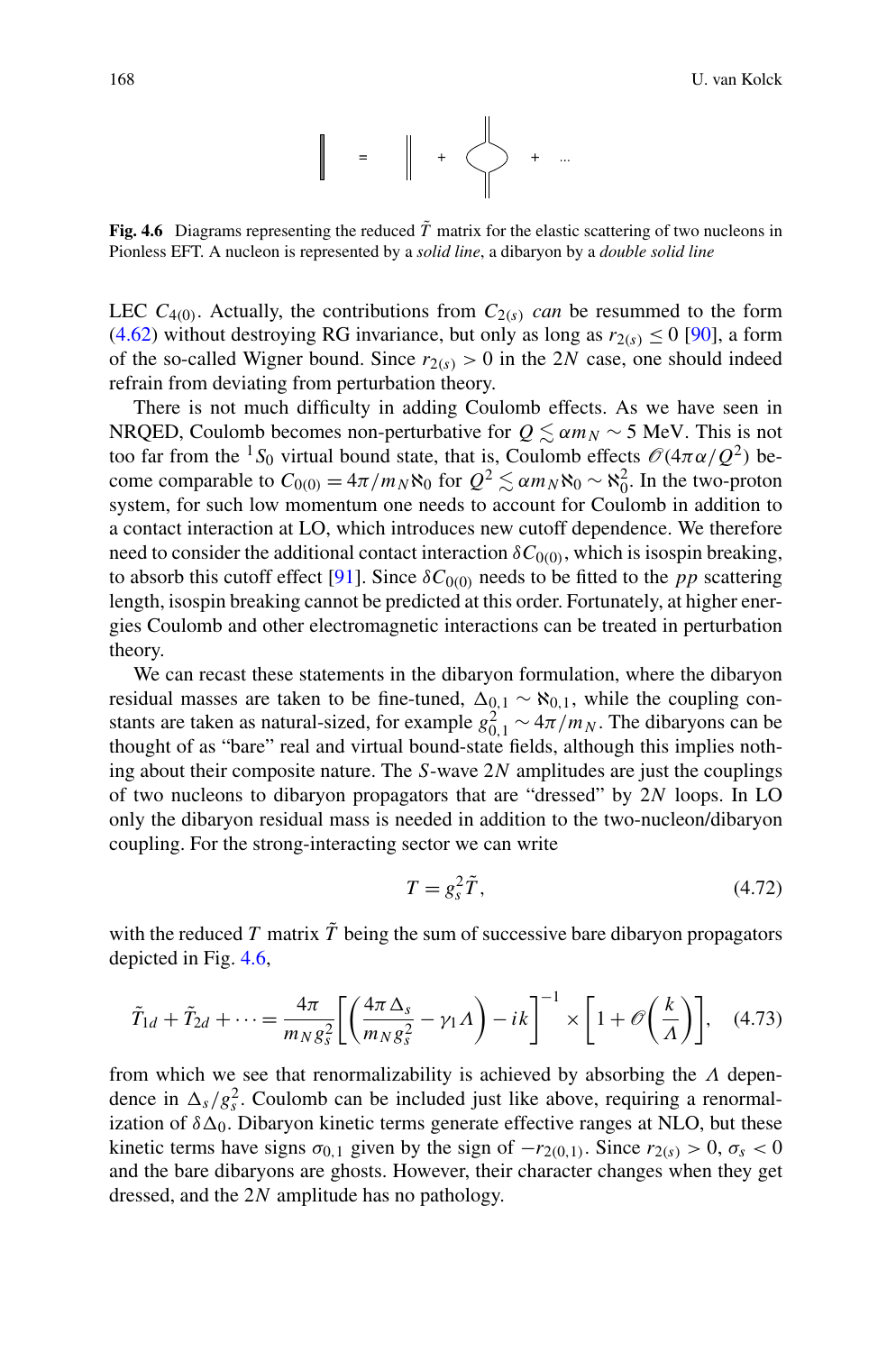

<span id="page-46-0"></span>**Fig. 4.7** The <sup>1</sup>*S*<sub>0</sub> (*left*) and <sup>3</sup>*S*<sub>1</sub> (*right*) 2*N* phase shifts (in degrees) as functions of the center-of– mass momentum (in MeV). The *dot-dashed lines* represent the Nijmegen phase-shift analysis [\[94\]](#page-58-14). *Left*: the *dashed*, *dotted*, and *thick solid lines* show the Pionless EFT results at LO,  $N^2LO$ , and N4LO, respectively, while the *thin solid line* shows the ERE. *Right*: the *dashed*, *dotted*, and *thick solid lines* show the Pionless EFT results at LO, NLO, and N<sup>2</sup>LO, respectively. From Refs. [[12](#page-56-20), [92\]](#page-58-15), courtesy of M. Savage

<span id="page-46-1"></span>This approach, in either formulation, has been shown to give a very clear path to analyze low-energy reactions involving two nucleons systematically [[13\]](#page-56-21). It is a field-theoretical generalization of the ERE. The resulting 2*N* phase shifts converge to empirical values for  $Q \lesssim M_{nuc}$ , as shown for the *S* waves in Fig. [4.7](#page-46-0) [\[12,](#page-56-20) [92\]](#page-58-15). Deuteron properties come out well; for example the deuteron binding energy is found to be  $B_d = 1.9$  MeV in NLO, to be compared with the experimental value of 2.2 MeV. More generally, this EFT can be applied to any system with  $|a_2| \gg |r_2|$ , for example bosonic or fermionic atoms near a Feshbach resonance [\[93](#page-58-16)].

#### **4.4.2.2 The Three-Nucleon System**

The 3*N* system proves to be much more interesting, since here the EFT is not just the ERE. There is no symmetry to forbid three-body forces like the  $E_0$  term in Eq. [\(4.66\)](#page-42-0) or the *h* term in Eq. [\(4.67\)](#page-42-1). As always in any EFT, the question is just at what order these novel effects appear. If NDA were any guide, one would expect them at relatively high orders since their canonical dimensions are high. However, we are dealing with a fine-tuned situation, and surprises are in stock.

For definiteness, let me consider neutron-deuteron (*nd*) scattering in the dibaryon formulation, see Fig. [4.8](#page-47-0). The simplest diagram consists of the transfer of one nucleon from the dibaryon to the third nucleon, and it is  $\mathcal{O}(m_N g_s^2/Q^2)$ . A transfer back adds another  $m_N g_s^2/Q^2$  multiplied by a factor  $Q^3/(4\pi)$  from the loop and a 1/*Q* from the intermediate, dressed dibaryon, so it is of relative  $\mathcal{O}(m_N g_s^2/4\pi) = \mathcal{O}(1)$ . Thus, power counting says that in LO one has to sum all nucleon exchanges between the dimeron and the third nucleon, resulting [\[88\]](#page-58-10) in an integral equation for the *T* matrix known as the Skorniakov–Ter-Martirosian equation. As always, corrections can be treated in perturbation theory.

The behavior of this *T* matrix at large momentum turns out to depend sensitively on the strength of the kernel of the integral equation, which in turn depends on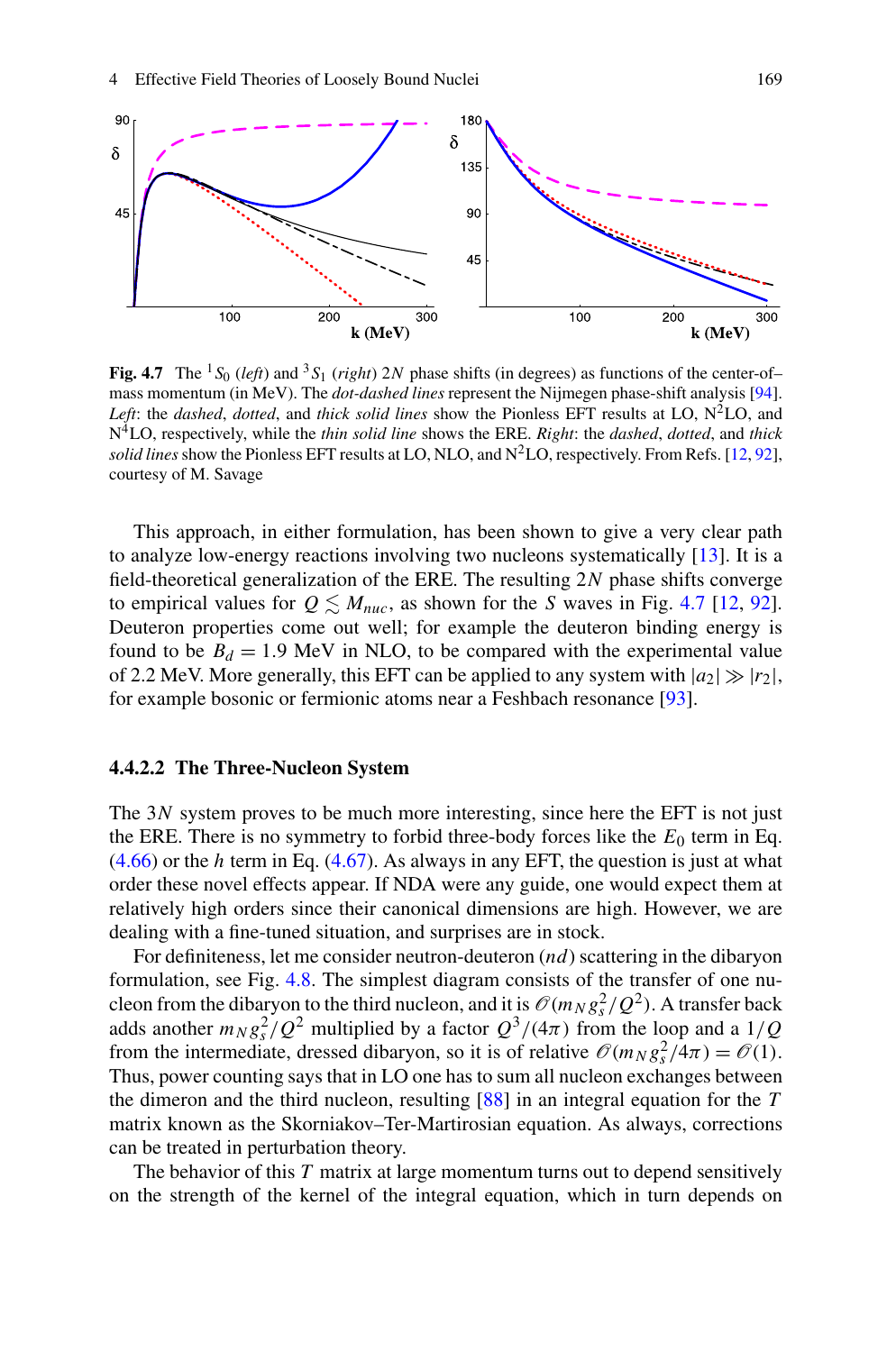$\begin{array}{c|c|c|c} \hline \multicolumn{3}{c|}{\textbf{}} & \multicolumn{3}{c|}{\textbf{}} \\ \hline \multicolumn{3}{c|}{\textbf{}} & \multicolumn{3}{c|}{\textbf{}} \\ \hline \multicolumn{3}{c|}{\textbf{}} & \multicolumn{3}{c|}{\textbf{}} \\ \hline \multicolumn{3}{c|}{\textbf{}} & \multicolumn{3}{c|}{\textbf{}} \\ \hline \multicolumn{3}{c|}{\textbf{}} & \multicolumn{3}{c|}{\textbf{}} \\ \hline \multicolumn{3}{c|}{\textbf{}} & \multicolumn{3}{c|}{\textbf$ 

 $+$ 

<span id="page-47-0"></span>

the spins of particle and dimer. For a two-state fermion instead of a nucleon, when the dimer has  $s = 0$ , the amplitude falls fast at large momenta and the solution of Skorniakov–Ter-Martirosian equation is RG invariant, consistent with three-body forces appearing only at high orders. The same is true for nucleons in all but the *S*1*/*<sup>2</sup> wave, and very accurate results for *nd* scattering follow from parameters fully determined in 2*N* scattering [[88,](#page-58-10) [95](#page-58-17)]. For example, for the *S*3*/*<sup>2</sup> phase shift shown in Fig. [4.9](#page-48-0) excellent agreement with data is achieved already at  $N<sup>2</sup>LO$ . In particular, the scattering length is postdicted as  $a_{3/2} = 6.33 \pm 0.10$  fm, to be compared to the experimental value,  $6.35 \pm 0.02$  fm. This example shows that Pionless EFT enables nearly QED-quality nuclear physics.

On the other hand, for three bosonic particles or for nucleons in the  $S_{1/2}$  wave of *Nd* scattering, the amplitude obtained from nucleon exchange alone has a very peculiar *Λ* dependence, proportional to cos*(*ln*Λ)*. A bound state of energy  $\mathcal{O}(\Lambda^2/m_N)$  is in the spectrum, representing the well-known "Thomas collapse" of the ground state as  $\Lambda \to \infty$ . RG invariance can only be achieved if three-body interactions are enhanced by  $\aleph^{-2}$  [\[96](#page-58-18), [97\]](#page-58-19). A single non-derivative three-body interaction appears at LO, providing saturation to avoid the collapse. Higher-derivative interactions are smaller by powers of  $Q/M_{nuc}$ , and in fact to NLO there is only one parameter not fixed by 2*N* observables: the coefficient of the three-body force, *h* (or equivalently  $E_0$ ). As a consequence, to this order three-body observables are correlated through this one parameter. This explains [[87\]](#page-58-9), in particular, why results obtained from 2*N* models cluster around a "Phillips line" in the plane generated by all possible values of the *S*1*/*<sup>2</sup> *Nd* scattering length *a*1*/*<sup>2</sup> and the triton binding energy  $B_t$ : the off-shell differences among  $2N$  models are essentially captured by one parameter. Any point on the EFT line fixes the LO 3*N* parameter, which, as a function of *Λ*, displays an unusual, limit-cycle behavior [\[96](#page-58-18)]. If we use as input the  $a_{1/2}$  experimental value, we find  $B_t = 8.54$  MeV at NLO [\[98\]](#page-58-20), to be compared with the experimental value of 8.48 MeV. The resulting energy dependence of *S*1*/*<sup>2</sup> *Nd* scattering also comes out very well, as shown in Fig. [4.9.](#page-48-0)

The limit cycle in the three-body force reflects a residual, approximate discrete scale invariance. At unitarity, the LO two-body *T* matrix is scale invariant in the limit *Λ* → ∞. The only bound state is at zero energy. The regularization and renormalization of the three-body problem breaks scale invariance, except for the discrete scale invariance that survives as the cutoff takes values that are multiple of a value determined by the three-body datum. A consequence is that a geometric spectrum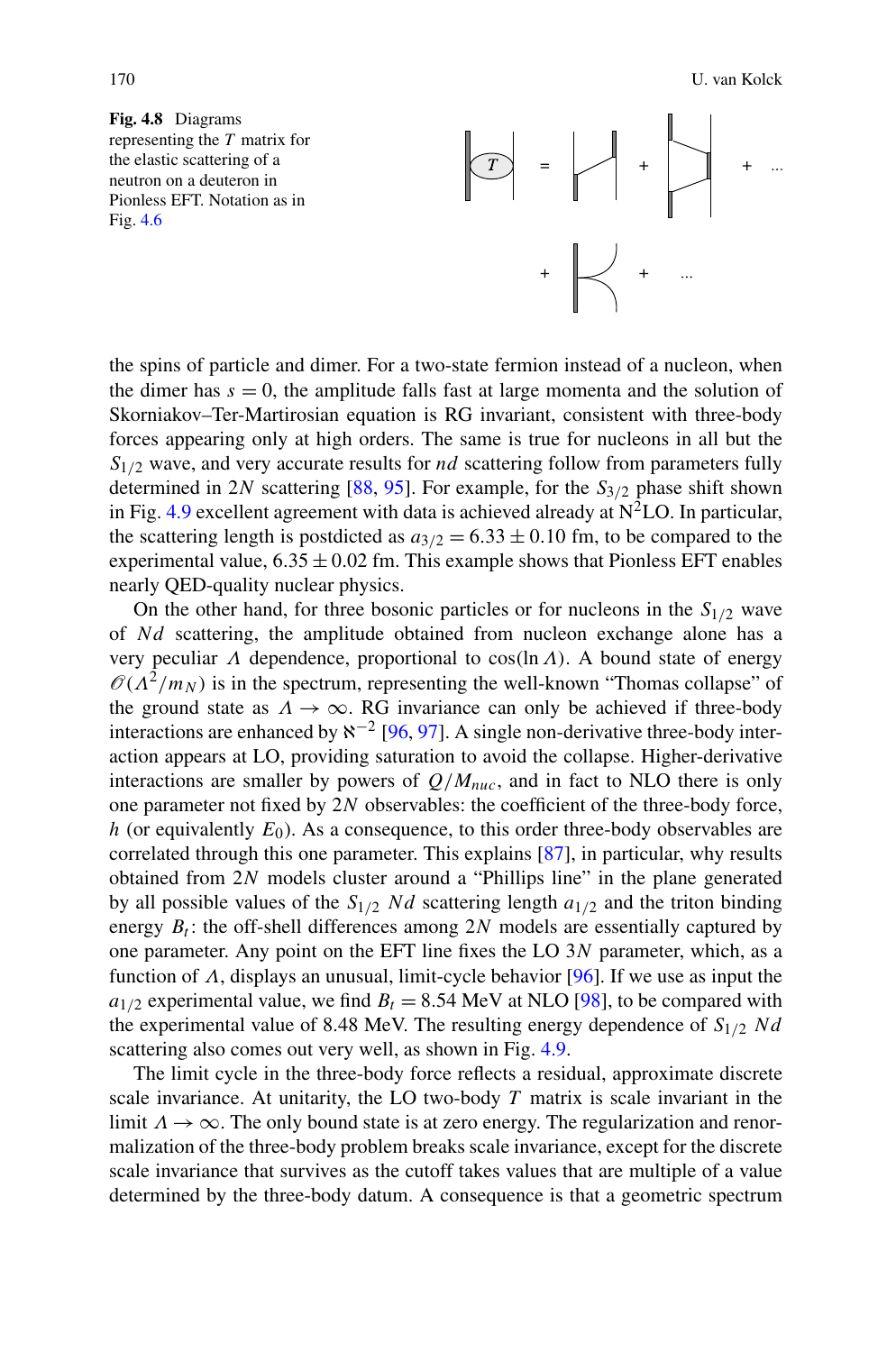

<span id="page-48-0"></span>**Fig. 4.9** The  $S_{3/2}$  (*left*) and  $S_{1/2}$  (*right*) *Nd*  $K^{-1}$  matrices (in fm<sup>-1</sup>) as function of the square of the center-of-mass momentum (in fm<sup>−</sup>2). *Dots* represent a cold-neutron measurement [\[99\]](#page-58-21) and a phase-shift analysis [[100,](#page-58-22) [101\]](#page-58-23). *Left*: *dashed* and *solid lines* show the Pionless EFT results at LO and N2LO, respectively. *Right*: *dot-dashed*, *dashed* and *solid lines* show the Pionless EFT results at LO, NLO, and N2LO, respectively, while the *squares* come from a phenomenological potential model [[102\]](#page-58-24). From Refs. [[95](#page-58-17), [103](#page-58-25)], courtesy of H.-W. Hammer and L. Platter

of bound states appears, the famous Efimov effect. For large but finite scattering length and non-zero ERE parameters, scale invariance is only approximate to start with, and only bound states with binding energies  $\leq 1/(2\mu R^2)$  are within the EFT.

<span id="page-48-1"></span>Including Coulomb interactions in 3*N* calculations is a bit challenging, but it has been done (see Ref. [\[104](#page-58-26)] and references there in). Interactions with external photons, such as the triton electromagnetic form factor [[105\]](#page-58-27), are also beginning to be investigated. For a recent example of application to cold atoms, see Ref. [\[106](#page-58-28)]

#### **4.4.2.3 The Four-Nucleon System and Beyond**

I can proceed in a similar way to larger systems. Faced with the appearance of a 3*N* force at LO, an obvious question is whether other few-body forces are also leading. A hand-waving argument suggests they are not. The two-body system is made stable in Pionless EFT by a balance between kinetic repulsion and potential attraction. As we go to the three-body system, the number of pairs grows faster than the number of particles, leading to a collapse unless an effectively repulsive three-body force exists. As we add a fourth body, the number of triplets increases faster than doublets, and no instability and dramatic cutoff dependence should arise. Although a four-body force without derivatives exists, it might not be enhanced by inverse powers of  $\aleph$ . With four spin-isospin states, we cannot construct a fiveor more-nucleon contact force without derivatives, so they are likely not to be LO either.

Since by this argument stability comes from a balance between two-body attraction and three-body repulsion, one expects properties of larger systems, such as four-body and nuclear-matter binding energies (if within Pionless EFT), to scale approximately with the LO three-body parameter. This has been shown to be true for the four-boson binding energy, at least over a limited *Λ* range [\[107](#page-58-29)]. In the 4*N*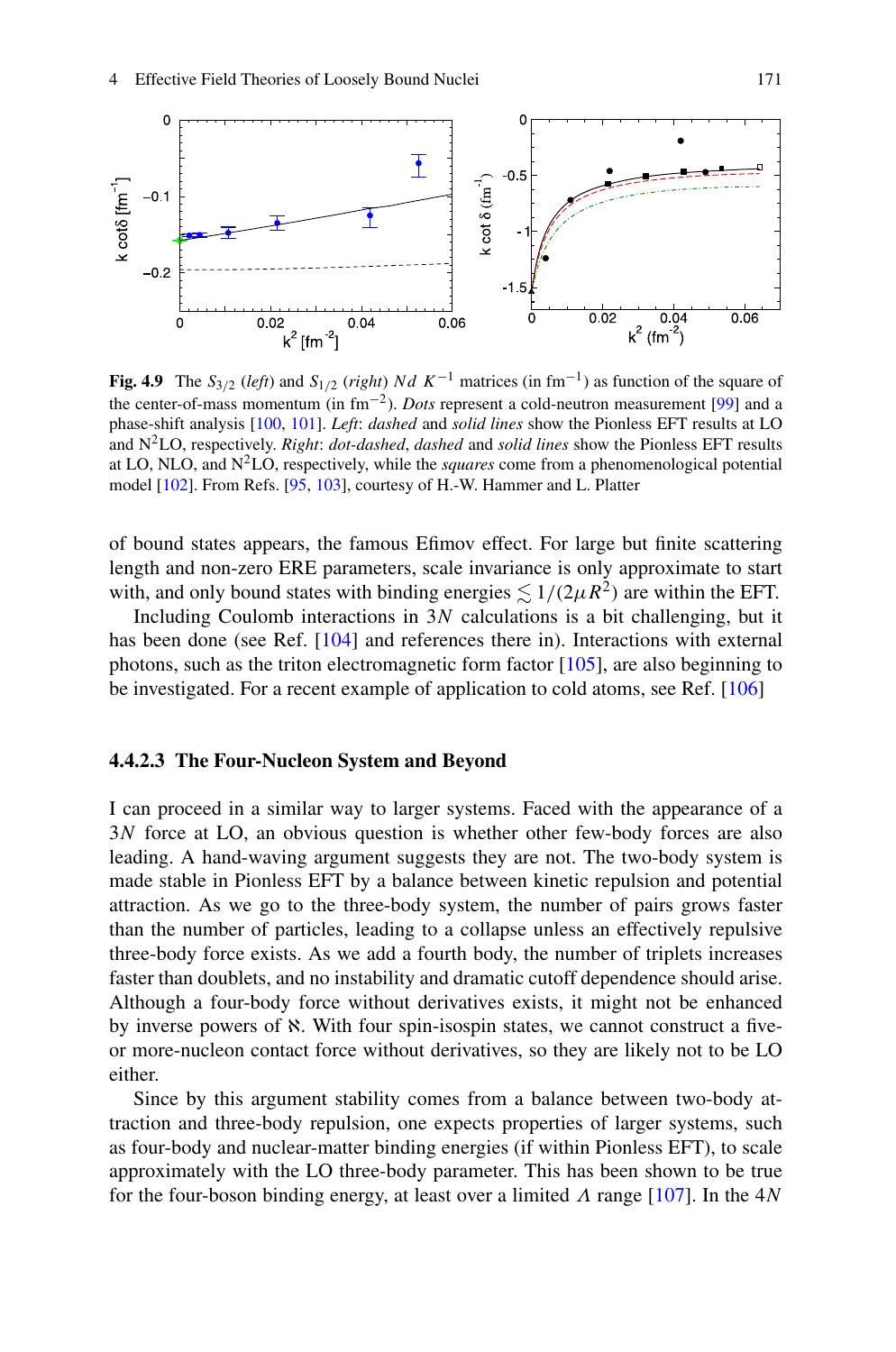system one observes the Tjon line, which is the analog of the Phillips line, but for the alpha-particle binding energy  $B_\alpha$  instead of the  $S_{1/2}$  *Nd* scattering length  $a_{1/2}$ . This line is reproduced in Pionless EFT [\[108](#page-58-30)]. The LO EFT line depends a bit on which 2*N* parameters are used as input, but in any case it is close to the experimental point: at the correct  $B_t$  one finds  $B_\alpha$  between 26.9 and 29.5 MeV, to be compared to the experimental value of 28.3 MeV. This agreement suggests that the EFT is converging for the alpha particle. An NLO calculation [\[109\]](#page-58-31) seems to support this conclusion.

In the region  $M_{nuc} \gg Q \gg \aleph$  the 2*N T* matrix has an approximate *SU(4)* symmetry in spin-isospin space [[110\]](#page-58-32). Since the LO 3*N* force is also *SU(*4*)* symmetric [\[87](#page-58-9)], Pionless EFT provides a rationale for the emergence of Wigner's supermultiplet symmetry in nuclei.

However, a crucial question is how far we can go in *A* before pions can no longer be considered short-ranged. After all, binding energies per nucleon, and thus binding momenta, increase throughout the light-nuclear region as the number of nucleons increases. An answer to this question can only be provided by explicit calculation.

Because the continuum methods used so far for  $A \leq 4$  tend to become unpractical quickly, one is led to introduce an explicit infrared (IR) momentum regulator or cutoff  $\lambda$  so as to discretize the set one-body states. One can think of  $1/\lambda^3$  as providing an effective volume to which the system is confined, just as the inverse UV regulator,  $1/\Lambda$ , can be thought of as a minimum accessible length scale. These two regulators define the "model space" where the EFT is solved. At the end of the calculation, we need to take the limit of a large model space,  $\lambda \ll Q \ll \Lambda$ .

In this context, two such IR regulators have been proposed and are being actively pursued. The first  $[111]$  $[111]$  borrows from lattice QCD: we define the EFT at  $N^3$ lattice points separated by a spacing  $a \sim 1/\Lambda$ , which make a cubic volume with sides of length  $L = Na \sim 1/\lambda$ . The second [[112\]](#page-58-34) borrows instead from an existing nuclear-structure method, the No-Core Shell Model (NCSM): the EFT is solved in a harmonic-oscillator well of frequency  $\omega \sim \lambda^2/m_N$ , with a maximum number of shells  $2n + l \le N_{max} \sim \frac{\Lambda^2}{(m_N \omega)}$ —where *n* (*l*) denotes the radial (angularmomentum) quantum number—above the minimum configuration.

The limitation to an effectively finite volume poses the challenge of how to relate the LECs to observables. At LO the three LECs can be fitted to the binding energies of the lightest nuclei (deuteron, triton, alpha particle), with other binding energies being predictions (or postdictions). For example, using the NCSM method, one finds [\[112](#page-58-34)] for the alpha-particle excited state an excitation energy  $E_{\alpha^*} = 18.5$  MeV, in remarkable (for LO) agreement with the experimental value 20.2 MeV, while for the <sup>6</sup>Li ground state  $B_{6L} = 23$  MeV to be compared to the experimental result, 32 MeV, in line with an expansion parameter  $|r_2|/|a_2| \sim 1/3$ . However, the growth in number of LECs with order demands the more abundant scattering data as input. Fortunately, for both methods we can related the energy levels in the model space to 2*N* scattering parameters [\[113](#page-58-35), [114](#page-58-36)]. Thus, the 2*N* LECs can be fitted to 2*N* levels and, with just a few few-body inputs, predictions made for systems with larger number of particles.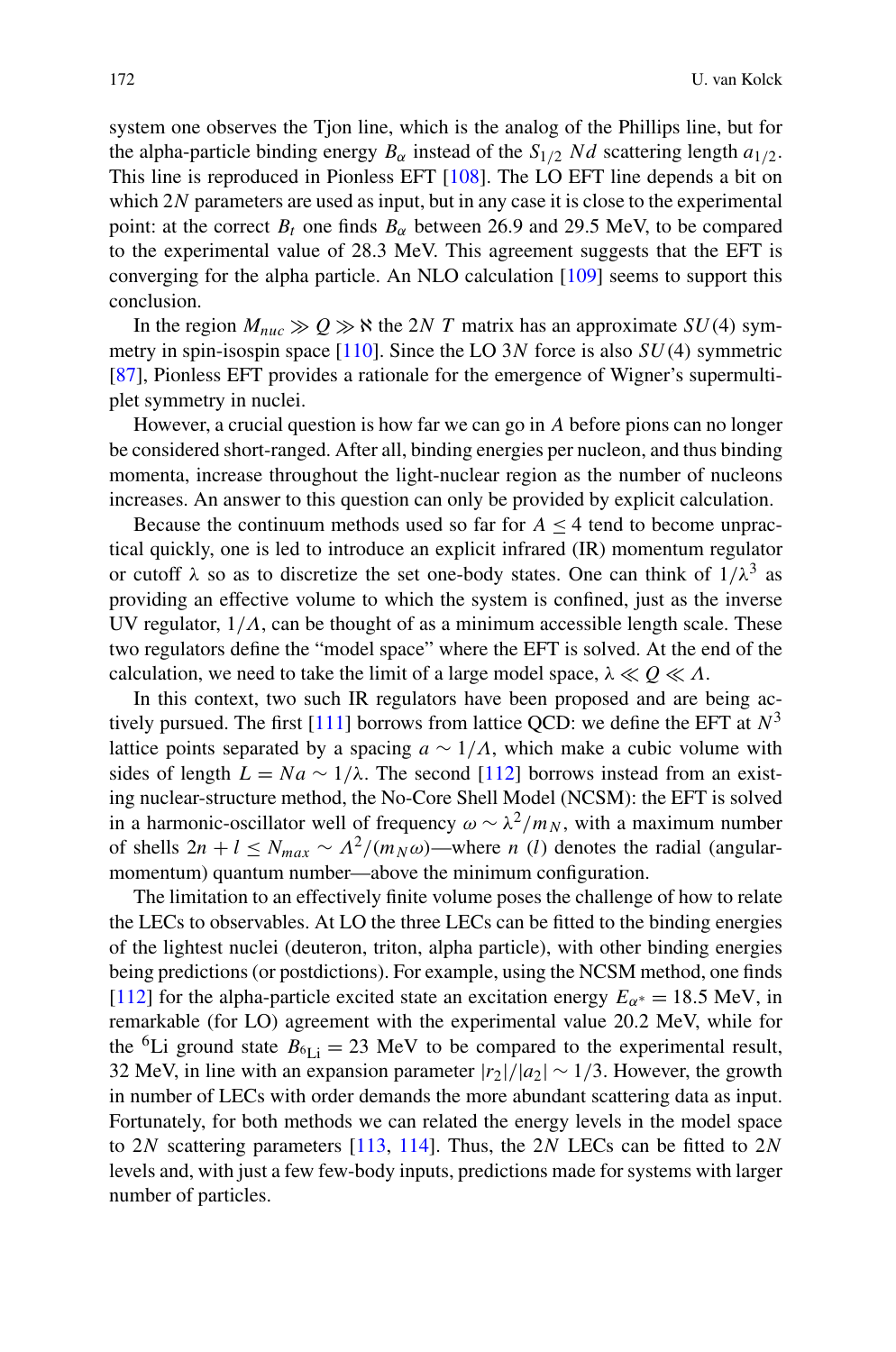Just as before, such a framework can be applied with simplifications also to cold atoms, see for example Ref. [[115\]](#page-58-37). And these methods are being generalized to Chiral EFT—for reviews and more details, see Refs. [[116,](#page-58-38) [117](#page-58-39)]. But these new ideas can also be used with more phenomenological input. The generic idea of using *λ* and *Λ* to extrapolate to larger model spaces, for example, is useful in calculations with phenomenological nuclear potentials [[118,](#page-58-40) [119\]](#page-58-41). Conversely, other *ab initio* methods could be brought to bear on Pionless EFT. While Chiral EFT is the ultimate goal, because of its simplicity Pionless EFT plays an important role in providing a paradigm for the development of nuclear EFTs.

## *4.4.3 Halo/Cluster EFT*

Pionless EFT simplifies the treatment of light nuclei, but its application to larger nuclei—even with a powerful *ab initio* method such as the NCSM—still faces difficult computational challenges. One would like to devise further simplifications in order to extend EFTs to even larger nuclei.

One might, in particular, wonder about the implications of the existence of the fine-tuned scale ℵ. While we expect the typical energy per nucleon to be  $\mathcal{O}(M_{nuc}^2/m_N)$ , there are some nuclear states with energies closer to  $\mathcal{O}(\aleph^2/m_N)$ . This is, in fact, the case of light nuclei, which, as we have just seen, seem to be within the regime of Pionless EFT. But this also happens in two more general classes of states: "halo" and "cluster" nuclei, in which one or more clusters of nucleons ("cores") with the structure of typical nuclei are surrounded by loosely bound ("halo") nucleons. Because of saturation, the radius of a typical cluster with  $A_c$  nucleons should be  $R_c \sim A_c^{1/3} / M_{nuc} \equiv 1 / M_c$ . As long as  $\aleph \ll M_c$ , we can treat cores as effective degrees of freedom, thus generalizing Pionless EFT, where  $A_c = 1$ , to Halo/Cluster EFT [[120\]](#page-58-42).

These classes of systems exhibit shallow *S*-matrix poles, either on the imaginary axis (bound states) or in the lower half of the complex momentum plane (resonances). Many nuclei display, or are good candidates to display, halo/cluster structure with various types of cores. The simplest and perhaps most clear-cut examples involve alpha-particle cores, for which the excitation energy  $E_{\text{core}} \simeq 20 \text{ MeV}$ . While <sup>5</sup>He is not bound, the total cross section for neutron-alpha  $(n\alpha)$  scattering has a prominent bump at *E*halo ∼ 1 MeV, interpreted as a shallow *P*3*/*<sup>2</sup> resonance. To describe scattering at such low energy, a two-body  $\alpha + n$  approach should suffice. <sup>6</sup>He is bound, but the removal energy for two neutrons from <sup>6</sup>He is again  $E_{\text{halo}} \simeq 1 \text{ MeV}$ , making this a three-body,  $\alpha + n + n$  halo nucleus. Similarly, <sup>8</sup>Be is not bound but *αα* scattering shows an *S*<sub>0</sub> resonance at  $E_{\text{halo}} \simeq 0.1 \text{ MeV}$ . And both <sup>9</sup>Be and <sup>12</sup>C exhibit states near three-body thresholds, respectively  $\alpha + \alpha + n$  and  $\alpha + \alpha + \alpha$ —the latter being the famous Hoyle state that plays an important role in the formation of C and O, and thus you and me, in the universe. Then we can consider also structures with protons, *e.g.* <sup>5</sup>Li as  $\alpha + p$ . For a compilation of data on these and some other halo/cluster states (and much more), see Ref. [[121\]](#page-58-43).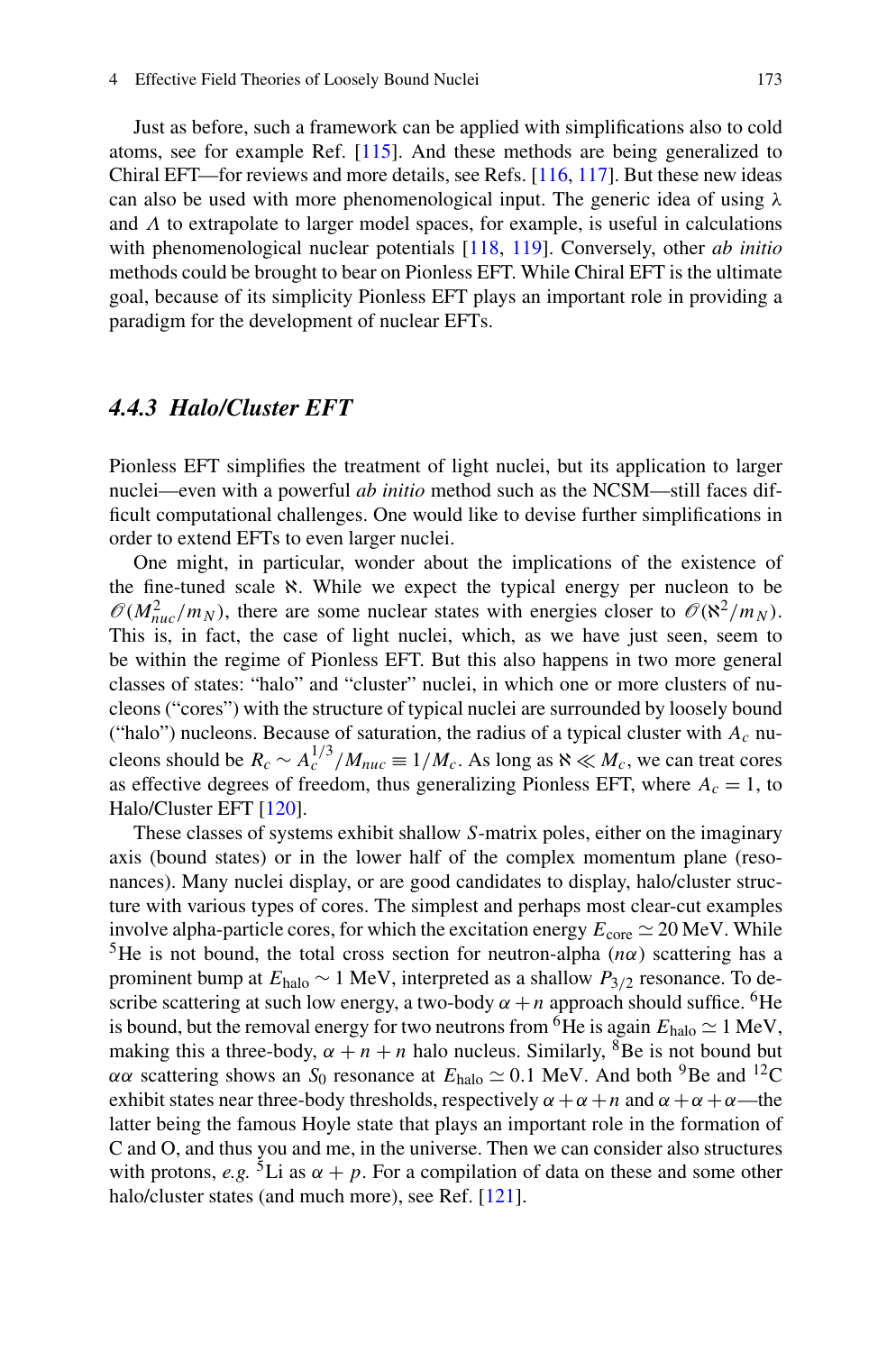In Halo/Cluster EFT we thus consider explicitly a field for the core, for example a scalar field *α* for the *α* core of mass  $m<sub>α</sub>$ :

$$
\mathcal{L}_{\text{halo}} = \bar{N} \left( i D_0 + \frac{\mathbf{D}^2}{2m_N} - \frac{\delta m_N}{2} \tau_3 \right) N + \bar{\alpha} \left( i D_0 + \frac{\mathbf{D}^2}{2m_\alpha} \right) \alpha
$$

$$
- \frac{1}{4} F_{\mu\nu} F^{\mu\nu} + \dots + \mathcal{L}_{\geq 2}.
$$
(4.74)

It is again extremely convenient to express  $\mathcal{L}_{\geq 2}$  using dimeron fields, in this case a spin-3/2, isospin-1/2 field  $T_3$  and a scalar, isoscalar  $\phi$  for the <sup>5</sup>Li/<sup>5</sup>He and <sup>8</sup>Be ground states, respectively:

<span id="page-51-1"></span>
$$
\mathcal{L}_{\geq 2} = \bar{T}_3 \bigg[ \sigma_3 \bigg( i D_0 + \frac{\mathbf{D}^2}{2(m_N + m_\alpha)} \bigg) - \Delta_3 \bigg( 1 + \frac{\delta \Delta_3}{\Delta_3} \frac{1 + \tau_3}{2} \bigg) \bigg] T_3
$$
  
+  $\bar{\phi} \bigg[ \sigma_0 \bigg( i D_0 + \frac{\mathbf{D}^2}{4m_\alpha} \bigg) - \Delta_0 \bigg] \phi + \frac{g_0}{\sqrt{2}} [\bar{\phi} \alpha \alpha + \text{H.c.}]$   
+  $\frac{g_3}{\sqrt{2}} \bigg[ \bar{T}_3 \bigg( 1 + \frac{\delta g_3}{g_3} \frac{1 + \tau_3}{2} \bigg) \mathbf{S} \cdot (\alpha \mathbf{D} N + N \mathbf{D} \alpha) + \text{H.c.} \bigg]$   
+  $h_3 \bar{T}_3 T_3 (\overline{\mathbf{D} N}) \cdot \mathbf{D} N + \cdots,$  (4.75)

where **S** is again the spin transition matrix,  $\Delta_{0,3}$ ,  $\delta \Delta_3$ ,  $g_{0,3}$ ,  $\delta g_3$ , and  $h_3$  are the most important LECs, and  $\sigma_{0,3}$  are signs. This Lagrangian has a form similar to Eq. ([4.67](#page-42-1)), except for the spin/isospin differences and the *P* -wave coupling of the  $^5$ He/ $^5$ Li dimeron.

<span id="page-51-0"></span>Similar Lagrangians can be written for other core types. If the core has a small number of low-lying excited states, they can be included as extra fields just like the Delta in Chiral EFT. The main drawback of Halo/Cluster EFT is the relatively large number of undetermined LECs, as different cores demand different LECs. As in other EFTs, one would like to eventually determine the LECs by matching lowenergy amplitudes to *ab initio* calculations based on Pionless or Chiral EFTs. In the meantime they can be fitted to data.

#### **4.4.3.1 Two-Body Systems**

As with Pionless EFT, the first step is to determine the two-body LECs. Were we looking at a core-nucleon system that supports a shallow *S*-wave bound state, things here would be very similar to the 2*N* case. But many of the two-body systems of interest in Halo/Cluster EFT, and in particular  $N\alpha$  and  $\alpha\alpha$ , have a shallow resonance instead of a bound state. The different pole structure requires a different power counting than in the 2*N* system. In this case the *T* matrix will be made out of dimeron propagators connected by two-particle bubbles just as before. But the required two-pole structure arises if both the kinetic and residual-mass terms in the dimeron propagators are of similar size.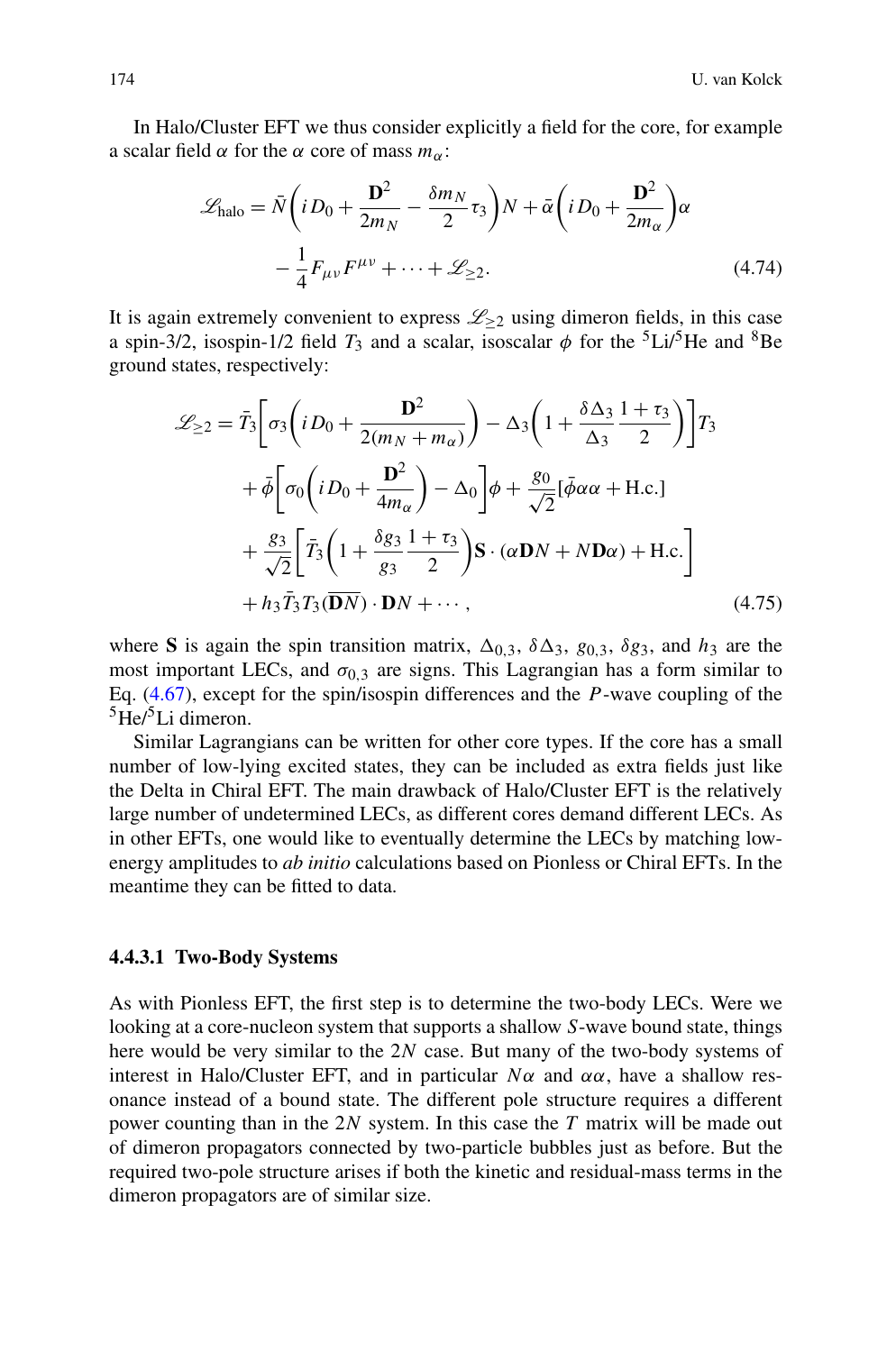

<span id="page-52-0"></span>**Fig. 4.10** Diagrams representing the reduced  $\tilde{T}$  matrix for the elastic scattering of a nucleon on an alpha particle in Halo/Cluster EFT. A nucleon (alpha particle) is represented by a *solid* (*dotted*) *line*, and a dibaryon by a *double solid/dotted line*

The particular case of a narrow resonance,  $\kappa_I \ll \kappa_R$ , requires a single fine-tuning in the dibaryon mass [[122\]](#page-58-44). For *Nα*,  $\Delta_3 \sim \frac{8^2}{\mu_{3N}}$ , where  $\mu_{3N} = \frac{m_N m_\alpha}{(m_N + 1)}$  $m_{\alpha}$ ) is the *N* $\alpha$  reduced mass, while other parameters do not depend on  $\aleph$ , for example  $g_3^2 \sim 2\pi/(\mu_{3N}^2 M_c)$ . For simplicity, let me focus on  $n\alpha$ , Coulomb corrections being necessary for  $p\alpha$ . The *T* matrix in the  $P_{3/2}$  channel can be written as [[120\]](#page-58-42)

<span id="page-52-1"></span>
$$
T = \frac{g_3^2 k^2}{3} (2\cos\theta + i\sin\theta\sigma \cdot \hat{\mathbf{n}}) \tilde{T},
$$
 (4.76)

in terms of  $\mathbf{n} = \mathbf{p} \times \mathbf{p}' / |\mathbf{p} \times \mathbf{p}'|$ , the scattering angle  $\theta$ , and the reduced  $\tilde{T}$  matrix shown in Fig. [4.10.](#page-52-0) The contribution from a single dibaryon propagator is

<span id="page-52-2"></span>
$$
\tilde{T}_{1d} = \frac{1}{\Delta_3 - \sigma_3 k^2 / (2\mu_{3n})},\tag{4.77}
$$

which is the analog of Eq. ([4.68](#page-43-0)) in Pionless EFT. For  $Q \sim \aleph$ , this is  $\mathcal{O}(\mu_{3N}/\aleph^2)$ . For the once-iterated dibaryon propagator, the intermediate bubble is similar to Eq. [\(4.69\)](#page-43-1), except for the presence of two extra momenta in the numerator inside the integral, which is therefore more sensitive to the cutoff:

$$
\tilde{T}_{2d} = \frac{\mu_{3n} g_3^2}{6\pi} \tilde{T}_{1d}^2 \bigg[ \gamma_3 \Lambda^3 + \gamma_1 \Lambda k^2 + ik^3 + \mathcal{O}\bigg(\frac{k^4}{\Lambda}\bigg) \bigg],\tag{4.78}
$$

where  $\gamma_3$  is another number that depends on the specific regulator choice ( $\gamma_3 = \gamma_1/3$ for a sharp momentum cutoff, for example). This more severe cutoff dependence can be absorbed in a renormalization of both  $g_3^2$  and  $\Delta_3$  and, as usual in an EFT, after renormalization the loop contributes a non-analytic term  $ik^3$ . Relative to  $\tilde{T}_{1d}$ , this contribution is  $\mathcal{O}(\mathcal{N}/M_c)$ , that is, one order down in the expansion. This means the dimeron propagator can generically be treated in perturbation theory, the LO amplitude being given by Eq. ([4.77](#page-52-1)),

$$
T^{(0)} \sim \frac{2\pi}{\mu_{3N} M_c} \left[ 1 - \mathcal{O}\left(\frac{Q^2}{\aleph^2}\right) \right]^{-1}.
$$
 (4.79)

With appropriate signs, this amplitude generates a pair of shallow poles on the real axis at *Q* ∼ ±ℵ. The NLO unitarity correction [\(4.78\)](#page-52-2) moves these poles below the axis, but the resulting width is relative small, meaning the resonance is narrow.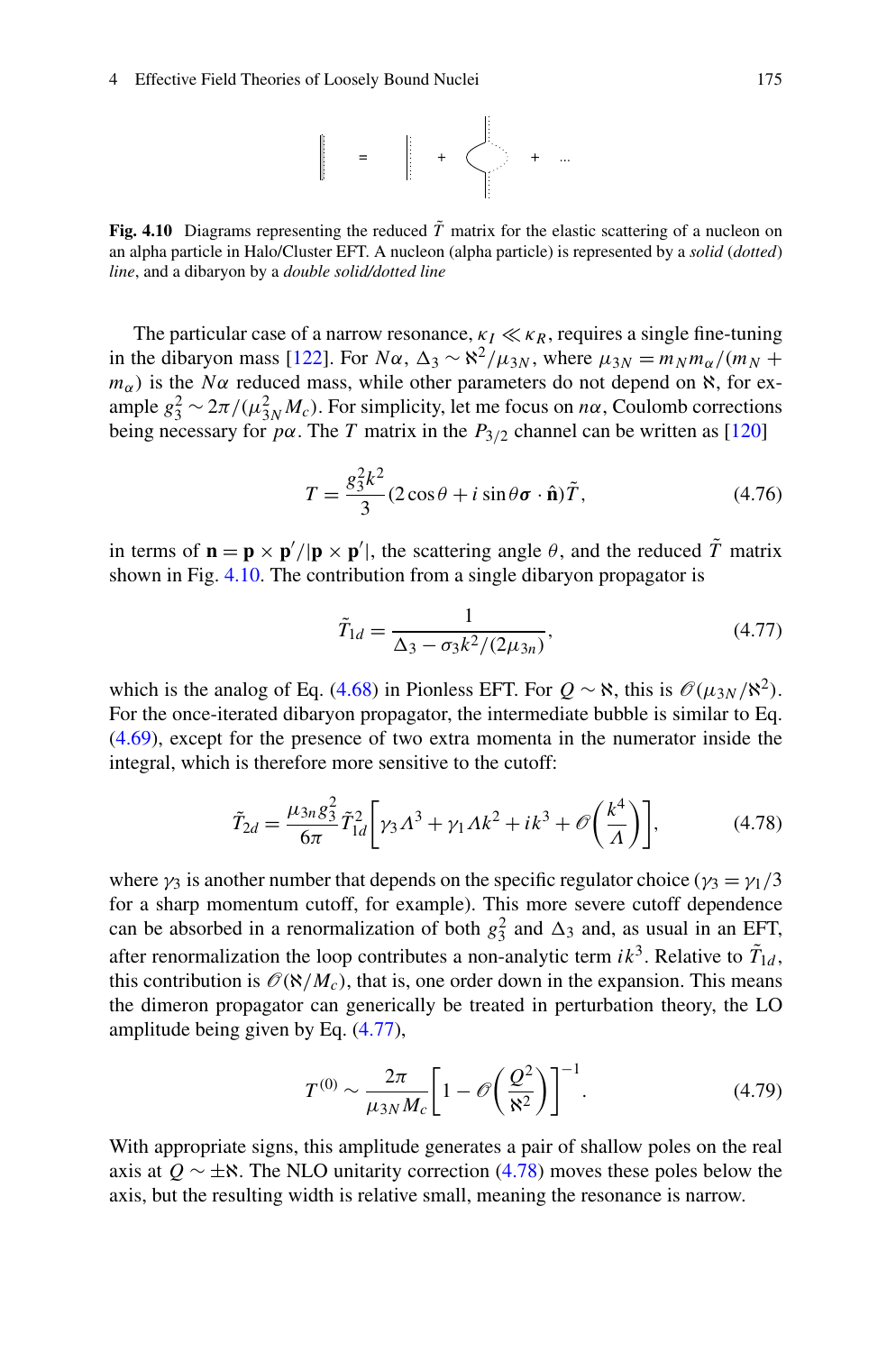

<span id="page-53-0"></span>**Fig. 4.11** Total cross section (in barn) for *nα* scattering as a function of the neutron kinetic energy (in MeV) in the *α* rest frame below (*left*) and around (*right*) the *P*3*/*<sup>2</sup> resonance. *Diamonds* are evaluated data [\[123\]](#page-58-45), and *black squares* are experimental data [\[124](#page-59-0), [125\]](#page-59-1). *Left*: the *dashed*, *dot– dashed* and *solid black lines* are the Halo/Cluster EFT results without resummation at LO, NLO, and  $N^2LO$ , and the *dashed* and *dot-dashed gray lines* the Halo/Cluster EFT results with  $P_{3/2}$  resummation at LO and NLO, respectively. *Right*: the *dashed* and *solid lines* are the Halo/Cluster EFT results with *P*3*/*<sup>2</sup> resummation at LO and NLO, respectively. (The *dot-dashed line*, which can be ignored, shows the LO result in a modified power counting with resummation in the  $P_{1/2}$ channel as well.) From Refs. [\[120,](#page-58-42) [122\]](#page-58-44)

Now, when the external energy is in a window of  $\mathcal{O}(\aleph^2/M_c)$  around the resonance the denominator in the bare propagator becomes anomalously small, requiring resummation of the propagator and bubble insertions [\[122](#page-58-44)] as in the *S*-wave bound-state case in Pionless EFT ([4.73](#page-45-1)) or in the vicinity of the Delta pole in Chiral EFT:

$$
\tilde{T}_{1d} + \tilde{T}_{2d} + \dots = \frac{6\pi}{\mu_{3n}g_3^2} \left[ \left( \frac{6\pi \Delta_3}{\mu_{3n}g_3^2} - \gamma_3 \Lambda^3 \right) - \left( \frac{6\pi \sigma_3}{2\mu_{3n}^2g_3^2} - \gamma_1 \Lambda \right) k^2 - ik^3 \right]^{-1}
$$
\n
$$
\times \left[ 1 + \mathcal{O}\left(\frac{k}{\Lambda}\right) \right],\tag{4.80}
$$

which has the form of the ERE for a *P* wave. From this expression renormalizability is clear. It is also apparent that the scattering volume (the *P* -wave analog of the scattering length) is large,  $\sim 1/(M_c \aleph^2)$ , while the effective momentum (the *P*-wave analog of the effective range) is natural-sized. This leads to the characteristic bump in the cross section near the resonance energy. If the resonance is not particularly narrow a second fine-tuning is needed in the two-particle/dimeron coupling, leading to the same resummation in the whole low-energy region [[120\]](#page-58-42). In this case the effective momentum is small, ∼ℵ. In either case, other ERE parameters come out of natural size.

A good description of *nα* scattering, displayed in Fig. [4.11,](#page-53-0) is obtained with either power counting  $[120, 122]$  $[120, 122]$  $[120, 122]$  $[120, 122]$  $[120, 122]$ , the amount of fine-tuning in the <sup>5</sup>He ground state remaining unclear. When the LECs are fitted to an  $n\alpha$  phase-shift analysis, one finds  $M_c \sim 100$  MeV and  $\aleph \sim 30$  MeV, consistent with Pionless EFT. There is in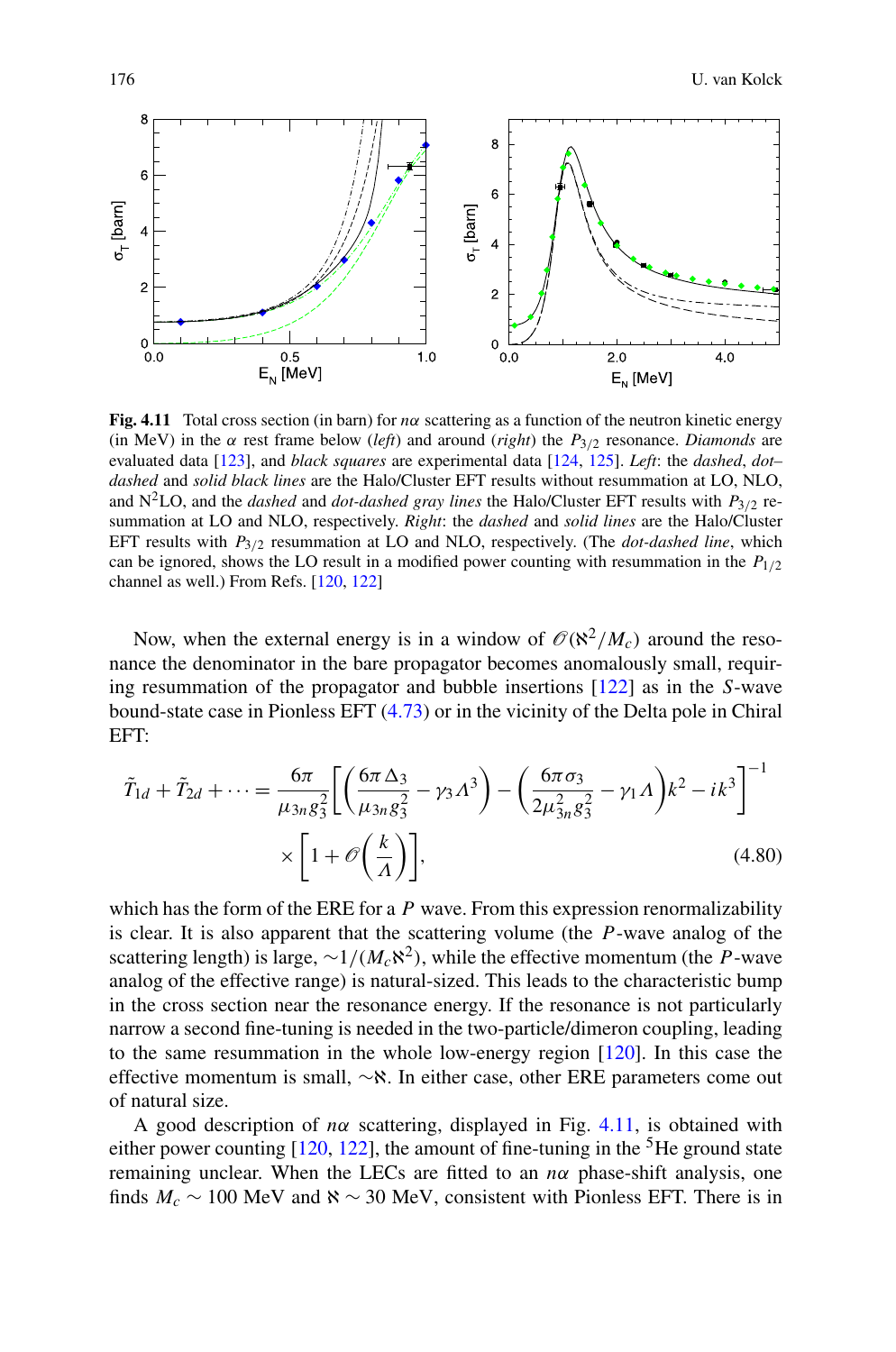<span id="page-54-0"></span>

principle no difficulty to include the electromagnetic interactions needed for proton halos. The extension to  $p\alpha$  scattering is thus straightforward, except for a less clear separation of scales.

Coulomb is also very important for the  $\alpha\alpha$  system. This system is very peculiar because the lowest resonance, with  $J^{\pi} = 0^{+}$ , appears at a momentum that is *small* compared to the scale Coulomb becomes important,  $\alpha \mu_{\alpha\alpha}$ , where  $\mu_{\alpha\alpha} = m_{\alpha}/2$  is the  $\alpha\alpha$  reduced mass. Coulomb has to be included at LO with the dimeron propagator, but it can be approximated by a  $Q/\alpha\mu_{\alpha\alpha}$  expansion that makes it, in a sense, a short-range interaction. Despite its small nominal value, the resonance width is actually large in the scale set by ℵ. The position and width of the resonance, and the *αα* phase shifts, can be well reproduced at LO and even better at NLO, as shown in Fig. [4.12](#page-54-0) [\[126](#page-59-3)]. However, this is only possible only at the cost of cancellations between the short-range interaction and Coulomb at the level of factors of 100 and 10 in the scattering length and effective range, respectively. Such an additional finetuning is extremely surprising, and not at all understood.

External probes can be included as well. For cores for which the two-body system sustains a bound state, one can for example consider astrophysically interesting neutron-capture reactions, such as  $p + {}^{7}Be \rightarrow {}^{8}B + \gamma$ , which can be analyzed as was  $p + n \rightarrow d + \gamma$  in Pionless EFT [[128\]](#page-59-4). Halo/Cluster EFT offers the possibility of a controlled extrapolation of data to immeasurably small energies. For work in this direction, see Ref. [[129\]](#page-59-5) and references therein.

#### **4.4.3.2 Three-Body Systems and Beyond**

As for Pionless EFT, the real power of Halo/Cluster EFT lies in going beyond the ERE. For few-body systems, the question resurfaces of the relative size of few-body forces in the presence of fine-tuning, now with nucleon-core and core-core interactions that, as we have just seen, have quite a different power counting compared to the 2*N* system.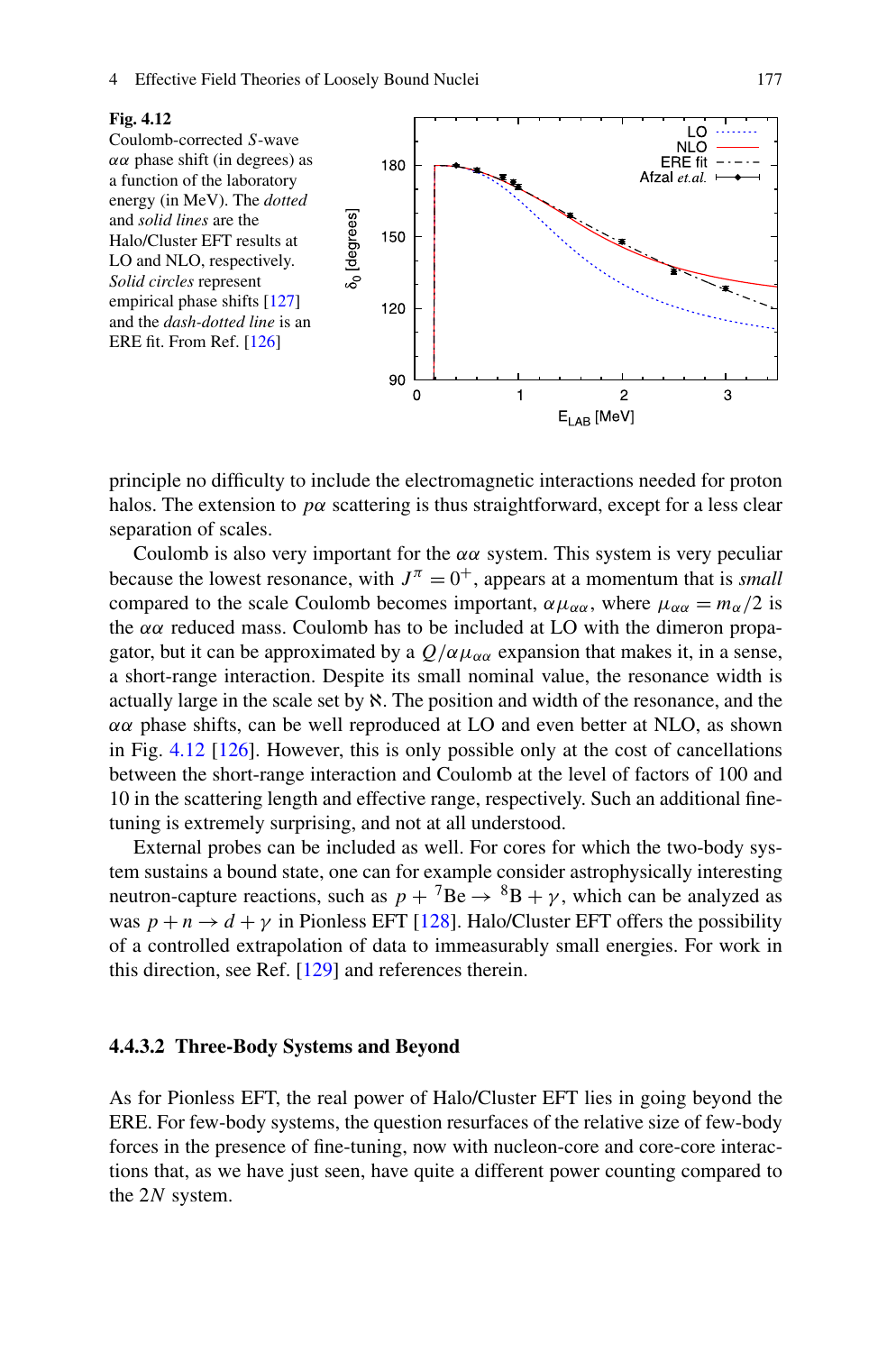For *α*-core systems the two-body forces have been determined to NLO: the *Nα* and  $\alpha\alpha$  interactions from *Nα* and  $\alpha\alpha$  scattering, respectively, as described in Sect. [4.4.3.1](#page-51-0), and the 2*N* interaction from 2*N* scattering, as described in Sect. [4.4.2.1.](#page-43-2) We can then test RG invariance without three-body forces for the three-body halo states in <sup>6</sup>He, <sup>9</sup>Be and <sup>12</sup>C, just as we did for the  $p + n + n$  system [\[87](#page-58-9)] in Sect. [4.4.2.2.](#page-46-1) This issue has now been settled only in <sup>6</sup>He [\[130](#page-59-6)], <sup>9</sup>Be being under study [\[131](#page-59-7)].

<sup>6</sup>He has been studied by adapting the Gamow Shell Model to the LO, energydependent interactions in the power counting of Ref. [\[120](#page-58-42)]. Without three-body forces, the three-body ground state collapses, while the simplest three-body force, shown explicitly in Eq. [\(4.75\)](#page-51-1), was found sufficient for renormalization: its LEC can be adjusted to reproduce the experimental binding energy of <sup>6</sup>He at any cutoff. This three-body force is the EFT rendition of the phenomenological strategy of allowing the *nn* interaction to be empirically modified by the presence of the core. One can now proceed to calculate other <sup>6</sup>He properties, and more-neutron members of the He family, such as  ${}^{8}$ He. Of course, one needs to check whether four-body forces are absent from LO as it seems to be the case for  $p + p + n + n$  [[108\]](#page-58-30), as discussed in Sect. [4.4.2.3](#page-48-1). Note that <sup>6</sup>He is Borromean, but its different nature compared to triton in Pionless EFT does not seem to diminish the importance of three-body forces.

The EFT is also a tool to look for Efimov-like states in halo nuclei. Several candidate nuclei with *S*-wave interactions have been studied in this fashion, giving some tantalizing hints of the answer (see Ref. [\[132](#page-59-8)] and references therein). Recently even the form factors of three-body *S*-wave halos have been calculated [[133\]](#page-59-9).

### *4.4.4 Summary*

QCD exhibits in the two-nucleon system a certain amount of fine-tuning, which results in shallow bound states and resonances in light nuclei. These states can be described by EFTs with only contact interactions: Pionless EFT with only nucleon degrees of freedom, and Halo/Cluster EFT with additional degrees of freedom for tight clusters of nucleons. Good descriptions of data on *S*-shell nuclei and *α*-core halo/cluster states can be achieved, but in the case of the  $\alpha\alpha$  system only at the cost of a baffling additional fine-tuning, this time between strong and electromagnetic interactions.

## **4.5 Conclusions and Outlook**

I introduced the general concept of EFTs. Using the example of atoms in NRQED, I presented the EFTs of QCD for typical nuclei (Chiral EFT), for the lightest nuclei (Pionless EFT), and for larger nuclei with halo or cluster structure (Halo/Cluster EFT). Along the way, I alluded to some of the applications to cold-atom physics.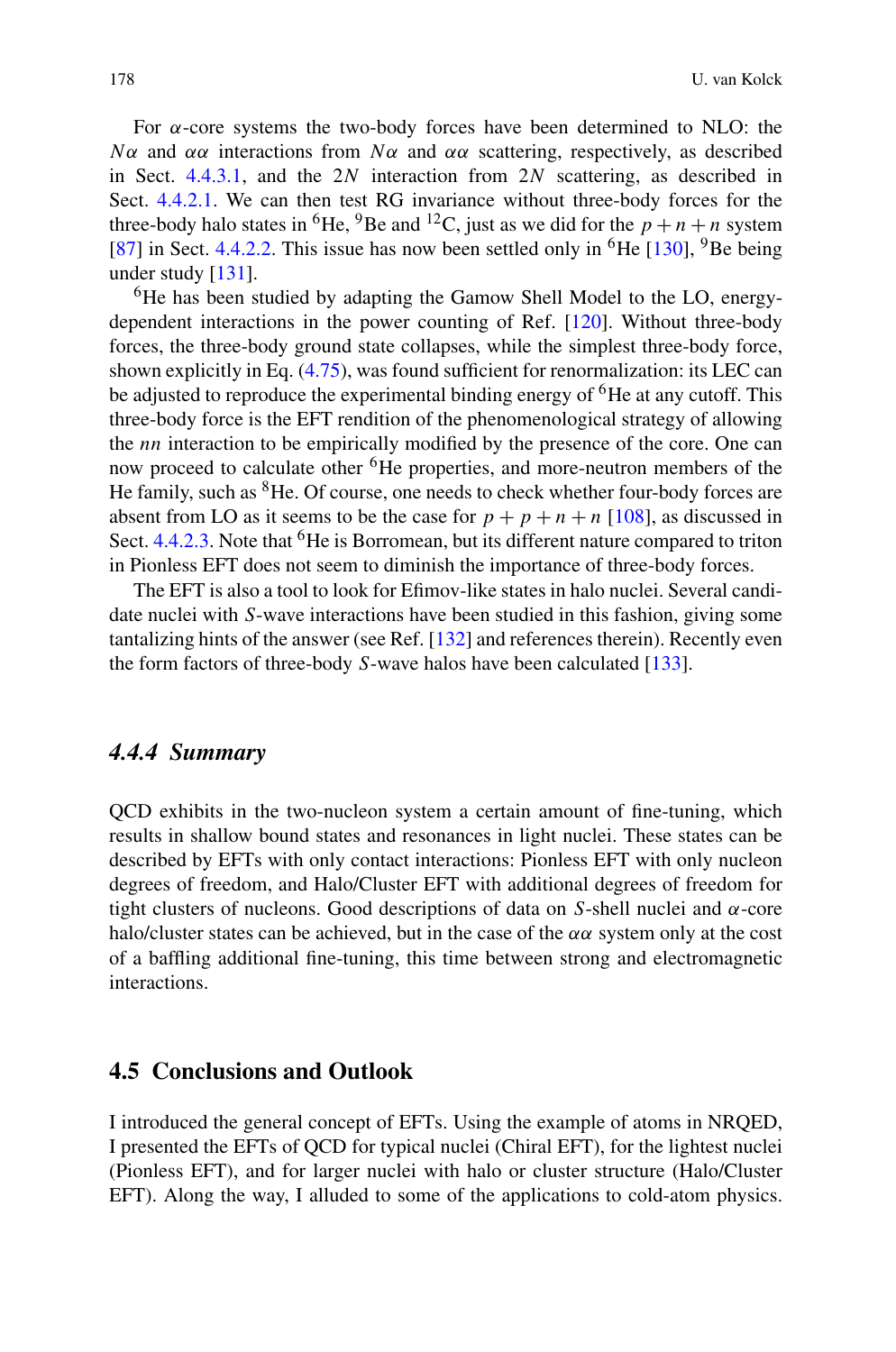I described many of the successes of EFT approach, although my emphasis has been on the conceptual development. The main message is that EFT provides *the* framework to describe nuclear physics within the Standard Model (which itself can be viewed as an EFT): it is consistent with the symmetries, incorporates hadronic physics, and has a controlled expansion.

The frontier is to push EFTs in the direction of heavier nuclei. Is there a connection to the traditional Shell Model, perhaps generalizing Halo/Cluster EFT? For heavy, deformed nuclei, an EFT has been developed for the very low-energy rotational bands [\[134](#page-59-10)], and certainly other nuclear regimes await new EFTs. The EFT program is paving the road for a QCD understanding of nuclear structure and reactions, while uncovering some new, beautiful renormalization phenomena.

<span id="page-56-14"></span><span id="page-56-13"></span><span id="page-56-0"></span>**Acknowledgements** I thank my many collaborators over the years for their help in shaping my views of EFTs, especially in the challenging nuclear context. This work was supported in part by the Université Paris Sud under the program "Attractivité 2013", and by the US DOE under grant DE-FG02-04ER41338.

## <span id="page-56-19"></span><span id="page-56-18"></span><span id="page-56-17"></span><span id="page-56-16"></span><span id="page-56-15"></span><span id="page-56-1"></span>**References**

- 1. S. Weinberg, Phys. Lett. B **251**, 288 (1990)
- 2. S. Weinberg, Nucl. Phys. B **363**, 3 (1991)
- <span id="page-56-2"></span>3. C. Ordóñez, U. van Kolck, Phys. Lett. B **291**, 459 (1992)
- <span id="page-56-20"></span>4. S. Weinberg, Phys. Lett. B **295**, 114 (1992)
- <span id="page-56-21"></span>5. T.-S. Park, D.-P. Min, M. Rho, Phys. Rep. **233**, 341 (1993)
- 6. U. van Kolck, Soft physics: applications of effective chiral Lagrangians to nuclear physics and quark models. Ph.D dissertation, University of Texas, 1993, UMI-94-01021
- <span id="page-56-3"></span>7. C. Ordóñez, L. Ray, U. van Kolck, Phys. Rev. Lett. **72**, 1982 (1994)
- <span id="page-56-4"></span>8. U. van Kolck, Phys. Rev. C **49**, 2932 (1994)
- 9. U. van Kolck, Few-Body Syst., Suppl. **9**, 444 (1995)
- <span id="page-56-6"></span><span id="page-56-5"></span>10. C. Ordóñez, L. Ray, U. van Kolck, Phys. Rev. C **53**, 2086 (1996)
- 11. U. van Kolck, Prog. Part. Nucl. Phys. **43**, 337 (1999)
- 12. S.R. Beane, P.F. Bedaque, W.C. Haxton, D.R. Phillips, M.J. Savage, [nucl-th/0008064](http://arxiv.org/abs/nucl-th/0008064)
- <span id="page-56-7"></span>13. P.F. Bedaque, U. van Kolck, Annu. Rev. Nucl. Part. Sci. **52**, 339 (2002)
- <span id="page-56-8"></span>14. E. Epelbaum, H.-W. Hammer, U.-G. Meißner, Rev. Mod. Phys. **81**, 1773 (2009)
- <span id="page-56-9"></span>15. H.-W. Hammer, L. Platter, Annu. Rev. Nucl. Part. Sci. **60**, 207 (2010)
- 16. R. Machleidt, D.R. Entem, Phys. Rep. **503**, 1 (2011)
- <span id="page-56-10"></span>17. J. Beringer et al. (Particle Data Group), Phys. Rev. D **86**, 010001 (2012)
- <span id="page-56-11"></span>18. S. Weinberg, Phys. A **96**, 327 (1979)
- <span id="page-56-12"></span>19. G.P. Lepage, [hep-ph/0506330](http://arxiv.org/abs/hep-ph/0506330)
- 20. J. Polchinski, [hep-th/9210046](http://arxiv.org/abs/hep-th/9210046)
- 21. D.B. Kaplan, [nucl-th/9506035](http://arxiv.org/abs/nucl-th/9506035)
- 22. U. van Kolck, L.J. Abu-Raddad, D.M. Cardamone, [nucl-th/0205058](http://arxiv.org/abs/nucl-th/0205058)
- 23. G. 't Hooft, NATO Adv. Stud. Inst. Ser. B Phys. **59**, 135 (1980)
- 24. S. Weinberg, *The Quantum Theory of Fields, Vol. 1: Foundations* (Cambridge University Press, Cambridge, 1995)
- 25. A. Manohar, H. Georgi, Nucl. Phys. B **234**, 189 (1984)
- 26. H. Georgi, L. Randall, Nucl. Phys. B **276**, 241 (1986)
- 27. T.Y. Cao, in *Renormalization. From Lorentz to Landau (and beyond)*, ed. by L.M. Brown (Springer, Berlin, 1993), pp. 87–133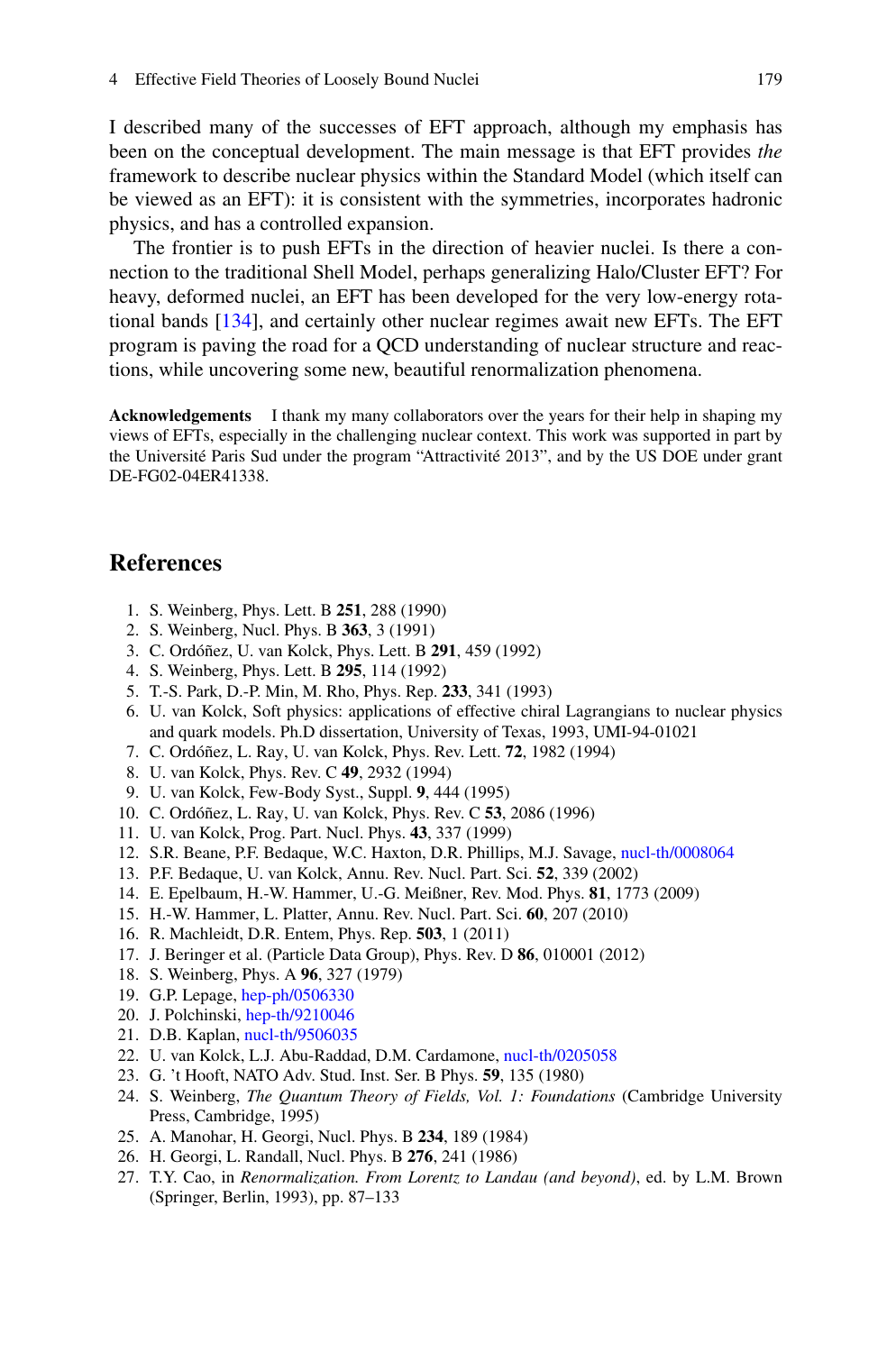- <span id="page-57-10"></span><span id="page-57-9"></span><span id="page-57-8"></span><span id="page-57-7"></span><span id="page-57-6"></span><span id="page-57-5"></span><span id="page-57-4"></span><span id="page-57-3"></span><span id="page-57-2"></span><span id="page-57-1"></span><span id="page-57-0"></span>28. S. Hartmann, Stud. Hist. Philos. Mod. Phys. **32**, 267 (2001)
- 29. W.E. Caswell, G.P. Lepage, Phys. Lett. B **167**, 437 (1986)
- <span id="page-57-11"></span>30. H. Georgi, Phys. Lett. B **240**, 447 (1990)
- 31. T. Mannel, W. Roberts, Z. Ryzak, Nucl. Phys. B **368**, 204 (1992)
- <span id="page-57-12"></span>32. D.A. Dicus, C. Kao, W.W. Repko, Phys. Rev. D **57**, 2443 (1998)
- <span id="page-57-13"></span>33. M.E. Luke, A.V. Manohar, Phys. Lett. B **286**, 348 (1992)
- <span id="page-57-14"></span>34. R.J. Hill, G. Lee, G. Paz, M.P. Solon, Phys. Rev. D **87**, 053017 (2013)
- <span id="page-57-15"></span>35. B.R. Holstein, Am. J. Phys. **72**, 333 (2004)
- 36. P. Labelle, S.M. Zebarjad, C.P. Burgess, Phys. Rev. D **56**, 8053 (1997)
- <span id="page-57-16"></span>37. U.D. Jentschura, A. Czarnecki, K. Pachucki, Phys. Rev. A **72**, 062102 (2005)
- 38. E. Mereghetti, W.H. Hockings, U. van Kolck, Ann. Phys. **325**, 2363 (2010)
- <span id="page-57-17"></span>39. S. Weinberg, *The Quantum Theory of Fields, Vol. 2: Modern Applications* (Cambridge University Press, Cambridge, 1996)
- <span id="page-57-19"></span><span id="page-57-18"></span>40. S. Weinberg, Trans. N. Y. Acad. Sci. **38**, 185 (1977)
- <span id="page-57-20"></span>41. V. Baluni, Phys. Rev. D **19**, 2227 (1979)
- <span id="page-57-21"></span>42. C.A. Baker et al., Phys. Rev. Lett. **97**, 131801 (2006)
- <span id="page-57-23"></span><span id="page-57-22"></span>43. D.B. Kaplan, M.J. Savage, Nucl. Phys. A **556**, 653 (1993). [Erratum-ibid. A **570**, 833 (1994)] [Erratum-ibid. A **580**, 679 (1994)]
- <span id="page-57-25"></span><span id="page-57-24"></span>44. S.-L. Zhu, C.M. Maekawa, B.R. Holstein, M.J. Ramsey-Musolf, U. van Kolck, Nucl. Phys. A **748**, 435 (2005)
- <span id="page-57-27"></span><span id="page-57-26"></span>45. J. de Vries, E. Mereghetti, R.G.E. Timmermans, U. van Kolck, Ann. Phys. **338**, 50 (2013)
- 46. S. Scherer, M.R. Schindler, [hep-ph/0505265](http://arxiv.org/abs/hep-ph/0505265)
- 47. B. Long, U. van Kolck, Nucl. Phys. A **840**, 39 (2010)
- <span id="page-57-28"></span>48. B. Long, U. van Kolck, Nucl. Phys. A **870–871**, 72 (2011)
- <span id="page-57-30"></span><span id="page-57-29"></span>49. V. Bernard, N. Kaiser, U.-G. Meißner, Int. J. Mod. Phys. E **4**, 193 (1995)
- 50. V. Pascalutsa, D.R. Phillips, Phys. Rev. C **67**, 055202 (2003)
- <span id="page-57-31"></span>51. V. Bernard, Prog. Part. Nucl. Phys. **60**, 82 (2008)
- <span id="page-57-32"></span>52. J.L. Friar, Phys. Rev. C **60**, 034002 (1999)
- <span id="page-57-33"></span>53. N. Kaiser, R. Brockmann, W. Weise, Nucl. Phys. A **625**, 758 (1997)
- <span id="page-57-34"></span>54. N. Kaiser, S. Gerstendorfer, W. Weise, Nucl. Phys. A **637**, 395 (1998)
- <span id="page-57-35"></span>55. M.C.M. Rentmeester, R.G.E. Timmermans, J.L. Friar, J.J. de Swart, Phys. Rev. Lett. **82**, 4992 (1999)
- <span id="page-57-36"></span>56. M.C.M. Rentmeester, R.G.E. Timmermans, J.J. de Swart, Phys. Rev. C **67**, 044001 (2003)
- <span id="page-57-37"></span>57. N. Kaiser, Phys. Rev. C **65**, 017001 (2002)
- 58. J.L. Friar, D. Hüber, U. van Kolck, Phys. Rev. C **59**, 53 (1999)
- <span id="page-57-38"></span>59. D. Hüber, J.L. Friar, A. Nogga, H. Witała, U. van Kolck, Few-Body Syst. **30**, 95 (2001)
- <span id="page-57-40"></span><span id="page-57-39"></span>60. E. Epelbaum, Phys. Lett. B **639**, 456 (2006)
- 61. E. Epelbaum, Eur. Phys. J. A **34**, 197 (2007)
- <span id="page-57-41"></span>62. J.L. Friar, G.L. Payne, U. van Kolck, Phys. Rev. C **71**, 024003 (2005)
- <span id="page-57-43"></span><span id="page-57-42"></span>63. E. Epelbaum, A. Nogga, W. Glöckle, H. Kamada, U.-G. Meißner, H. Witała, Phys. Rev. C **66**, 064001 (2002)
- 64. H.-W. Hammer, A. Nogga, A. Schwenk, Rev. Mod. Phys. **85**, 197 (2013)
- <span id="page-57-45"></span><span id="page-57-44"></span>65. S.R. Beane, V. Bernard, T.S.H. Lee, U.-G. Meißner, U. van Kolck, Nucl. Phys. A **618**, 381 (1997)
- <span id="page-57-46"></span>66. U. van Kolck, J.A. Niskanen, G.A. Miller, Phys. Lett. B **493**, 65 (2000)
- 67. S.R. Beane, P.F. Bedaque, M.J. Savage, U. van Kolck, Nucl. Phys. A **700**, 377 (2002)
- 68. D.B. Kaplan, M.J. Savage, M.B. Wise, Nucl. Phys. B **478**, 629 (1996)
- 69. D.B. Kaplan, M.J. Savage, M.B. Wise, Nucl. Phys. B **534**, 329 (1998)
- 70. S. Fleming, T. Mehen, I.W. Stewart, Nucl. Phys. A **677**, 313 (2000)
- 71. S.R. Beane, P.F. Bedaque, L. Childress, A. Kryjevski, J. McGuire, U. van Kolck, Phys. Rev. A **64**, 042103 (2001)
- 72. A. Nogga, R.G.E. Timmermans, U. van Kolck, Phys. Rev. C **72**, 054006 (2005)
- 73. M.C. Birse, Phys. Rev. C **74**, 014003 (2006)
- 74. B. Long, U. van Kolck, Ann. Phys. **323**, 1304 (2008)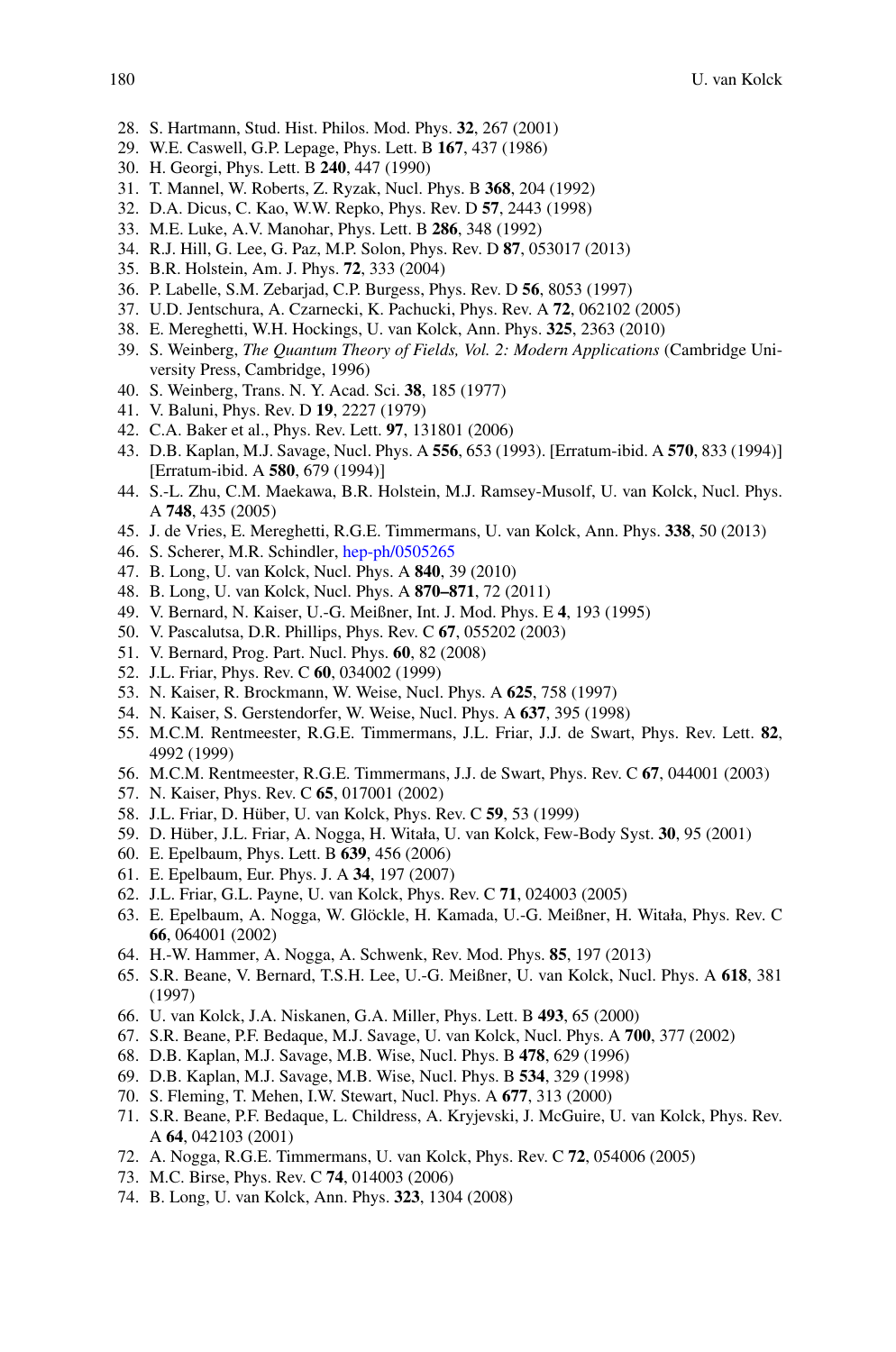#### <span id="page-58-6"></span><span id="page-58-5"></span><span id="page-58-4"></span><span id="page-58-3"></span><span id="page-58-2"></span><span id="page-58-1"></span><span id="page-58-0"></span>4 Effective Field Theories of Loosely Bound Nuclei 181

- 75. M.C. Birse, Philos. Trans. R. Soc. Lond. A **369**, 2662 (2011)
- <span id="page-58-7"></span>76. C.-J. Yang, C. Elster, D.R. Phillips, Phys. Rev. C **80**, 034002 (2009)
- <span id="page-58-8"></span>77. Ch. Zeoli, R. Machleidt, D.R. Entem, [arXiv:1208.2657](http://arxiv.org/abs/arXiv:1208.2657) [nucl-th]
- <span id="page-58-9"></span>78. E. Epelbaum, U.-G. Meißner, [nucl-th/0609037](http://arxiv.org/abs/nucl-th/0609037)
- <span id="page-58-10"></span>79. M. Pavón Valderrama, Phys. Rev. C **83**, 024003 (2011)
- <span id="page-58-11"></span>80. B. Long, C.-J. Yang, Phys. Rev. C **84**, 057001 (2011)
- <span id="page-58-12"></span>81. M. Pavón Valderrama, Phys. Rev. C **84**, 064002 (2011)
- <span id="page-58-13"></span>82. B. Long, C.-J. Yang, Phys. Rev. C **85**, 034002 (2012)
- <span id="page-58-15"></span>83. B. Long, C.-J. Yang, Phys. Rev. C **86**, 024001 (2012)
- <span id="page-58-16"></span>84. S.R. Beane, P.F. Bedaque, K. Orginos, M.J. Savage, Phys. Rev. Lett. **97**, 012001 (2006)
- <span id="page-58-14"></span>85. S.R. Beane, E. Chang et al., Phys. Rev. C **88**, 024003 (2013)
- 86. D.B. Kaplan, Nucl. Phys. B **494**, 471 (1997)
- <span id="page-58-17"></span>87. P.F. Bedaque, H.-W. Hammer, U. van Kolck, Nucl. Phys. A **676**, 357 (2000)
- <span id="page-58-18"></span>88. P.F. Bedaque, U. van Kolck, Phys. Lett. B **428**, 221 (1998)
- <span id="page-58-19"></span>89. U. van Kolck, Nucl. Phys. A **645**, 273 (1999)
- <span id="page-58-20"></span>90. S.R. Beane, T.D. Cohen, D.R. Phillips, Nucl. Phys. A **632**, 445 (1998)
- <span id="page-58-21"></span>91. X. Kong, F. Ravndal, Nucl. Phys. A **665**, 137 (2000)
- <span id="page-58-23"></span><span id="page-58-22"></span>92. J.-W. Chen, G. Rupak, M.J. Savage, Nucl. Phys. A **653**, 386 (1999)
- 93. E. Braaten, H.-W. Hammer, Phys. Rep. **428**, 259 (2006)
- <span id="page-58-25"></span><span id="page-58-24"></span>94. V.G.J. Stoks, R.A.M. Klomp, M.C.M. Rentmeester, J.J. de Swart, Phys. Rev. C **48**, 792 (1993)
- <span id="page-58-26"></span>95. P.F. Bedaque, H.-W. Hammer, U. van Kolck, Phys. Rev. C **58**, 641 (1998)
- <span id="page-58-27"></span>96. P.F. Bedaque, H.-W. Hammer, U. van Kolck, Phys. Rev. Lett. **82**, 463 (1999)
- <span id="page-58-28"></span>97. P.F. Bedaque, H.-W. Hammer, U. van Kolck, Nucl. Phys. A **646**, 444 (1999)
- <span id="page-58-29"></span>98. P.F. Bedaque, G. Rupak, H.W. Grießhammer, H.-W. Hammer, Nucl. Phys. A **714**, 589 (2003)
- 99. W. Dilg, L. Koester, W. Nistler, Phys. Lett. B **36**, 208 (1971)
- <span id="page-58-31"></span><span id="page-58-30"></span>100. W.T.H. van Oers, J.D. Seagrave, Phys. Lett. B **24**, 562 (1967)
- <span id="page-58-32"></span>101. A.C. Phillips, G. Barton, Phys. Lett. B **28**, 378 (1969)
- <span id="page-58-33"></span>102. A. Kievsky, S. Rosati, W. Tornow, M. Viviani, Nucl. Phys. A **607**, 402 (1996)
- <span id="page-58-35"></span><span id="page-58-34"></span>103. L. Platter, Phys. Rev. C **74**, 037001 (2006)
- 104. S. Koenig, H.-W. Hammer, Phys. Rev. C **83**, 064001 (2011)
- <span id="page-58-36"></span>105. L. Platter, H.-W. Hammer, Nucl. Phys. A **766**, 132 (2006)
- <span id="page-58-37"></span>106. C. Ji, D.R. Phillips, L. Platter, Ann. Phys. **327**, 1803 (2012)
- 107. L. Platter, H.-W. Hammer, U.-G. Meißner, Phys. Rev. A **70**, 052101 (2004)
- <span id="page-58-38"></span>108. L. Platter, H.-W. Hammer, U.-G. Meißner, Phys. Lett. B **607**, 254 (2005)
- <span id="page-58-39"></span>109. J. Kirscher, H.W. Grießhammer, D. Shukla, H.M. Hofmann, Eur. Phys. J. A **44**, 239 (2010)
- <span id="page-58-40"></span>110. T. Mehen, I.W. Stewart, M.B. Wise, Phys. Rev. Lett. **83**, 931 (1999)
- 111. H.M. Müller, S.E. Koonin, R. Seki, U. van Kolck, Phys. Rev. C **61**, 044320 (2000)
- <span id="page-58-41"></span>112. I. Stetcu, B.R. Barrett, U. van Kolck, Phys. Lett. B **653**, 358 (2007)
- 113. S.R. Beane, P.F. Bedaque, A. Parreño, M.J. Savage, Phys. Lett. B **585**, 106 (2004)
- <span id="page-58-42"></span>114. I. Stetcu, J. Rotureau, B.R. Barrett, U. van Kolck, Ann. Phys. **325**, 1644 (2010)
- <span id="page-58-44"></span><span id="page-58-43"></span>115. J. Rotureau, I. Stetcu, B.R. Barrett, M.C. Birse, U. van Kolck, Phys. Rev. A **82**, 032711 (2010)
- <span id="page-58-45"></span>116. D. Lee, Prog. Part. Nucl. Phys. **63**, 117 (2009)
- 117. I. Stetcu, J. Rotureau, Prog. Part. Nucl. Phys. **69**, 182 (2013)
- 118. S.A. Coon, M.I. Avetian, M.K.G. Kruse, U. van Kolck, P. Maris, J.P. Vary, Phys. Rev. C **86**, 054002 (2012)
- 119. S.N. More, A. Ekstrom, R.J. Furnstahl, G. Hagen, T. Papenbrock, Phys. Rev. C **87**, 044326 (2013)
- 120. C.A. Bertulani, H.-W. Hammer, U. van Kolck, Nucl. Phys. A **712**, 37 (2002)
- 121. TUNL Nuclear Data Evaluation Project, <http://www.tunl.duke.edu/nucldata/>
- 122. P.F. Bedaque, H.-W. Hammer, U. van Kolck, Phys. Lett. B **569**, 159 (2003)
- 123. National Nuclear Data Center Evaluated Nuclear Data Files, Brookhaven National Laboratory, <http://www.nndc.bnl.gov/>